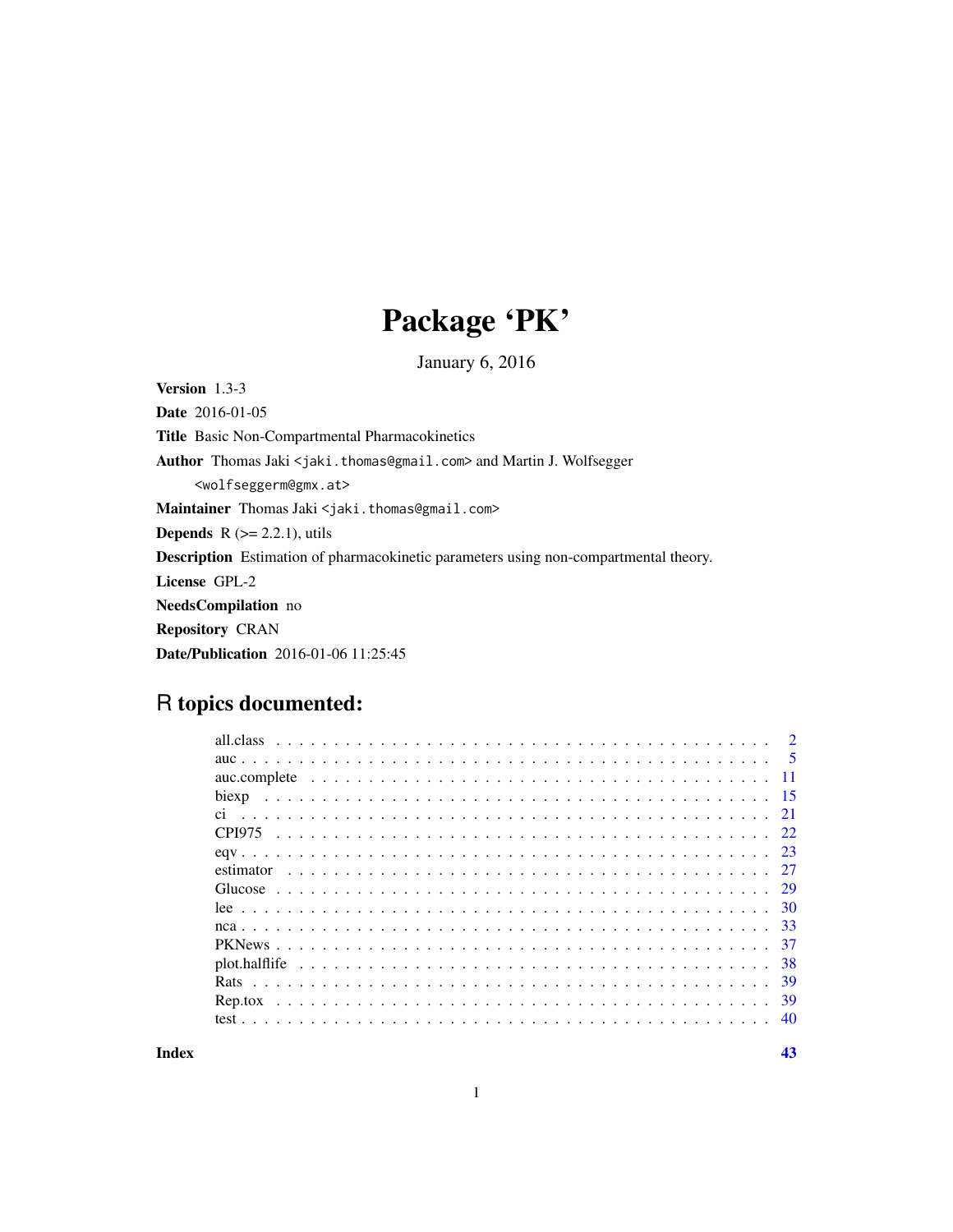<span id="page-1-0"></span>

#### Description

Generic functions for summarizing an object of class PK

#### Usage

```
## S3 method for class 'PK'
print(x, digits=max(3, getOption("digits") - 4), ...)## S3 method for class 'PK'
summary(object, ...)
## S3 method for class 'PK'
plot(x, bygroup=FALSE, col=NULL, pch=NULL, main=NULL, xlab="Time",
        ylab="Concentration", ylim=NULL, xlim=NULL, add=FALSE, ...)
```
#### Arguments

| $\times$ | An output object of class PK.                                                                                                                         |
|----------|-------------------------------------------------------------------------------------------------------------------------------------------------------|
| digits   | Number of significant digits to be printed.                                                                                                           |
| object   | An output object of class PK.                                                                                                                         |
| bygroup  | A logical value indicating whether the plot should highlight the groups.                                                                              |
| col      | A specification for the default plotting color (default=NULL). See par for more<br>details.                                                           |
| pch      | Either an integer specifying a symbol or a single character to be used as the<br>default in plotting points (default=NULL). See par for more details. |
| main     | An overall title for the plot (default=NULL). The default setting produces "Concentration versus time p                                               |
| xlab     | A title for the x axis (default=" $time$ ").                                                                                                          |
| ylab     | A title for the y axis (default="concentration").                                                                                                     |
| xlim     | Numeric vector of length 2, giving the x coordinates range. (default="NULL").                                                                         |
| ylim     | Numeric vector of length 2, giving the y coordinates range. (default="NULL").                                                                         |
| add      | A logical value indicating whether to add plot to current plot (default=FALSE).                                                                       |
| $\cdots$ | Further (graphical) arguments to be passed to methods.                                                                                                |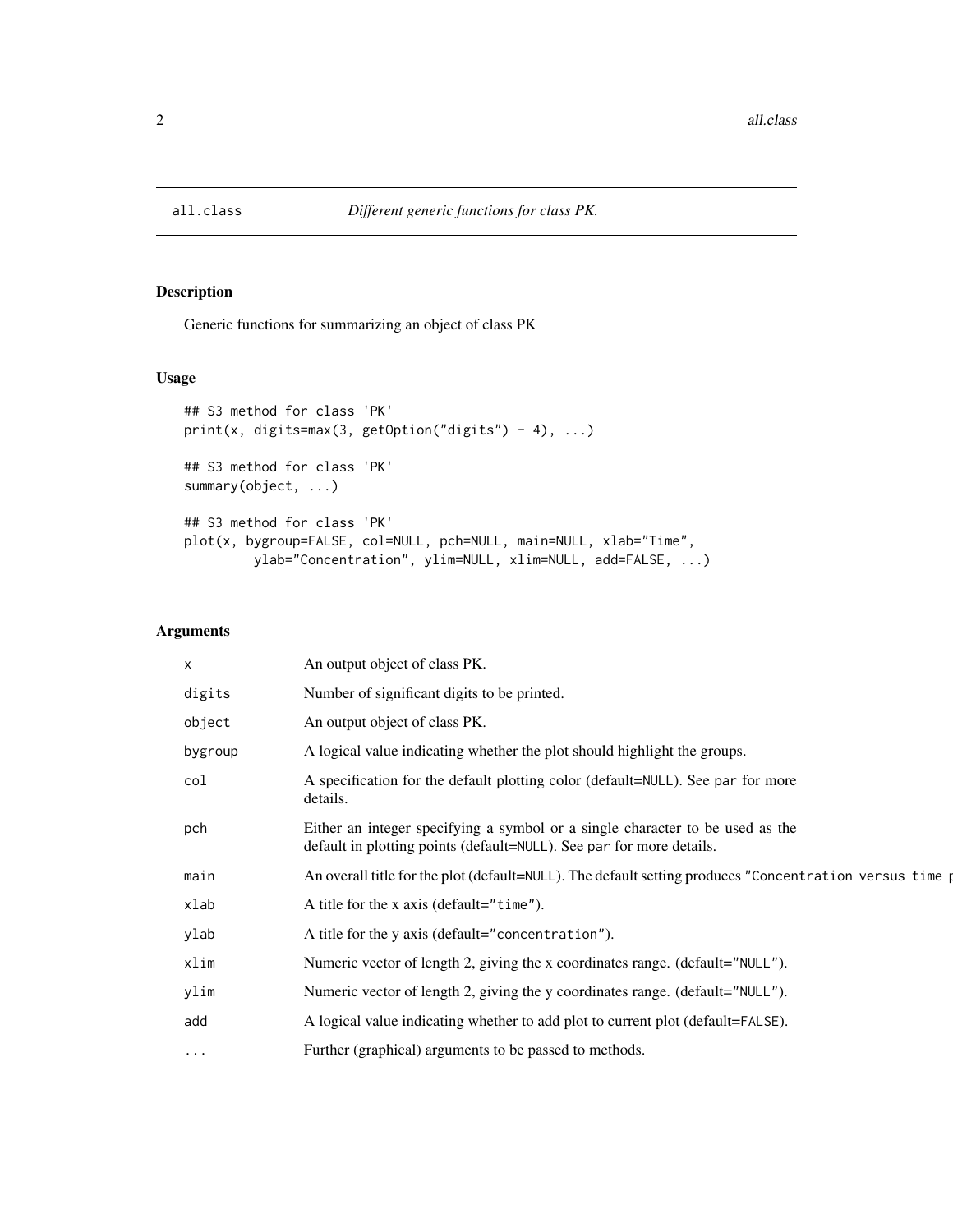#### <span id="page-2-0"></span>all.class 3

#### Details

print.PK produces a minimal summary of an estimation object from class PK including point estimate, standard error and confidence interval. The confidence interval is the first of "boott", "fieller", "t" or "z" that was originally requested.

summary. PK prints a more detailed summary of an estimation object from class PK. Most notably all confidence intervals originally requested are printed.

plot.PK produces as concentration versus time plot of the data used of an estimation object from class PK.

#### Value

Screen or graphics output.

#### Author(s)

Thomas Jaki and Martin J. Wolfsegger

#### References

Hand, D. and Crowder, M. (1996), *Practical Longitudinal Data Analysis*, Chapman and Hall, London.

Holder D. J., Hsuan F., Dixit R. and Soper K. (1999). A method for estimating and testing area under the curve in serial sacrifice, batch, and complete data designs. *Journal of Biopharmaceutical Statistics*, 9(3):451-464.

Jaki T. and Wolfsegger M. J. (2009). A theoretical framework for estimation of AUCs in complete and incomplete sampling designs. *Statistics in Biopharmaceutical Research*, 1(2):176-184.

Nedelman J. R., Gibiansky E. and Lau D. T. W. (1995). Applying Bailer's method for AUC confidence intervals to sparse sampling. *Pharmaceutical Research*, 12(1):124-128.

#### See Also

[estimator](#page-26-1), [ci](#page-20-1) and [test](#page-39-1)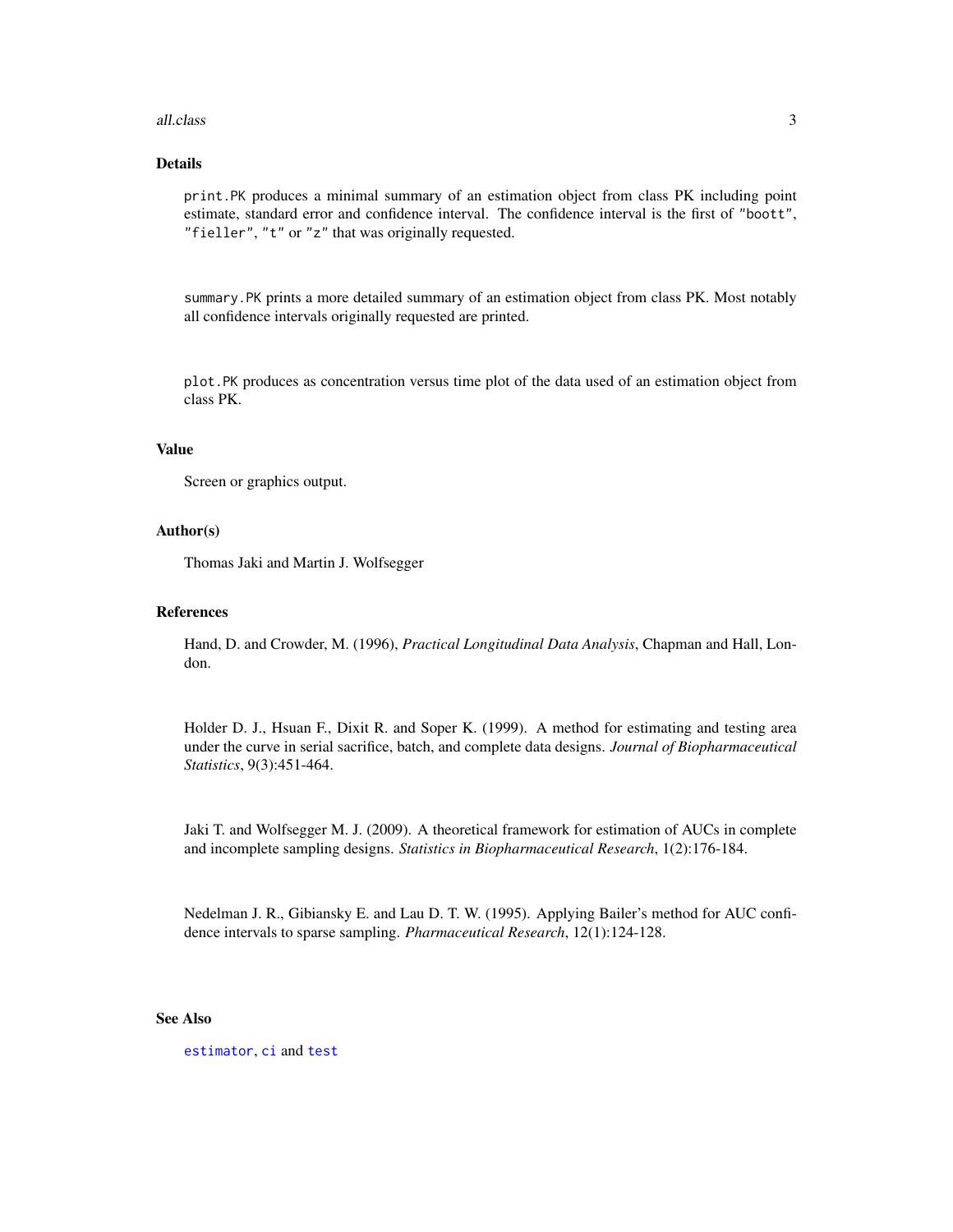#### Examples

```
## serial sampling desing: example from Nedelman et al. (1995)
conc <- c(2790, 3280, 4980, 7550, 5500, 6650, 2250, 3220, 213, 636)
time <- c(1, 1, 2, 2, 4, 4, 8, 8, 24, 24)
obj <- auc(conc=conc, time=time, method=c("z", "t"), design="ssd")
print(obj)
summary(obj)
## serial sampling design: example from Nedelman et al. (1995)
conc.m <- c(391, 396, 649, 1990, 3290, 3820, 844, 1650, 75.7, 288)
conc.f <- c(353, 384, 625, 1410, 1020, 1500, 933, 1030, 0, 80.5)
time <- c(1, 1, 2, 2, 4, 4, 8, 8, 24, 24)
res1 <- auc(conc=conc.m, time=time, method=c('t','z'), design='ssd')
res2 <- auc(conc=conc.f, time=time, method=c('t','z'), design='ssd')
plot(res1, pch=19, ylim=c(0,5000), xlim=c(0,25))
plot(res2, pch=21, col='red', add=TRUE)
legend(x=25, y=5000, xjust=1, pch=c(19,21), col=c('black','red'),
       legend=c('Male', 'Female'))
## batch design: example from Jaki and Wolfsegger (2009),
## originally in Holder et al. (1999) using data for call
data(Rats)
data1 <- subset(Rats,Rats$dose==100)
data2 <- subset(Rats,Rats$dose==300)
res1 <- auc(data=data1,method='t', design='batch')
res2 <- auc(data=data2,method='t', design='batch')
plot(res1, col='black', ylim=c(0,8), xlim=c(0,25))
plot(res2, col='red', add=TRUE)
legend(x=0, y=8, xjust=0, lty=1, col=c('black','red'),
       legend=c('Dose of 100', 'Dose of 300'))
data3 <- subset(Rats,Rats$dose==100 | Rats$dose==300)
data3$group <- data3$dose
res3 <- auc(data=data3,method='t', design='batch')
plot(res3,bygroup=TRUE)
## complete data design example
## originally in Hand and Crowler (1996)
data(Glucose)
data1 <- subset(Glucose, date==1)
data2 <- subset(Glucose, date==2)
res1 <- auc(conc=data1$conc, time=data1$time, design='complete', method='t')
res2 <- auc(conc=data2$conc, time=data2$time, design='complete', method='t')
plot(res1, pch=19, col='black', ylim=c(0,5))
```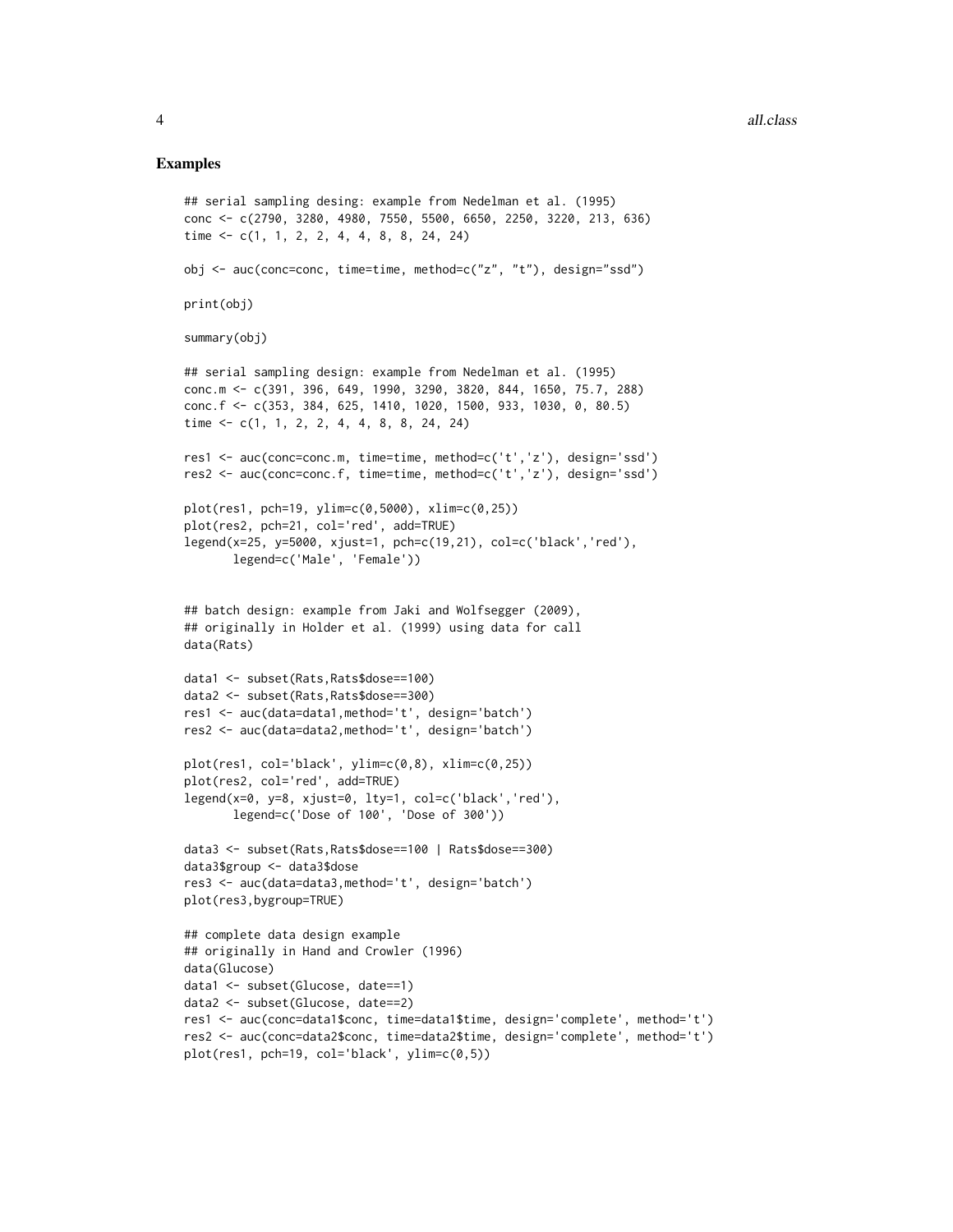```
\frac{1}{5} auch \frac{5}{5}
```

```
plot(res2, pch=21, col='red', add=TRUE)
## more informative plot
plot(x=c(0, 30), y=c(0, 5), type='n', main='Complete Data Design', xlab='Time',
     ylab='Concentration')
for(i in unique(Glucose$id)){
   for(j in unique(Glucose$date)){
        temp <- subset(Glucose, id==i & date==j)
        col <- ifelse(j==1, 'black', 'red')
        lty <- ifelse(j==1, 1, 2)
        pch <- ifelse(j==1, 19, 21)
points(x=temp$time, y=temp$conc, col=col, lty=lty, pch=pch, type='b')
  }
}
legend(x=30, y=5, xjust=1, pch=c(19,21), col=c('black','red'), lty=c(1,2),
      legend=c('Date 1', 'Date 2'))
```
<span id="page-4-2"></span>auc *Estimation of confidence intervals for the area under the concentration versus time curve in complete and incomplete data designs*

#### <span id="page-4-1"></span>Description

Calculation of confidence intervals for an area under the concentration versus time curve (AUC) or for the difference between two AUCs assessed in complete and incomplete data designs.

#### Usage

```
auc(conc, time, group=NULL, method=c("t", "z", "boott"),
     alternative=c("two.sided", "less", "greater"),
     conf.level=0.95, strata=NULL, nsample=1000,
     design=c("ssd","batch","complete"), data)
auc.ssd(conc, time, group=NULL, method=c("t", "z", "boott"),
     alternative=c("two.sided", "less", "greater"),
     conf.level=0.95, strata=NULL, nsample=1000, data)
auc.batch(conc, time, group=NULL, method=c("t", "z", "boott"),
     alternative=c("two.sided", "less", "greater"),
     conf.level=0.95, nsample=1000, data)
```
#### Arguments

conc Levels of concentrations. For batch designs a list is required, while a vector is expected otherwise.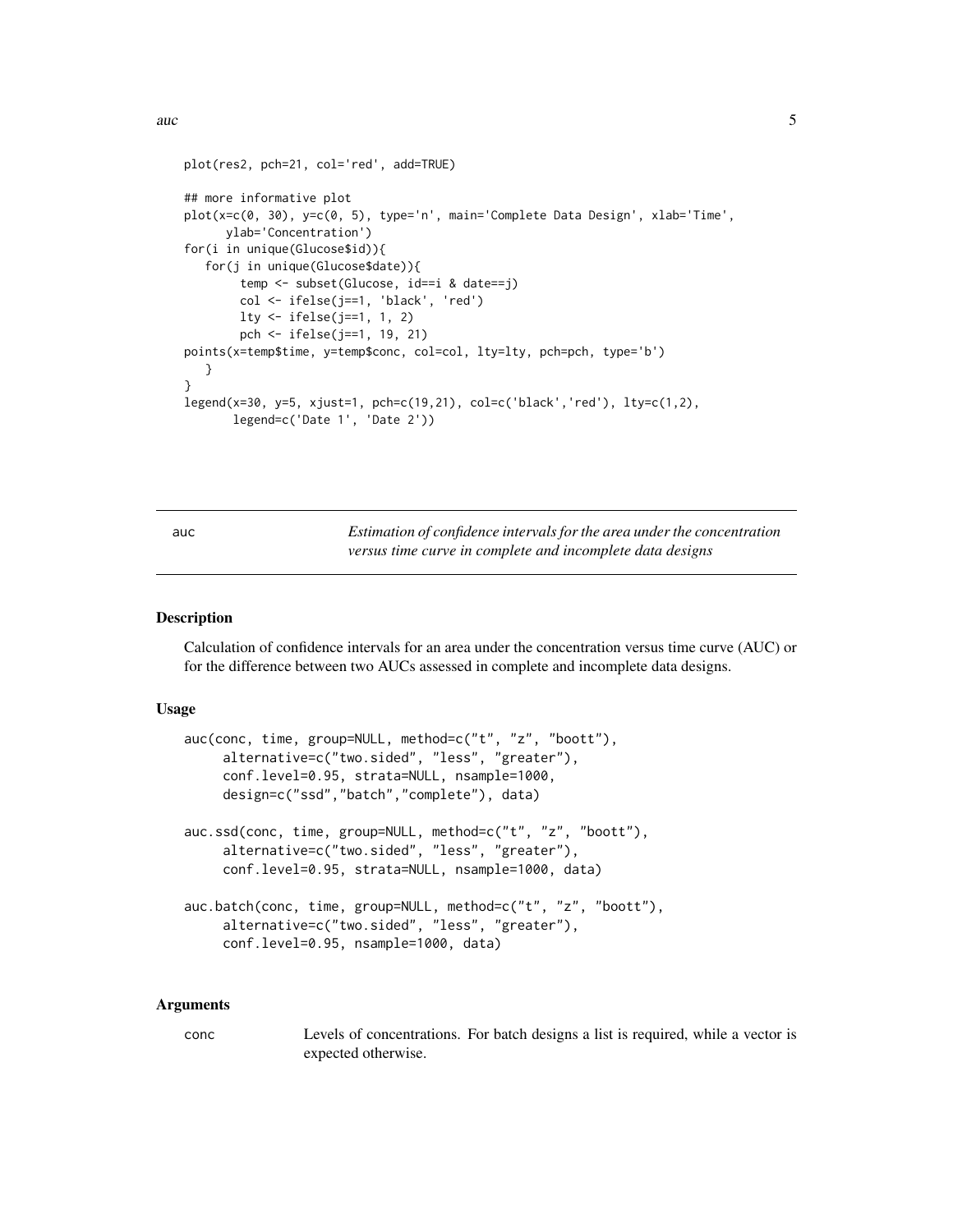| time        | Time points of concentration assessment. For batch designs a list is required,<br>while a vector is expected otherwise. One time point for each concentration<br>measured needs to be specified.                     |
|-------------|----------------------------------------------------------------------------------------------------------------------------------------------------------------------------------------------------------------------|
| group       | A grouping variable (default=NULL). For batch designs a list is required, while a<br>vector is expected otherwise. If specified, a confidence interval for the difference<br>of independent AUCs will be calculated. |
| method      | A character string specifying the method for calculation of confidence intervals<br>$(detault=c("t", "z", "boott"))$ .                                                                                               |
| alternative | A character string specifying the alternative hypothesis. Possible values are<br>"less", "greater" and "two.sided" (the default).                                                                                    |
| conf.level  | Confidence level (default=0.95).                                                                                                                                                                                     |
| strata      | A vector of one strata variable (default=NULL). Only available for method boott<br>in a serial sampling design.                                                                                                      |
| nsample     | Number of bootstrap iterations for method boott (default=1000).                                                                                                                                                      |
| design      | A character string indicating the type of design used. Possible values are "ssd"<br>for a serial sampling design, "batch" for a batch design and "complete" for a<br>complete data design.                           |
| data        | Optional data frame containing variables named as id, conc, time and group.                                                                                                                                          |

#### Details

Calculation of confidence intervals for an AUC (from 0 to the last time point) or for the difference between two AUCs for serial sampling, batch and complete data designs. In a serial sampling design only one measurement is available per subject, while in a batch design multiple (but not necessarily all) time points are measured for each subject. In a complete data design measurements are taken for all subjects at all time points. The AUC (from 0 to the last time point) is calculated using the linear trapezoidal rule on the arithmetic means at the different time points.

If group=NULL a confidence interval for an AUC is calculated. If group specifies a factor variable with exactly two levels, a confidence interval for the difference between two independent AUCs is calculated. To obtain confidence intervals for dependent AUCs simply use the difference in concentrations for conc. See the example below.

The t method uses the critical value from a t-distribution with Satterthwaite's approximation (Satterthwaite, 1946) to the degrees of freedom for calculation of confidence intervals as presented in Tang-Liu and Burke (1988), Nedelman et al (1995), Holder et al (1999), Jaki and Wolfsegger (2009) and Jaki and Wolfsegger (2012). The z method uses the critical value from a normal distribution for calculation of confidence intervals as presented in Bailer (1988) or in Jaki and Wolfsegger (2009). The boott method uses bootstrap-*t* confidence intervals as presented in Jaki and Wolfsegger (2009). Using boott an additional strata variable for bootstrapping can be specified in the case of serial sampling.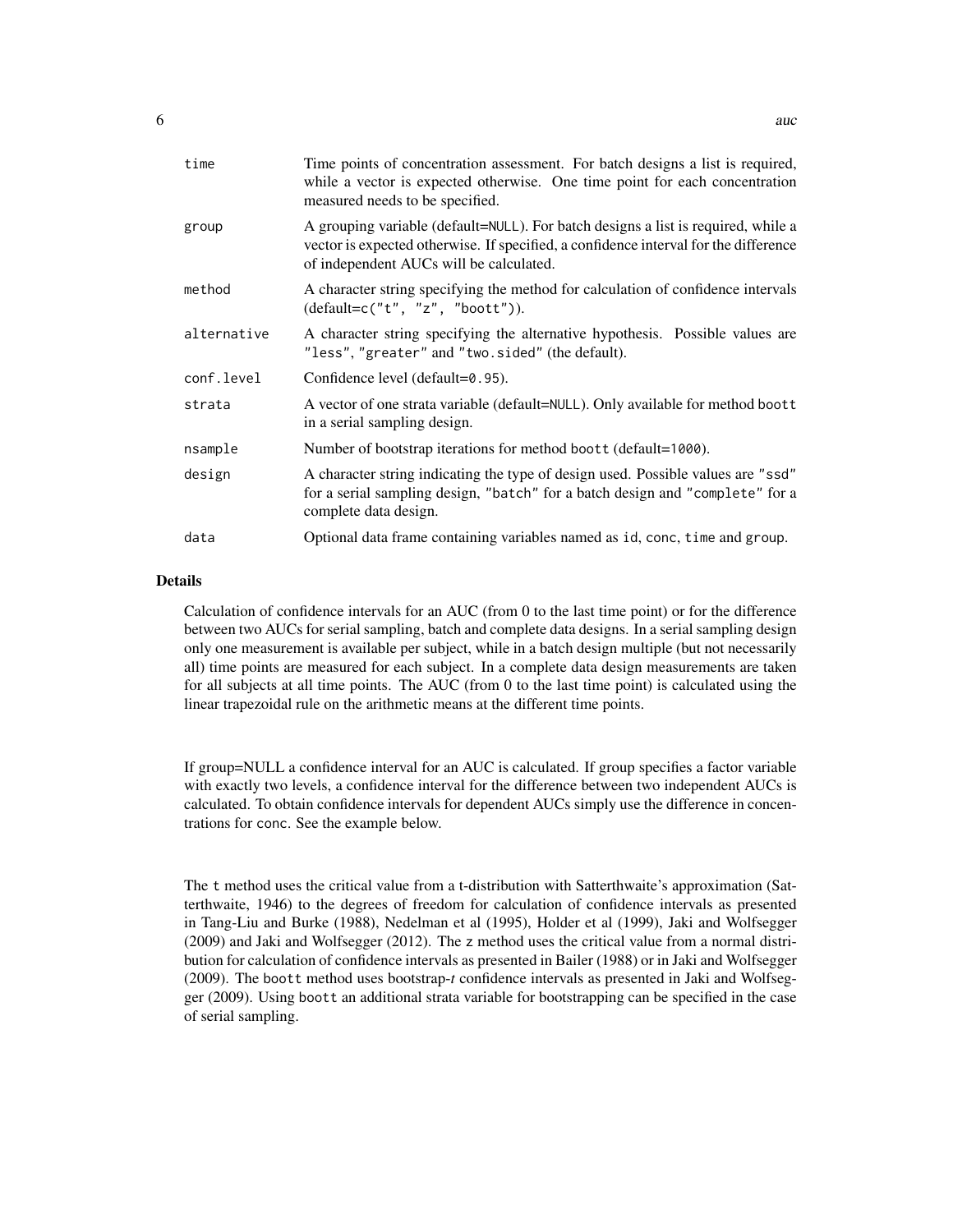<span id="page-6-0"></span>auch  $\sim$  7

For serial sampling designs missing data are omitted and unequal sample sizes per time point are allowed. For batch designs missing values are not permitted and at least two subjects are required per batch.

If data is specified the variable names conc, time and group are required and represent the corresponding variables. If design is batch an additional variable id is required to identify the subject.

NOTE: Confidence intervals for AUCs assessed in complete data designs are found using a batch design with one batch based on the asymptotic normal distribution. Conventionally, AUCs are assumed to be log-normal distributed. See the help file [auc.complete](#page-10-1) for some corresponding examples.

#### Value

An object of the class PK containing the following components:

| est        | Point estimates.                                           |
|------------|------------------------------------------------------------|
| CIs        | Point estimates, standard errors and confidence intervals. |
| conc       | Levels of concentrations.                                  |
| conf.level | Confidence level.                                          |
| design     | Sampling design used.                                      |
| group      | Grouping variable.                                         |
| time       | Time points measured.                                      |

#### Note

This is a wrapper function for [auc.complete,](#page-10-1) [auc.batch](#page-4-1) and [auc.ssd](#page-4-1). The function calculates point and interval estimates for AUC (from 0 to the last time point).

#### Author(s)

Thomas Jaki and Martin J. Wolfsegger

#### References

Bailer A. J. (1988). Testing for the equality of area under the curves when using destructive measurement techniques. *Journal of Pharmacokinetics and Biopharmaceutics*, 16(3):303-309.

Gibaldi M. and Perrier D. (1982). *Pharmacokinetics*. Marcel Dekker, New York and Basel.

Holder D. J., Hsuan F., Dixit R. and Soper K. (1999). A method for estimating and testing area under the curve in serial sacrifice, batch, and complete data designs. *Journal of Biopharmaceutical*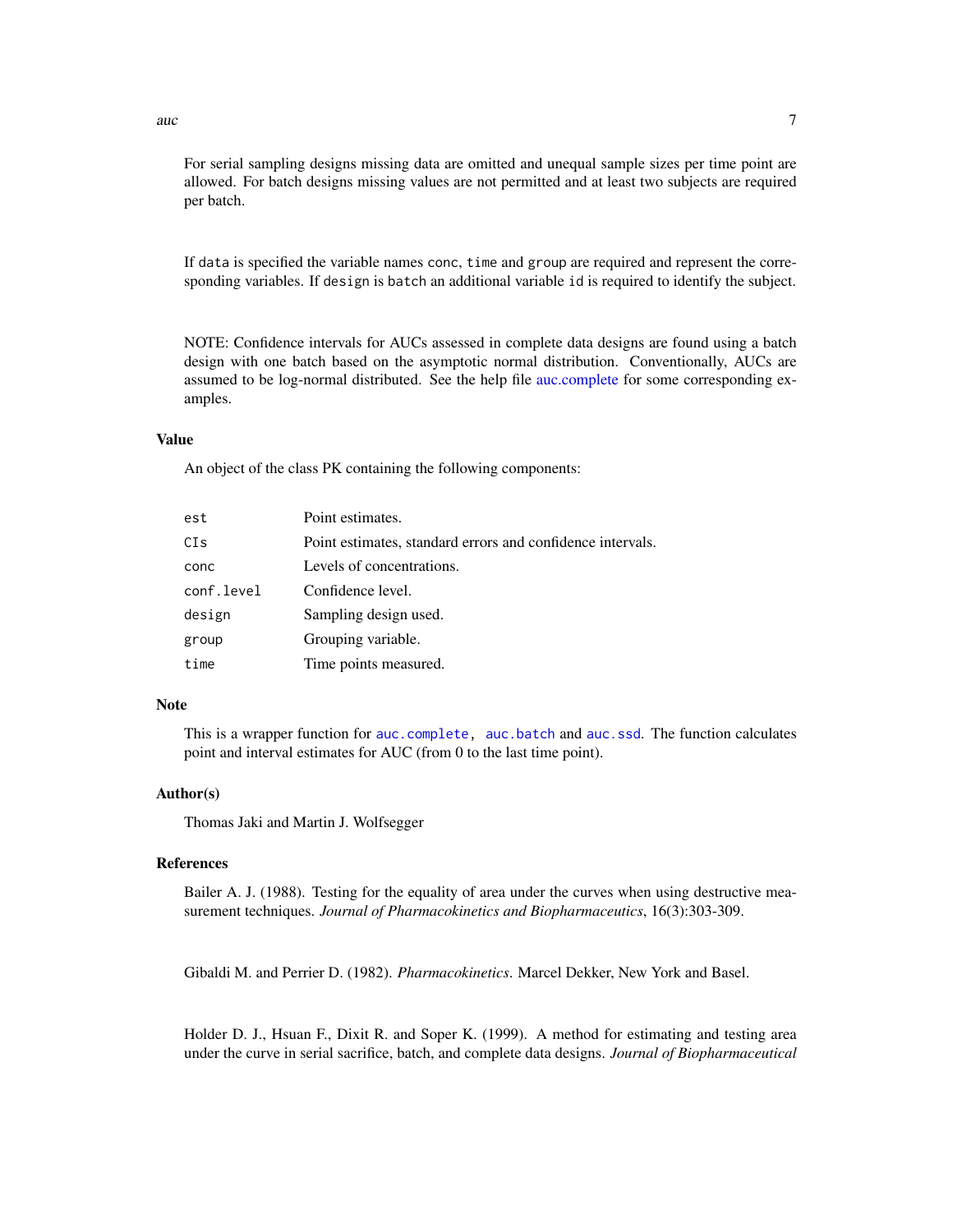<span id="page-7-0"></span>

*Statistics*, 9(3):451-464.

Jaki T. and Wolfsegger M. J. (2012). Non-compartmental estimation of pharmacokinetic parameters for flexible sampling designs. *Statistics in Medicine*, 31(11-12):1059-1073.

Jaki T. and Wolfsegger M. J. (2009). A theoretical framework for estimation of AUCs in complete and incomplete sampling designs. *Statistics in Biopharmaceutical Research*, 1(2):176-184.

Nedelman J. R., Gibiansky E. and Lau D. T. W. (1995). Applying Bailer's method for AUC confidence intervals to sparse sampling. *Pharmaceutical Research*, 12(1):124-128.

Satterthwaite F. E. (1946). An approximate distribution of estimates of variance components. *Biometrics Bulletin*, 2:110-114.

Tang-Liu D. D.-S. and Burke P. J. (1988). The effect of azone on ocular levobunolol absoprtion: Calculating the area under the curve and its standard error using tissue sampling compartments. *Pharmaceutical Research*, 5(4):238-241.

Wolfsegger M. J. and Jaki T. (2009) Assessing systemic drug exposure in repeated dose toxicity studies in the case of complete and incomplete sampling. *Biometrical Journal*, 51(6):1017:1029.

#### See Also

[auc.complete](#page-10-1), [nca](#page-32-1), [eqv](#page-22-1), [estimator](#page-26-1), [ci](#page-20-1) and [test](#page-39-1).

#### Examples

```
#### serial sampling design:
## example from Bailer (1988)
time \leq c(rep(0,4), rep(1.5,4), rep(3,4), rep(5,4), rep(8,4))
grp1 <- c(0.0658, 0.0320, 0.0338, 0.0438, 0.0059, 0.0030, 0.0084,
          0.0080, 0.0000, 0.0017, 0.0028, 0.0055, 0.0000, 0.0037,
          0.0000, 0.0000, 0.0000, 0.0000, 0.0000, 0.0000)
grp2 <- c(0.2287, 0.3824, 0.2402, 0.2373, 0.1252, 0.0446, 0.0638,
          0.0511, 0.0182, 0.0000, 0.0117, 0.0126, 0.0000, 0.0440,
          0.0039, 0.0040, 0.0000, 0.0000, 0.0000, 0.0000)
grp3 <- c(0.4285, 0.5180, 0.3690, 0.5428, 0.0983, 0.0928, 0.1128,
          0.1157, 0.0234, 0.0311, 0.0344, 0.0349, 0.0032, 0.0052,
          0.0049, 0.0000, 0.0000, 0.0000, 0.0000, 0.0000)
```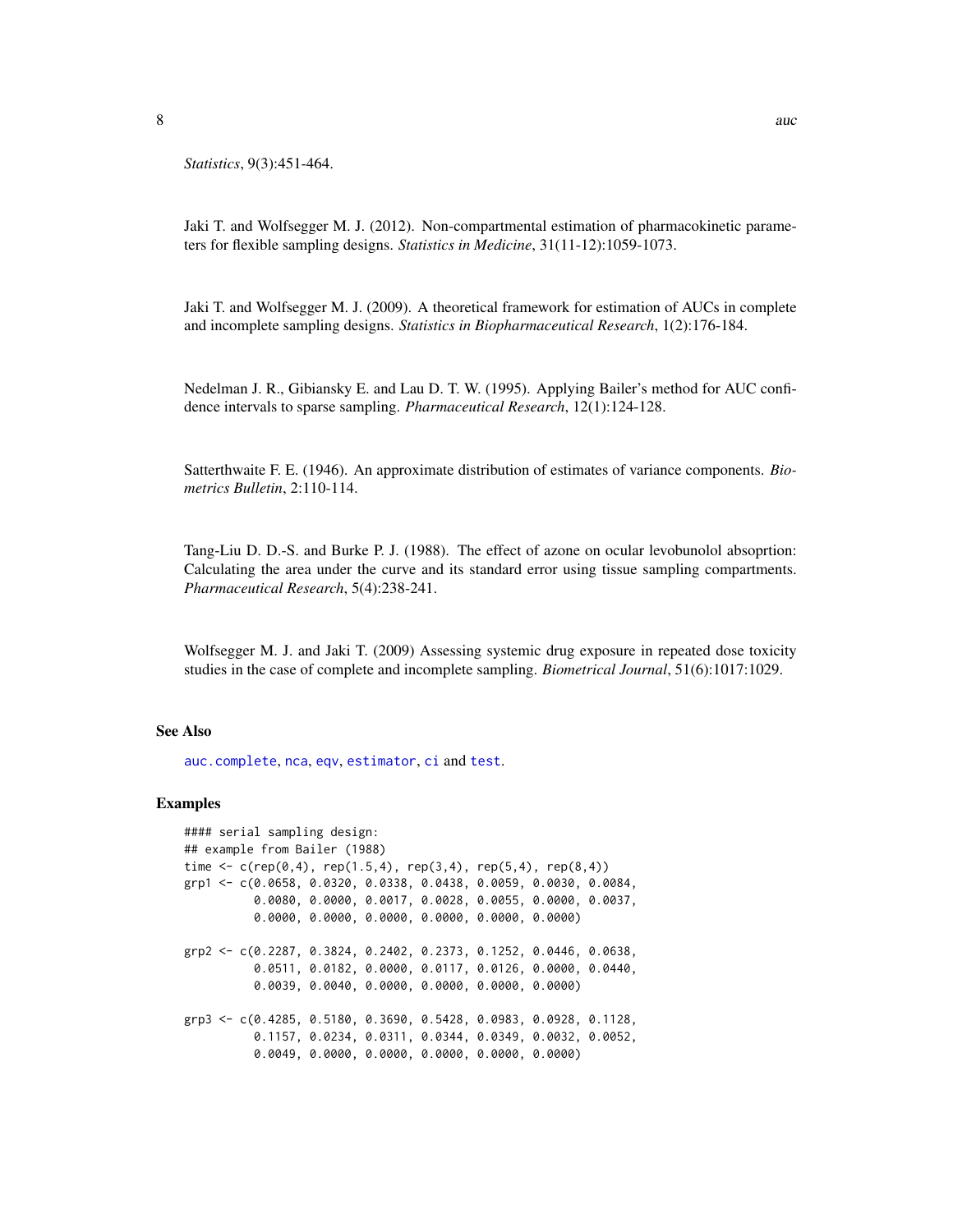```
auc(conc=grp1, time=time, method='z', design='ssd')
auc(conc=grp2, time=time, method='z', design='ssd')
auc(conc=grp3, time=time, method='z', design='ssd')
## function call with data frame using simultaneous confidence intervals based
## on bonferroni adjustment
data <- data.frame(conc=c(grp1, grp2, grp3), time=rep(time, 3),
                   group=c(rep(1, length(grp1)), rep(2, length(grp2)),
                   rep(3, length(grp3))))
auc(subset(data, group==1 | group==2)$conc, subset(data, group==1 | group==2)$time,
    group=subset(data, group==1 | group==2)$group, method=c('z', 't'),
    conf.level=1-0.05/3, design='ssd')
auc(subset(data, group==1 | group==3)$conc, subset(data, group==1 | group==2)$time,
    group=subset(data, group==1 | group==3)$group, method=c('z', 't'),
    conf.level=1-0.05/3, design='ssd')
auc(subset(data, group==2 | group==3)$conc, subset(data, group==1 | group==2)$time,
    group=subset(data, group==2 | group==3)$group, method=c('z', 't'),
    conf.level=1-0.05/3, design='ssd')
## example from Nedelman et al. (1995)
data(CPI975)
data <- CPI975[CPI975[,'dose']>=30 ,]
auc(data=subset(data,sex=='m' & dose==30), method=c('z', 't'), design='ssd')
auc(data=subset(data,sex=='f' & dose==30), method=c('z', 't'), design='ssd')
auc(data=subset(data,sex=='m' & dose==100), method=c('z', 't'), design='ssd')
auc(data=subset(data,sex=='f' & dose==100), method=c('z', 't'), design='ssd')
## comparing dose levels
data$concadj <- data$conc / data$dose
data.100 <- subset(data, dose==100)
data.030 <- subset(data, dose==30)
res.100 <- auc(conc=data.030$concadj, time=data.030$time, method='t', design='ssd')
res.030 <- auc(conc=data.100$concadj, time=data.100$time, method='t', design='ssd')
plot(res.030, ylim=c(0, 140), xlim=c(0,25), pch=19, ylab='Dose-normalized concentration',
     main='Comparison of doses')
plot(res.100, col='red', pch=21, add=TRUE)
legend(x=25, y=140, xjust=1, lty=1, col=c('black','red'),
      legend=c('Dose of 30', 'Dose of 100'))
res <- auc(conc=data$concadj, time=data$time, group=data$dose, method=c('t','z'),
            design='ssd')
print(res)
summary(res)
## comparing two dose level using stratified resampling per gender
## caution this might take a few minutes
set.seed(260151)
```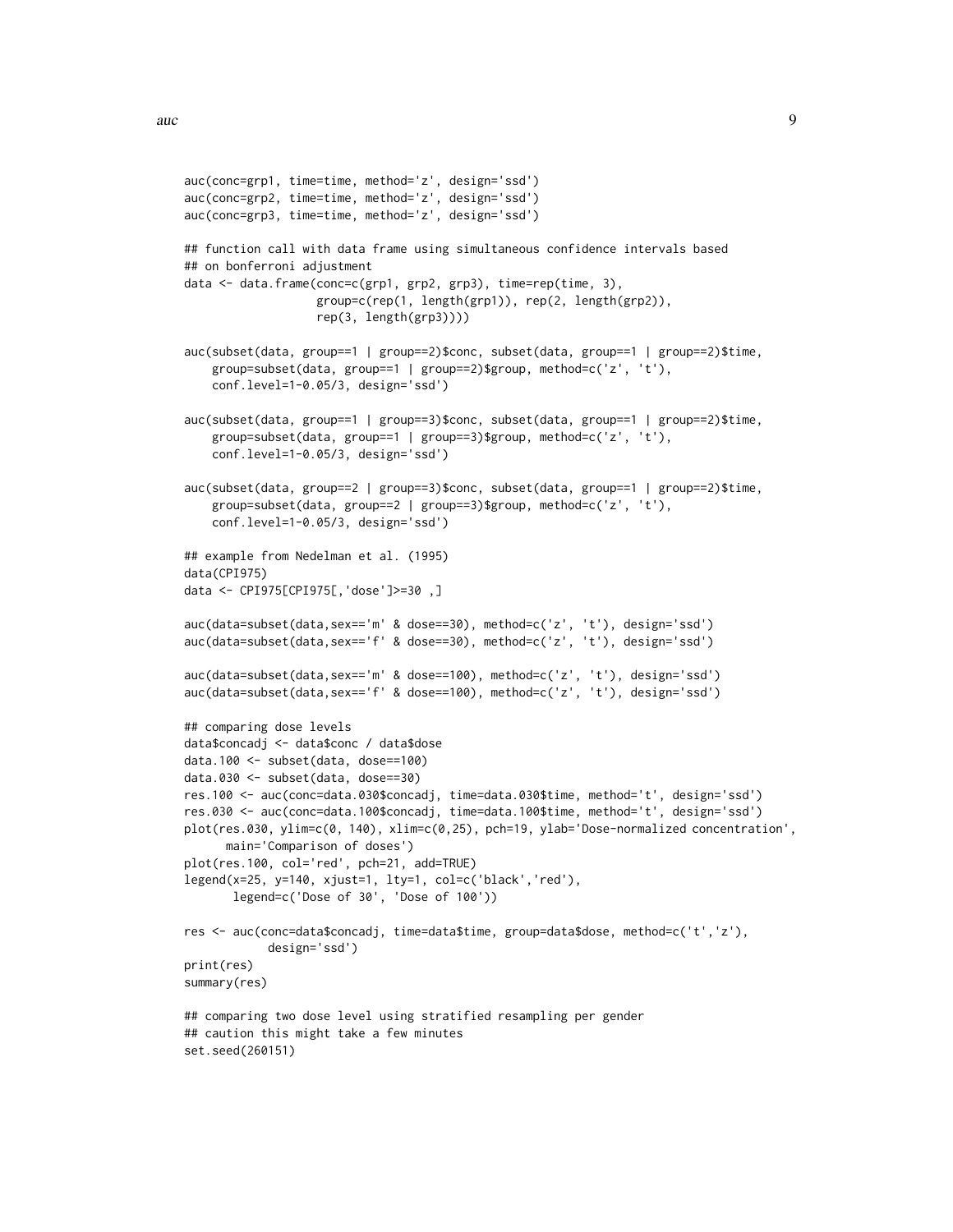```
auc(conc=data$concadj, time=data$time, group=data$dose, method='boott',
    strata=data$sex, design='ssd', nsample=500)
#### batch design:
## a batch design example from Holder et al. (1999).
data(Rats)
data <- subset(Rats,Rats$dose==100)
# two-sided CI: data call
auc(data=data,method=c('z','t'), design='batch')
# one-sided CI: data call
auc(data=data,method=c('z','t'), alternative="less", design='batch')
## difference of two AUCs in batch design from Jaki and Wolfsegger (2009),
## originally in Holder et al. (1999).
data <- subset(Rats,Rats$dose==100 | Rats$dose==300 )
data$group <- data$dose
data$conc <- data$conc / data$dose
## data call
res1 <- auc(data=subset(data, dose==100), method='z', design='batch')
res2 <- auc(data=subset(data, dose==300), method='z', design='batch')
plot(res1, col='black', ylim=c(0,0.06), xlim=c(0,25), ylab='Dose-normalized concentration',
     main='Comparison of doses')
plot(res2, col='red', add=TRUE)
legend(x=0, y=0.06, lty=1, col=c('black','red'),
      legend=c('Dose of 100', 'Dose of 300'))
auc(data=data, method='z', design='batch')
## difference of two dependent AUCs in a batch design from Wolfsegger and Jaki (2009)
conc <- list(batch1=c(0.46,0.2,0.1,0.1, 1.49,1.22,1.27,0.53, 0.51,0.36,0.44,0.28),
             batch2=c(1.51,1.80,2.52,1.91, 0.88,0.66,0.96,0.48),
             batch3=c(1.52,1.46,2.55,1.04, 0.54,0.61,0.55,0.27))
time <- list(batch1=c(0,0,0,0,1.5,1.5,1.5,1.5,10.5,10.5,10.5,10.5),
             batch2=c(5/60,5/60,5/60,5/60,4,4,4,4),
             batch3=c(0.5,0.5,0.5,0.5,7,7,7,7))
group <- list(batch1=c(1,1,2,2,1,1,2,2,1,1,2,2),batch2=c(1,1,2,2,1,1,2,2),
              batch3=c(1,1,2,2,1,1,2,2))
# find difference in concentration and the corresponding times
dconc <- NULL
dtime <- NULL
grps <- unique(unlist(group))
B <- length(conc)
for(i in 1:B){
    dconc[[i]] <- conc[[i]][group[[i]]==grps[1]] - conc[[i]][group[[i]]==grps[2]]
    dtime[[i]] <- time[[i]][group[[i]]==grps[1]]
}
names(dconc) <- names(conc)
auc(conc=dconc, time=dtime, group=NULL, method="t", conf.level=0.90, design="batch")
```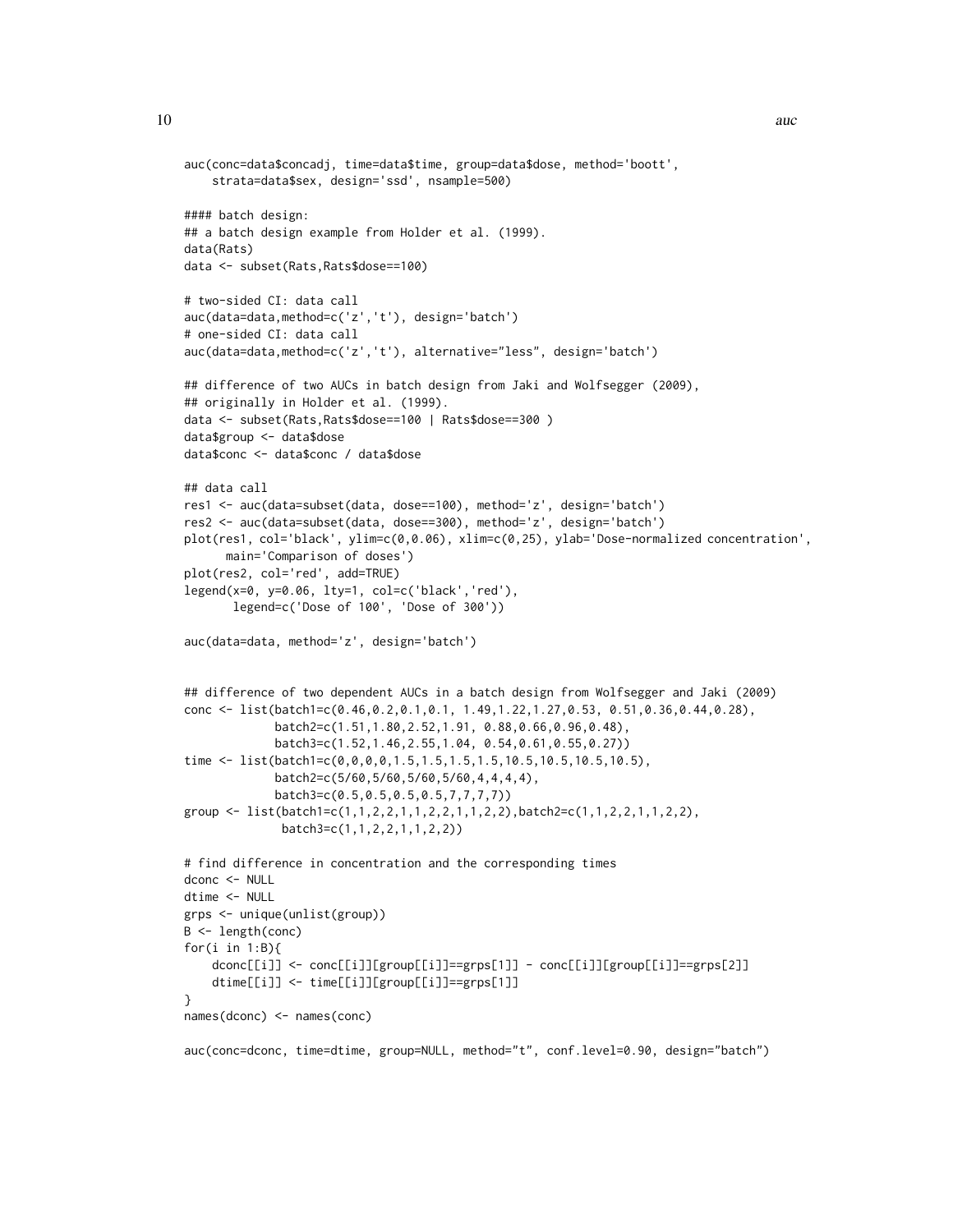```
## example with overlapping batches (Treatment A in Example of Jaki & Wolfsegger 2012)
conc <- list(batch1=c(0,0,0,0, 69.7,37.2,213,64.1, 167,306,799,406, 602,758,987,627,
                      1023,1124,1301,880, 1388,1374,1756,1120, 1481,1129,1665,1598,
                      1346,1043,1529,1481, 658,576,772,851, 336,325,461,492,
                      84,75.9,82.6,116),
             batch2=c(0,0,0, 29.2,55.9,112.2, 145,153,169, 282,420,532, 727,1033,759,
                      1360,1388,1425, 1939,1279,1318, 1614,1205,1542, 1238,1113,1386,
                      648,770,786, 392,438,511, 77.3,90.1,97.9))
time <- list(batch1=rep(c(0,0.5,0.75,1,1.5,2,3,4,8,12,24),each=4),
             batch2=rep(c(0,0.25,0.5,0.75,1,1.5,2,3,4,8,12,24),each=3))
auc.batch(conc,time,method=c("t","z"),conf.level=0.9)
#### complete data design:
## example from Gibaldi and Perrier (1982, page 436) for an individual AUC
time <- c(0, 0.165, 0.5, 1, 1.5, 3, 5, 7.5, 10)
conc <- c(0, 65.03, 28.69, 10.04, 4.93, 2.29, 1.36, 0.71, 0.38)
auc(conc=conc, time=time, design="complete")
## data Indometh
require(datasets)
Indometh$id <- as.character(Indometh$Subject)
Indometh <- Indometh[order(Indometh$id, Indometh$time),]
Indometh <- Indometh[order(Indometh$time),]
res <- auc.complete(conc=Indometh$conc, time=Indometh$time, method='t')
plot(res)
## more informative plot
split.screen(c(1,2))
screen(1)
plot(x=c(0,8), y=c(0, 3), type='n', main='Observed concentration time-profiles',
     xlab='Time', ylab='Concentration', las=1)
for(i in unique(Indometh$Subject)){
   temp <- subset(Indometh, Subject==i)
  points(x=temp$time, y=temp$conc, type='b')
}
screen(2)
plot(x=c(0,8), y=c(0.01, 9), type='n', main='Log-linear concentration time-profiles',
     xlab='Time', ylab='Log of concentration', yaxt='n', log='y')
axis(side=2, at=c(0.01, 0.1, 1, 10), labels=c('0.01', '0.1', '1', '10'), las=1)
axis(side=2, at=seq(0.01, 0.1, 0.01), tcl=-0.2, labels=FALSE)
axis(side=2, at=seq(0.1, 1, 0.1), tcl=-0.2, labels=FALSE)
axis(side=2, at=seq(1, 10, 1), tcl=-0.2, labels=FALSE)
for(i in unique(Indometh$Subject)){
   temp <- subset(Indometh, Subject==i)
  points(x=temp$time, y=temp$conc, type='b')
}
close.screen(all = TRUE)
```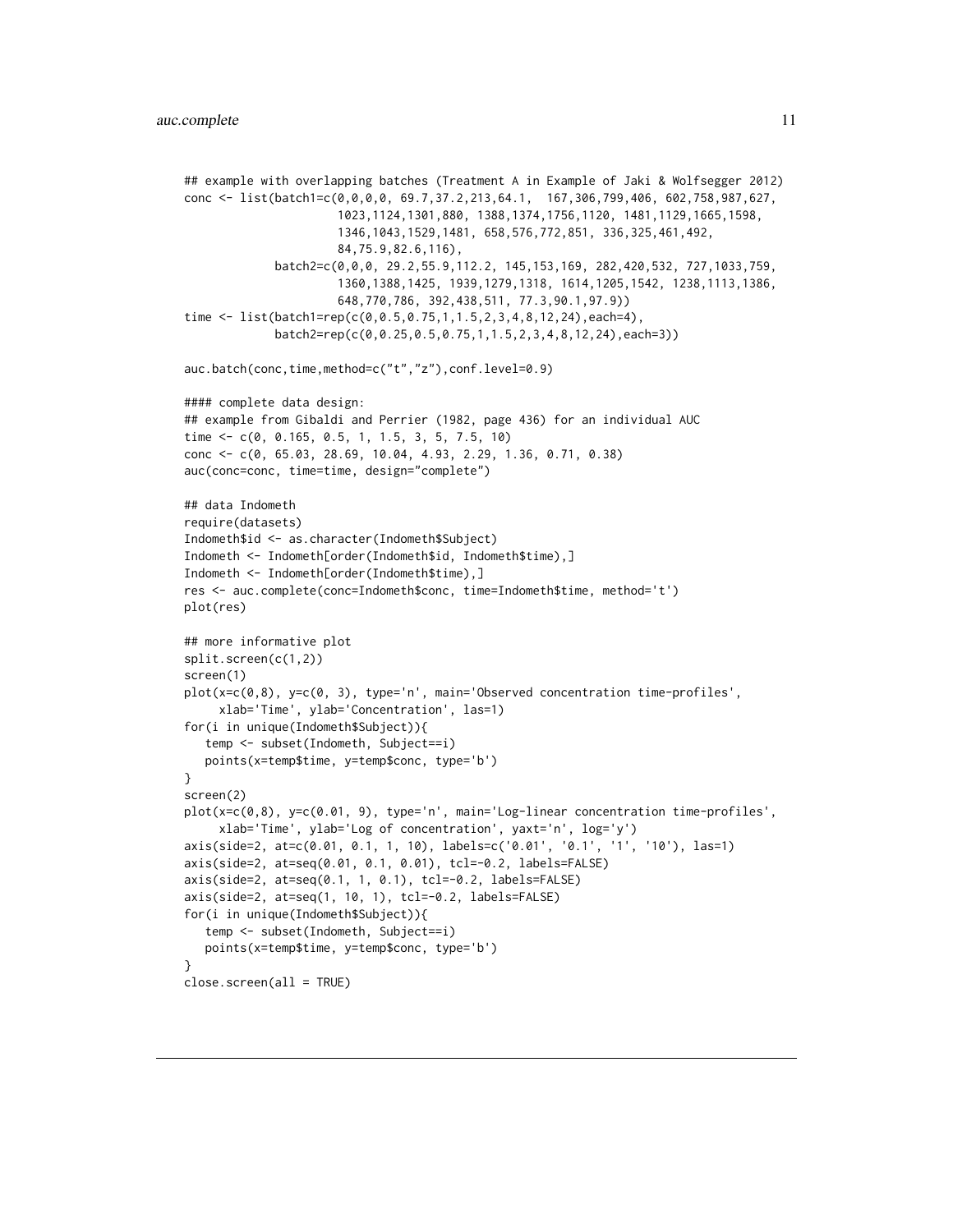<span id="page-11-0"></span>

#### Description

Examples to find confidence intervals for the area under the concentration versus time curve (AUC) in complete data designs.

#### Usage

```
auc.complete(conc, time, group=NULL, method=c("t", "z", "boott"),
       alternative=c("two.sided", "less", "greater"),
       conf.level=0.95, nsample=1000, data)
```
#### Arguments

| conc        | Levels of concentrations as a vector.                                                                                                               |
|-------------|-----------------------------------------------------------------------------------------------------------------------------------------------------|
| time        | Time points of concentration assessment as a vector. One time point for each<br>concentration measured needs to be specified.                       |
| group       | A grouping variable as a vector (default=NULL). If specified, a confidence inter-<br>val for the difference of independent AUCs will be calculated. |
| method      | A character string specifying the method for calculation of confidence intervals<br>$(detault = c("t", "z", "boot't").$                             |
| alternative | A character string specifying the alternative hypothesis. Possible values are<br>"less", "greater" and "two.sided" (the default).                   |
| conf.level  | Confidence level (default=0.95).                                                                                                                    |
| nsample     | Number of bootstrap iterations for method boott (default=1000).                                                                                     |
| data        | Optional data frame containing variables named as conc, time and group.                                                                             |

#### Details

This function computes confidence intervals for an AUC (from 0 to the last time point) or for the difference between two AUCs in complete data designs.

To compute confidence intervals in complete data designs the design is treated as a batch design with a single batch. More information can therefore be found under [auc](#page-4-2). A corresponding reminder message is produced if confidence intervals can be computed, ie when at least 2 measurements at each time point are available.

The above approach, though correct, is often inefficient and so we will illustrate alternative methods in this help file. A general implementation is not provided as the most efficient analysis strongly depends on the context. The interested reader is refered to chapter 8 of Cawello (2003).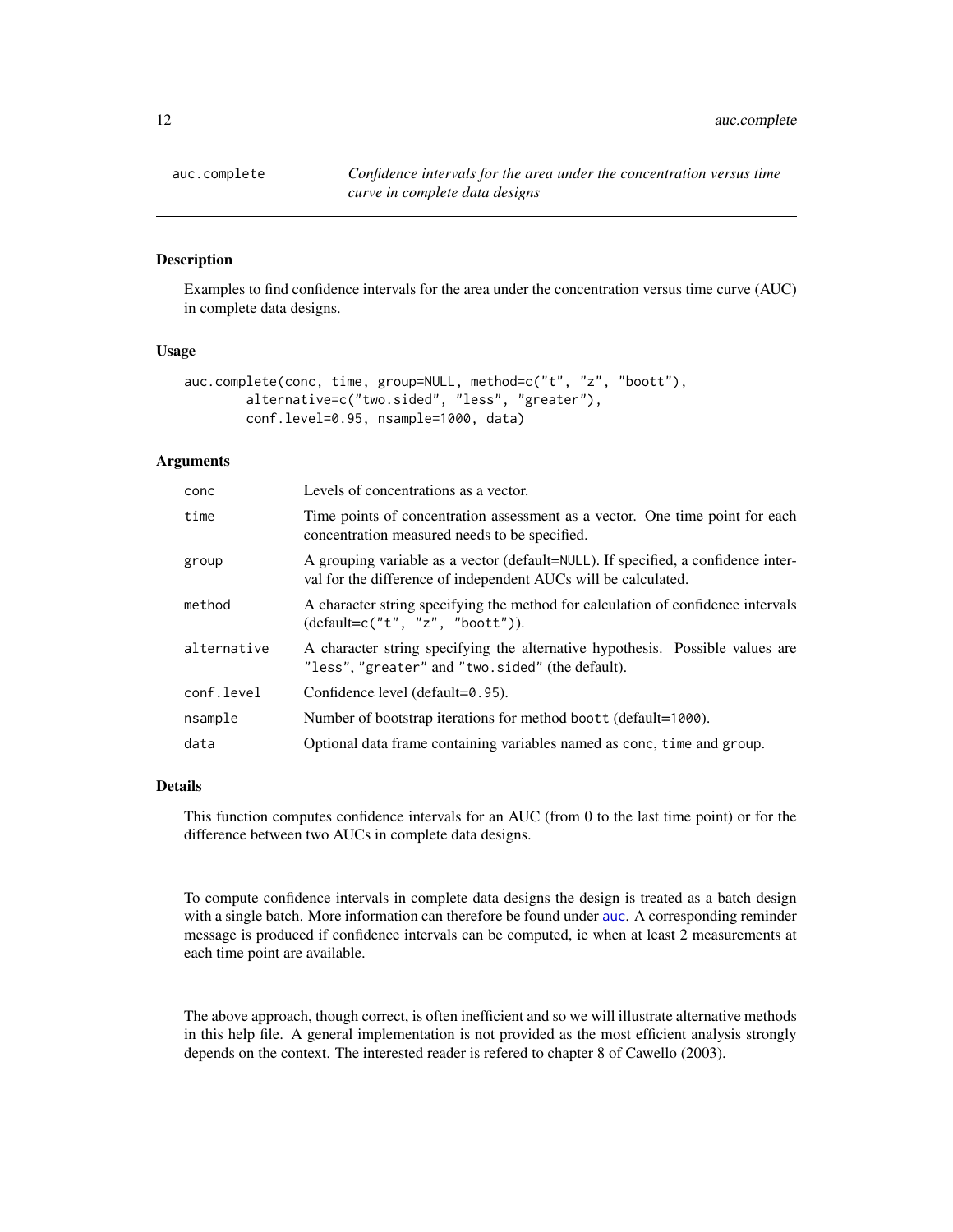<span id="page-12-0"></span>If data is specified the variable names conc, time and group are required and represent the corresponding variables.

#### Value

An object of the class PK containing the following components:

| est        | Point estimates.                                           |
|------------|------------------------------------------------------------|
| CIs        | Point estimates, standard errors and confidence intervals. |
| conc       | Levels of concentrations.                                  |
| conf.level | Confidence level.                                          |
| design     | Sampling design used.                                      |
| group      | Grouping variable.                                         |
| time       | Time points measured.                                      |

#### Author(s)

Thomas Jaki and Martin Wolfsegger

#### References

Cawello W. (2003). *Parameters for Compartment-free Pharmacokinetics. Standardisation of Study Design, Data Analysis and Reporting*. Shaker Verlag, Aachen.

Gibaldi M. and Perrier D. (1982). *Pharmacokinetics*. Marcel Dekker, New York and Basel.

#### See Also

[auc](#page-4-2), [estimator](#page-26-1), [ci](#page-20-1) and [test](#page-39-1)

#### Examples

```
## example from Gibaldi and Perrier (1982, page 436) for an individual AUC
time <- c(0, 0.165, 0.5, 1, 1.5, 3, 5, 7.5, 10)
conc <- c(0, 65.03, 28.69, 10.04, 4.93, 2.29, 1.36, 0.71, 0.38)
auc.complete(conc=conc, time=time)
```

```
## dataset Indometh of package datasets
## calculate individual AUCs
require(datasets)
row <-1res <- data.frame(matrix(nrow=length(unique(Indometh$Subject)), ncol=2))
colnames(res) <- c('id', 'auc')
```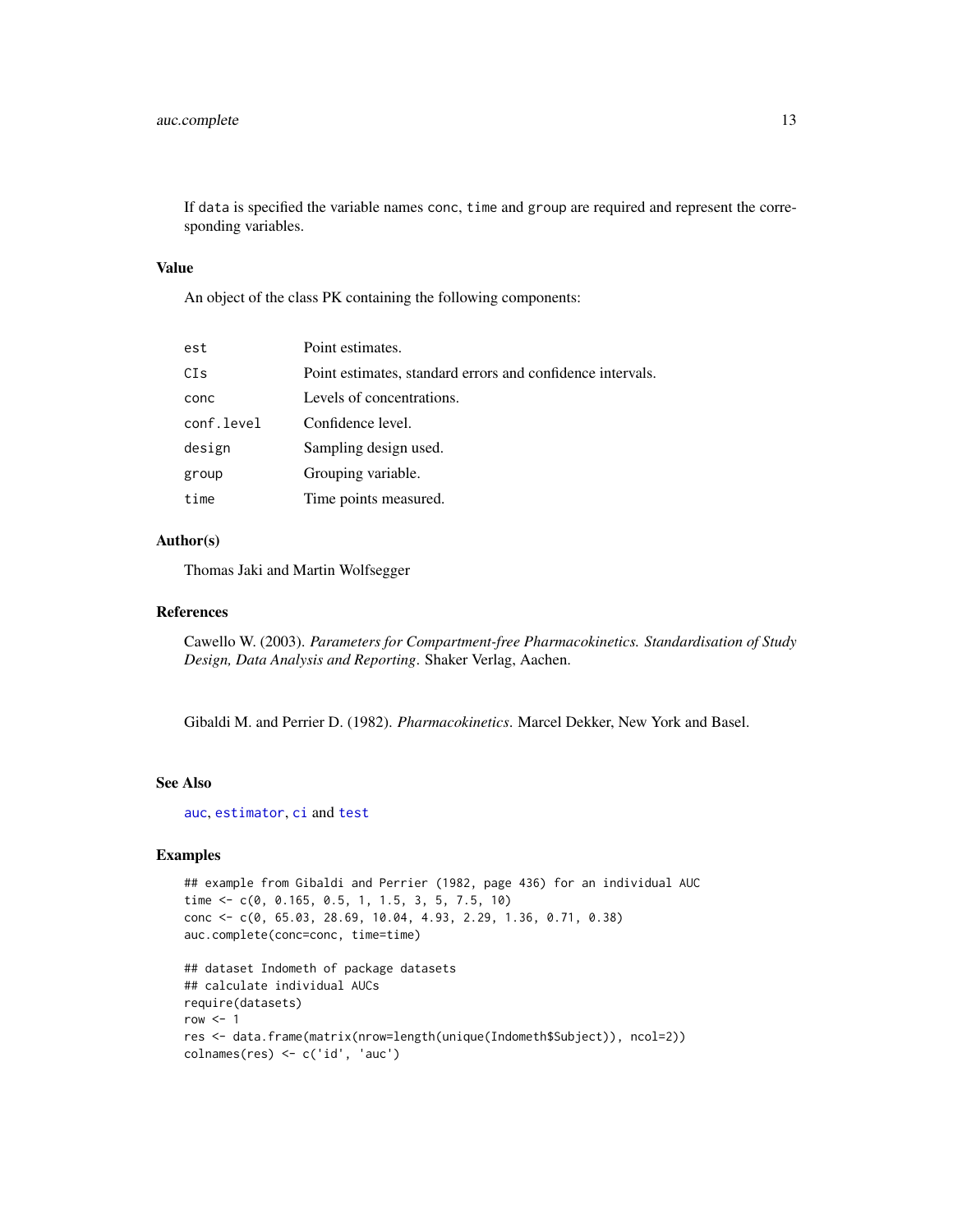```
for(i in unique(Indometh$Subject)){
   temp <- subset(Indometh, i==Subject)
   res[row, 1] < -ires[row, 2] <- auc.complete(data=temp[,c("conc","time")])$est[1,1]
   row <- row +1}
print(res)
# function to get geometric mean and corresponding CI
gm.ci <- function(x, conf.level=0.95){
   res <- t.test(x=log(x), conf.level=conf.level)
   out <- data.frame(gm=as.double(exp(res$estimate)), lower=exp(res$conf.int[1]),
                      upper=exp(res$conf.int[2]))
   return(out)
}
# geometric mean and corresponding CI: assuming log-normal distributed AUCs
gm.ci(res[,2], conf.level=0.95)
# arithmetic mean and corresponding CI: assuming normal distributed AUCs
# or at least asymptotic normal distributed arithmetic mean
t.test(x=res[,2], conf.level=0.95)
# alternatively: function auc.complete
set.seed(300874)
Indometh$id <- as.character(Indometh$Subject)
Indometh <- Indometh[order(Indometh$id, Indometh$time),]
Indometh <- Indometh[order(Indometh$time),]
auc.complete(conc=Indometh$conc, time=Indometh$time, method=c("t"))
## example for comparing AUCs assessed in a repeated complete data design
## (dataset: Glucose)
## calculate individual AUCs
data(Glucose)
res <- data.frame(matrix(nrow=length(unique(Glucose$id))*2, ncol=3))
colnames(res) <- c('id', 'date', 'auc')
row < -1for(i in unique(Glucose$id)){
  for(j in unique(Glucose$date)){
     temp <- subset(Glucose, id==i & date==j)
     res[row, c(1,2)] \leftarrow c(i,j)res[row, 3] <- auc.complete(data=temp[,c("conc","time")])$est[1,1]
     row <- row +1}
}
res <- res[order(res$id, res$date),]
print(res)
# assuming log-normally distributed AUCs
# geometric means and corresponding two-sided CIs per date
tapply(res$auc, res$date, gm.ci)
```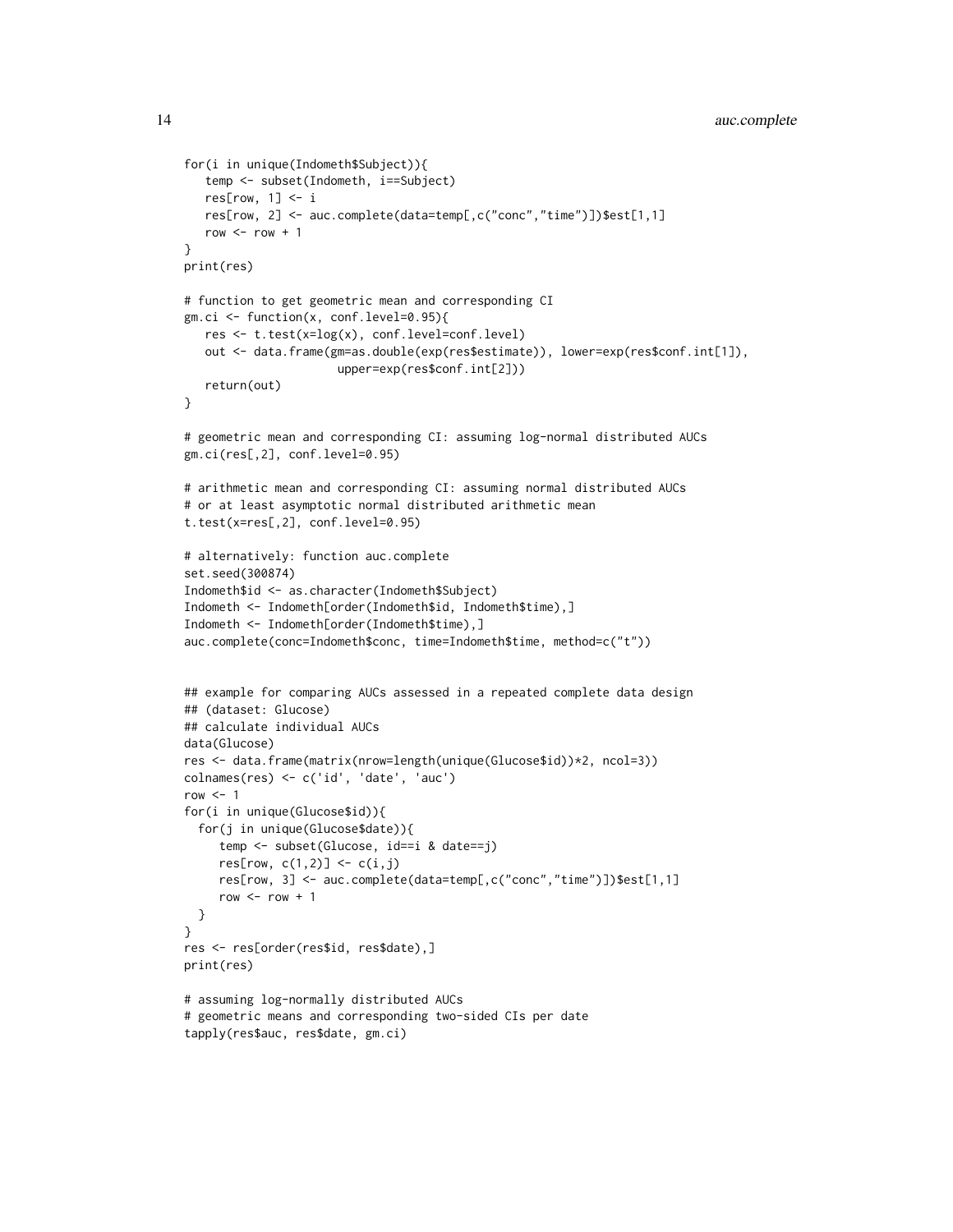#### <span id="page-14-0"></span>biexp 15

```
# comparison of AUCs using ratio of geometric means and corresponding two-sided CI
# repeated experiment
model <- t.test(log(auc)~date, data=res, paired=TRUE, conf.level=0.90)
exp(as.double(model$estimate))
exp(model$conf.int)
```
<span id="page-14-1"></span>biexp *Two-phase half-life estimation by biexponential model*

#### **Description**

Estimation of initial and terminal half-life by fitting a biexponential model.

#### Usage

```
biexp(conc, time, log.scale=FALSE, tol=1E-9, maxit=500)
```
#### Arguments

| conc      | Levels of concentrations as a vector.                                                                                         |
|-----------|-------------------------------------------------------------------------------------------------------------------------------|
| time      | Time points of concentration assessment as a vector. One time point for each<br>concentration measured needs to be specified. |
| log.scale | Logical value indicating whether fitting is performed on the observed or log-<br>scale (default=FALSE).                       |
| tol       | Relative error tolerance (default=1E-9).                                                                                      |
| maxit     | Maximum number of iterations (default=500).                                                                                   |

#### Details

Estimation of initial and terminal half-life using the biexponential y=a1\*exp(-b1\*x)+a2\*exp(-b2\*x) model with a parameterization to ensure  $b1 > b2 > 0$  fitted by the least squares criteria with function optim of package base with method "Nelder-Mead". Curve peeling (Foss, 1969) is used get start values for nonlinear model fitting. When no adequate starting values are determined by curve peeling, a single exponential model is fitted with starting values obtained from an OLS regression on log transformed values with a parameterization to ensure a slope > 0.

Fitting on the log-scale is based on the transform-both-sides approach described for example in chapter 4 of Bonate (2006) which is useful for some error distributions. An additional discussion regarding weighting schemes can be found in Gabrielsson and Weiner (2000, pages 368-374).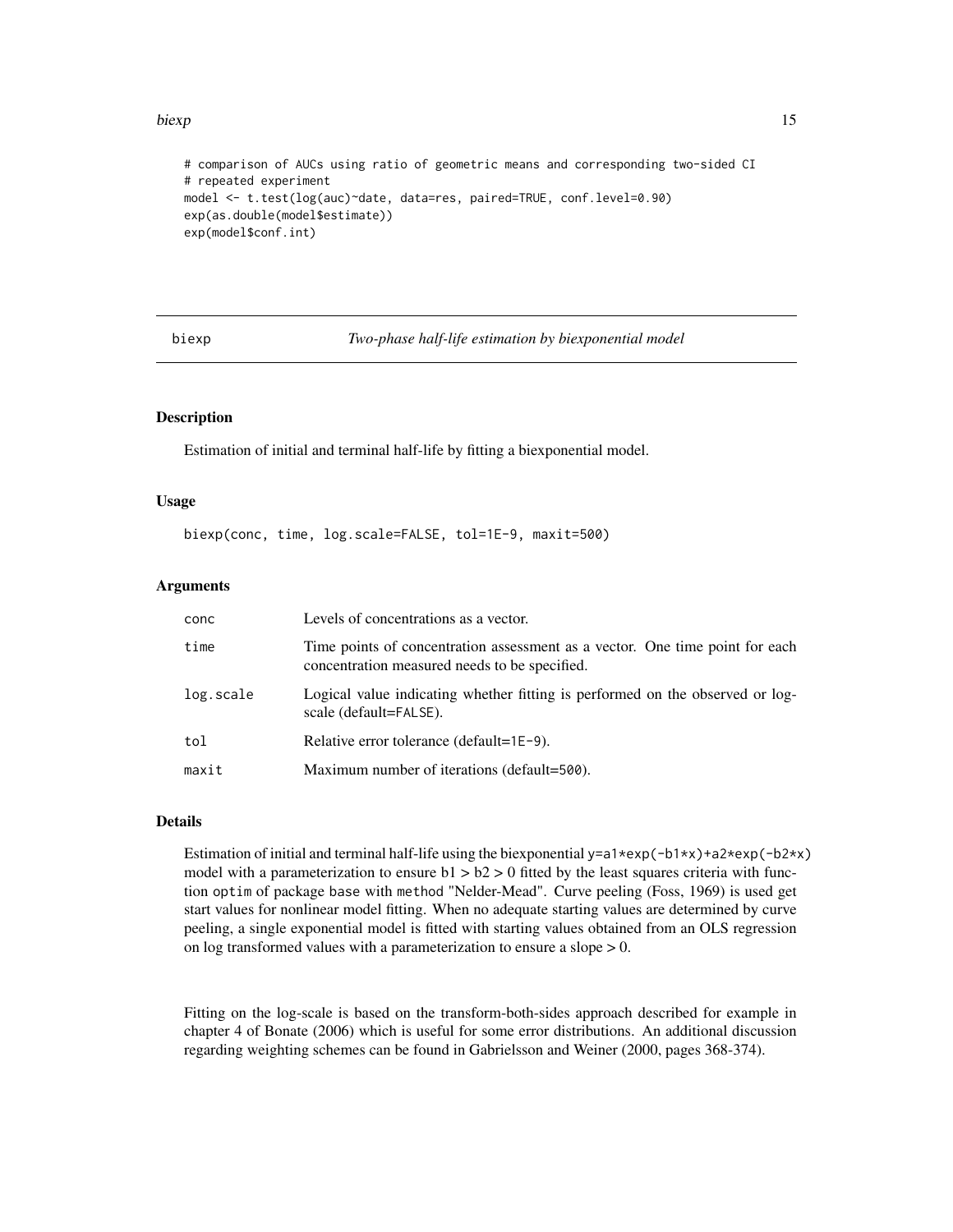#### <span id="page-15-0"></span>Value

A list of S3 class "halflife" containing the following components:

| parms  | half-life and model estimates.            |
|--------|-------------------------------------------|
| time   | time points of concentration assessments. |
| conc   | levels of concentrations.                 |
| method | "biexp".                                  |

#### Note

Records including missing values and values below or equal to zero are omitted.

#### Author(s)

Martin J. Wolfsegger and Thomas Jaki

#### References

Bonate P. L. (2006). *Pharmacokinetic-Pharmacodynamic Modeling and Simulation*. Springer, New York.

Gabrielsson J. and Weiner D. (2000). *Pharmacokinetic and Pharmacodynamic Data Analysis: Concepts and Applications*. 4th Edition. Swedish Pharmaceutical Press, Stockholm.

Foss S. D. (1969). A Method for Obtaining Initial Estimates of the Parameters in Exponential Curve Fitting. *Biometrics*, 25:580-584.

Pinheiro J. C. and Bates D. M. (2000). *Mixed-Effects Models in S and S-PLUS*. Springer, New York.

Wolfsegger M. J. and Jaki T. (2009). Non-compartmental Estimation of Pharmacokinetic Parameters in Serial Sampling Designs. *Journal of Pharmacokinetics and Pharmacodynamics*, 36(5):479- 494.

#### See Also

[lee](#page-29-1)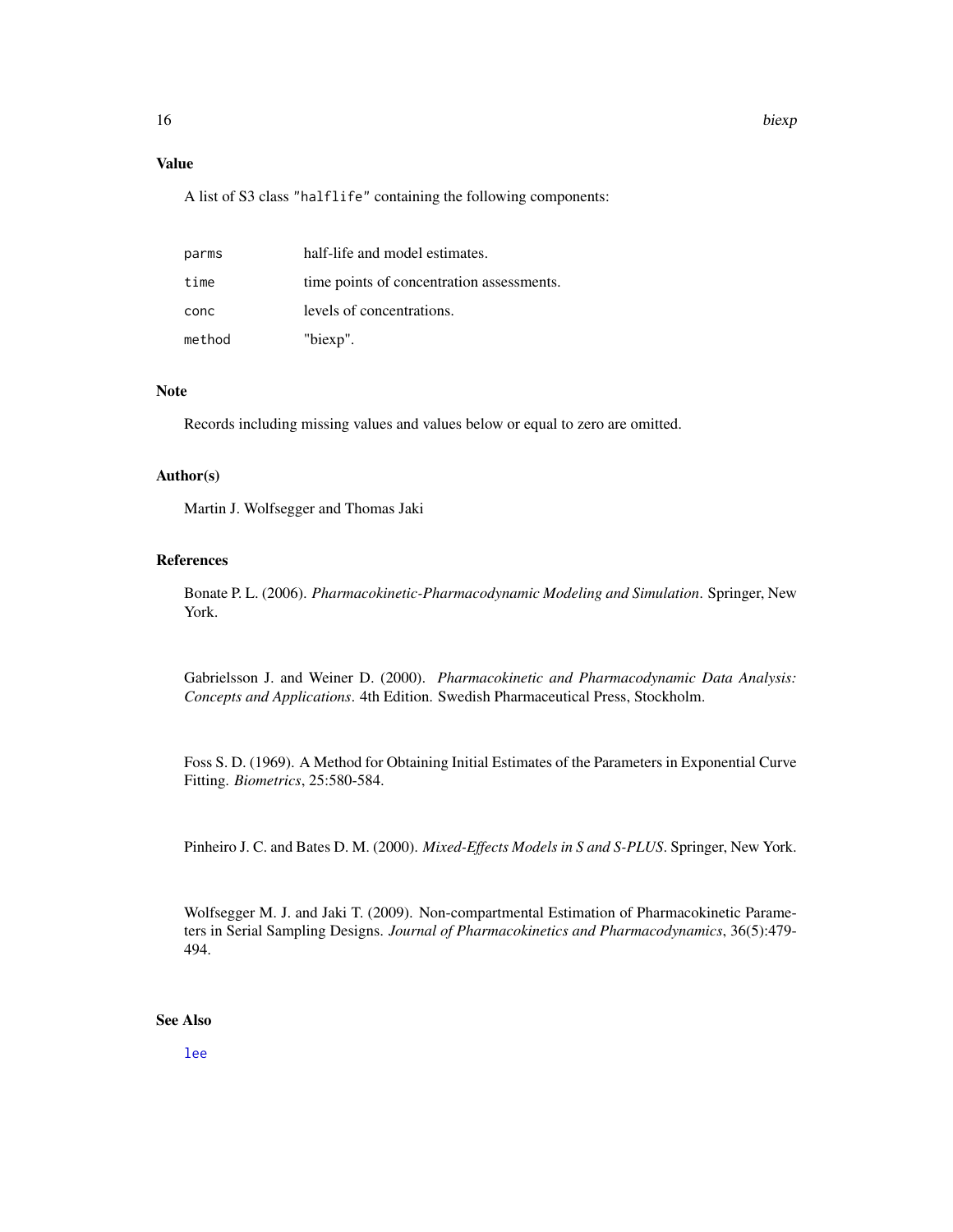#### biexp and the set of the set of the set of the set of the set of the set of the set of the set of the set of the set of the set of the set of the set of the set of the set of the set of the set of the set of the set of the

#### Examples

```
#### example from Pinheiro J.C. and Bates D.M. (2000, page 279)
#### dataset Indometh of package datasets
require(datasets)
data <- subset(Indometh, Subject==2)
time <- data$time
conc <- data$conc
## fitting on observed and log-scale
res.obs <- biexp(conc=conc, time=time, log.scale=FALSE)
res.log <- biexp(conc=conc, time=time, log.scale=TRUE)
print(res.obs$parms)
print(res.log$parms)
plot(res.obs, ylim=c(0,5), xlim=c(0, max(time)), las=1)
plot(res.log, ylim=c(0,5), xlim=c(0, max(time)), las=1, add=TRUE, lty=2)
legend(x=0, y=5, lty=c(1,2), legend=c("fitted on observed scale", "fitted on log-scale"))
## get residuals using function nls with tol=Inf
parms.obs <- list(a1=res.obs$parms[3,1], b1=res.obs$parms[2,1], a2=res.obs$parms[3,2],
                  b2=res.obs$parms[2,2])
parms.log <- list(a1=res.log$parms[3,1], b1=res.log$parms[2,1], a2=res.log$parms[3,2],
                  b2=res.log$parms[2,2])
mod.obs <- nls(conc ~ a1*exp(-b1*time) + a2*exp(-b2*time), start=parms.obs,
               control=nls.control(tol=Inf))
mod.log \leq nls(conc \sim a1*exp(-b1*time) + a2*exp(-b2*time), start=parms.log,
              control=nls.control(tol=Inf))
## identical estimates to mod.log but different SEs
summary(nls(log(conc)~log(a1*exp(-b1*time) + a2*exp(-b2*time)), start=parms.log,
       control=nls.control(tol=Inf)))
## different approach using weighted least squares (WLS) in nls
mod.ols <- nls(conc ~ a1*exp(-b1*time) + a2*exp(-b2*time), start=parms.obs)
mod.wls1 <- nls(conc ~ a1*exp(-b1*time) + a2*exp(-b2*time), start=parms.obs,
                weight=1/predict(mod.ols)^1)
mod.wls2 <- nls(conc ~ a1*exp(-b1*time) + a2*exp(-b2*time), start=parms.obs,
                weight=1/predict(mod.ols)^2)
split.screen(c(2,2))
screen(1)
plot(ylim=c(-0.35,0.35), y=resid(mod.obs), x=predict(mod.obs), las=1,
    main='Fitted using biexp on observed scale', xlab='Predicted', ylab='Residual')
abline(h=0)
screen(2)
plot(ylim=c(-0.35,0.35), y=resid(mod.log), x=predict(mod.log), las=1,
     main='Fitted using biexp on log-scale', xlab='Predicted', ylab='Residual')
abline(h=0)
screen(3)
plot(ylim=c(-0.35,0.35), y=resid(mod.wls1), x=predict(mod.wls1), las=1,
```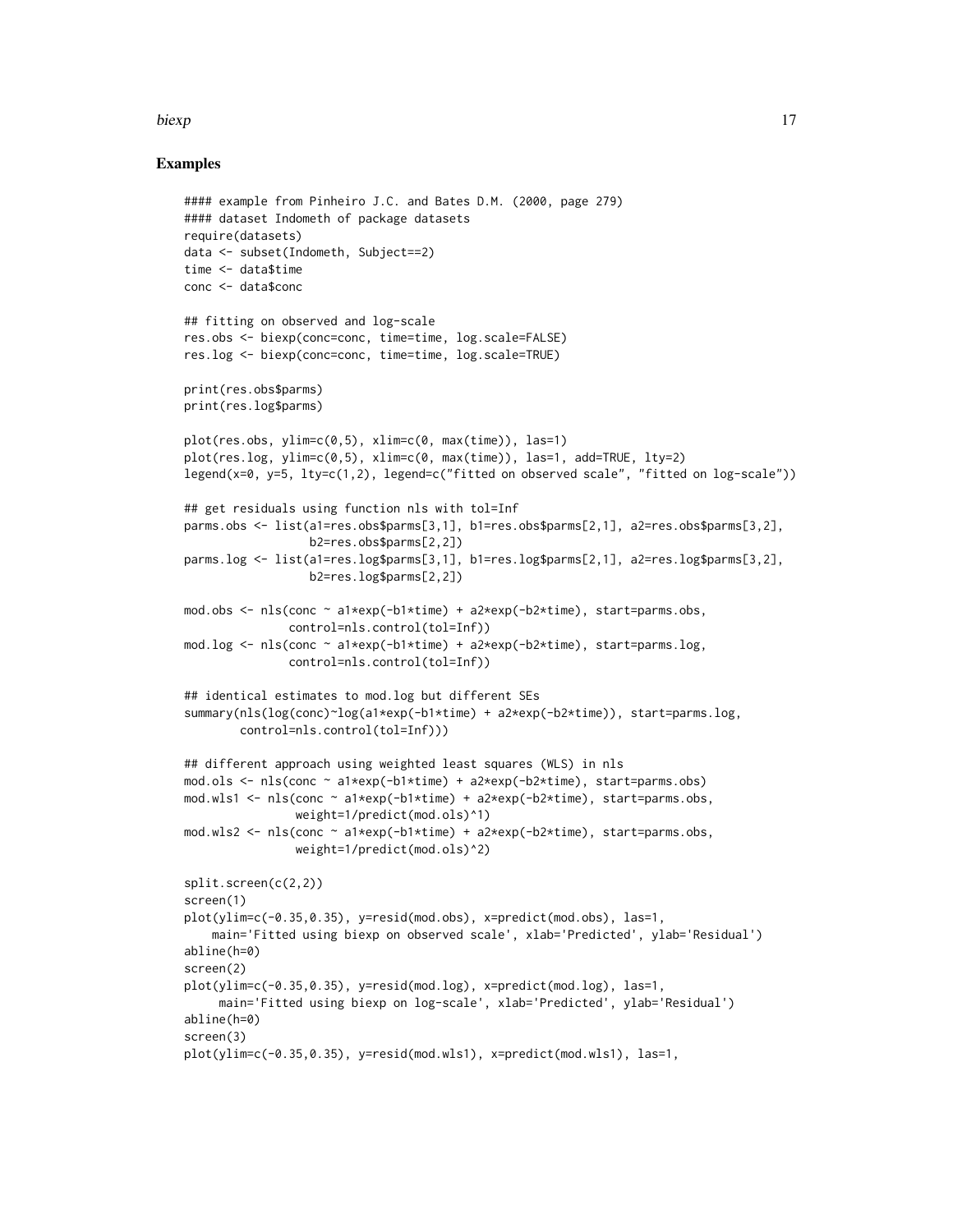```
main='Fitted using nls with weights 1/predict(mod.ols)^1', xlab='Predicted', ylab='Residual')
abline(h=0)
screen(4)
plot(ylim=c(-0.35,0.35), y=resid(mod.wls2), x=predict(mod.wls2), las=1,
    main='Fitted using nls with weights 1/predict(mod.ols)^2', xlab='Predicted', ylab='Residual')
abline(h=0)
close.screen(all.screens=TRUE)
#### example for a serial sampling data design from Wolfsegger and Jaki (2009)
conc <- c(2.01, 2.85, 2.43, 0.85, 1.00, 0.91, 0.46, 0.35, 0.63, 0.39, 0.32,
          0.45, 0.11, 0.18, 0.19, 0.08, 0.09, 0.06)
time <- c(rep(5/60,3), rep(3,3), rep(6,3), rep(9,3), rep(16,3), rep(24,3))
res.biexp1 <- biexp(conc=conc, time=time, log=TRUE)
res.biexp2 <- biexp(conc=conc, time=time, log=FALSE)
print(res.biexp1$parms)
print(res.biexp2$parms)
split.screen(c(1,2))
screen(1)
plot(x=c(0,25), y=c(0,3), type='n', las=1,
ylab='Plasma concentration (IU/mL)', xlab='Time (hours)')
points(x=time, y=conc, pch=21)
plot(res.biexp1, pch=NA, add=TRUE, lty=1)
plot(res.biexp2, pch=NA, add=TRUE, lty=2)
legend(x=25, y=3, xjust=1, col=c('black', 'black'), lty=c(1,2),
        title='Nonlinear fitting with function biexp:'
        legend=c('option: log=TRUE', 'option: log=FALSE'))
close.screen(1)
screen(2)
plot(x=c(0,25), y=c(0.01, 10), type='n', log='y', yaxt='n',
ylab='Plasma concentration (IU/mL)', xlab='Time (hours)')
axis(side=2, at=c(0.01, 0.1, 1, 10), labels=c('0.01', '0.1', '1', '10'), las=1)
axis(side=2, at=seq(2,9,1), tcl=-0.25, labels=FALSE)
axis(side=2, at=seq(0.2,0.9,0.1), tcl=-0.25, labels=FALSE)
axis(side=2, at=seq(0.02,0.09,0.01), tcl=-0.25, labels=FALSE)
points(x=time, y=conc, pch=21)
plot(res.biexp1, pch=NA, add=TRUE, lty=1)
plot(res.biexp2, pch=NA, add=TRUE, lty=2)
legend(x=25, y=10, xjust=1, col=c('black', 'black'), lty=c(1,2),
        title='Nonlinear fitting with function biexp:',
        legend=c('option: log=TRUE', 'option: log=FALSE'))
close.screen(all.screens=TRUE)
#### example from Gabrielsson and Weiner (2000, page 743)
#### endogenous concentration is assumed to be constant over time
dose <- 36630
time <- c(-1, 0.167E-01, 0.1167, 0.1670, 0.25, 0.583, 0.8330, 1.083, 1.583, 2.083, 4.083, 8.083,
          12, 23.5, 24.25, 26.75, 32)
conc <- c(20.34, 3683, 884.7, 481.1, 215.6, 114, 95.8, 87.89, 60.19, 60.17, 34.89, 20.99, 20.54,
```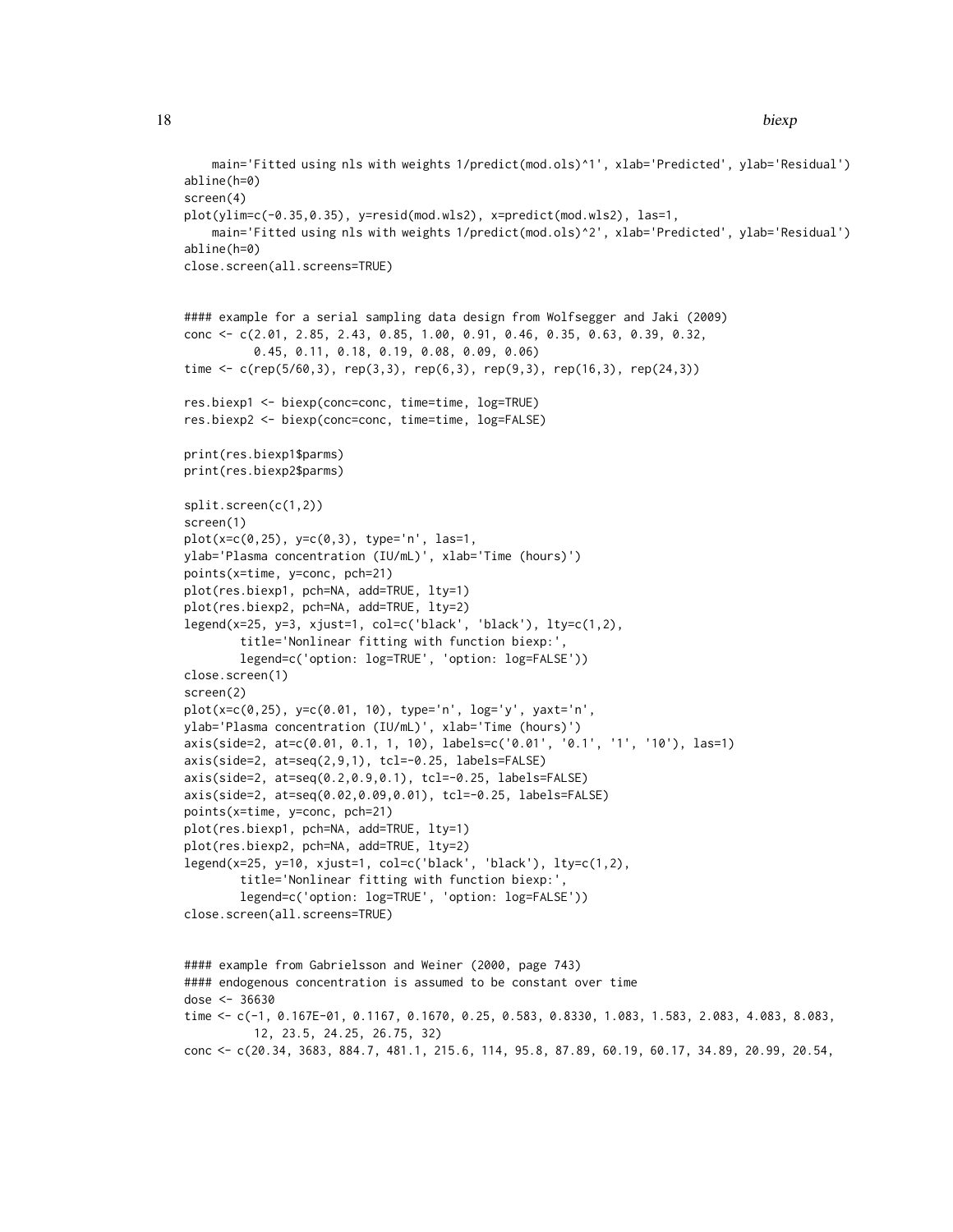biexp 2008 and the set of the set of the set of the set of the set of the set of the set of the set of the set of the set of the set of the set of the set of the set of the set of the set of the set of the set of the set o

```
19.28, 18.18, 19.39, 22.72)
data <- data.frame(conc,time)
## get starting values using function biexp using naive adjustment for endogenous concentration
## by subtraction of pre-value
data$concadj <- data$conc - data$conc[1]
data$concadj[min(which(data$concadj<0)):nrow(data)] <- NA
res.biexp <- biexp(conc=data$concadj[-1], time=data$time[-1])$parms
start <- list(a1=res.biexp[3,1], k1=res.biexp[2,1], a2=res.biexp[3,2], k2=res.biexp[2,2])
## specify indicator variable enabling inclusion of pre-dose concentration for fitting
data$i1 <- ifelse(data$time <0, 1, 0)
data$i2 <- ifelse(data$time <0, 0, 1)
## assuming constant absolute error: ordinary least squares
mod.ols \leq nls(conc \sim i1*base + i2*(base + a1*exp(-k1*time) + a2*exp(-k2*time)),
               start=c(base=20.34, start), data=data, trace=TRUE)
## assuming constant relative error (i.e. proportional error - weight of 2): weighted least
## squares
mod.wls <- nls(conc \sim i1*base + i2*(base + a1*exp(-k1*time) + a2*exp(-k2*time)),
            start=c(base=20.34, start), data=data, weight=1/predict(mod.ols)^2, trace=TRUE)
## assuming constant relative error (i.e. proportional error - weight of 2): iteratively
## re-weighted least squares
mod.irwls <- mod.wls
for(i in 1:10){
  print(as.vector(coef(mod.irwls)))
  mod.irwls <- nls(conc ~ i1*base + i2*(base + a1*exp(-k1*time) + a2*exp(-k2*time)),
                   start=c(base=20.34, start), data=data, weight=1/predict(mod.irwls)^2)
}
summary(mod.ols)
summary(mod.wls)
summary(mod.irwls)
newdata <- data.frame(time=seq(0,32,0.01))
newdata$i1 <- ifelse(newdata$time <0, 1, 0)
newdata$i2 <- ifelse(newdata$time <0, 0, 1)
plot(conc ~ time, data=data, ylim=c(10,1E4), log='y', yaxt='n',
     xlab='Time (hours)', ylab='Log of concentration (pmol/L)')
axis(side=2, at=c(10, 100, 1000, 10000), las=1)
axis(side=2, at=seq(1E1,1E2,1E1), tcl=-0.25, labels=FALSE)
axis(side=2, at=seq(1E2,1E3,1E2), tcl=-0.25, labels=FALSE)
axis(side=2, at=seq(1E3,1E4,1E3), tcl=-0.25, labels=FALSE)
points(x=newdata$time, y=predict(mod.irwls, newdata), type='l')
## get total clearance (cls), inter-compartmental distribution (cld), and volume of distributions
## from macro constant parametrization according to Gabrielsson and Weiner (2000)
parm <- coef(mod.wls)[-1]
## get micro constants
k21 <- as.double((parm[1]*parm[4]+parm[3]*parm[2])/(parm[1]+parm[3]))
k10 <- as.double(parm[2]*parm[4] / k21)
```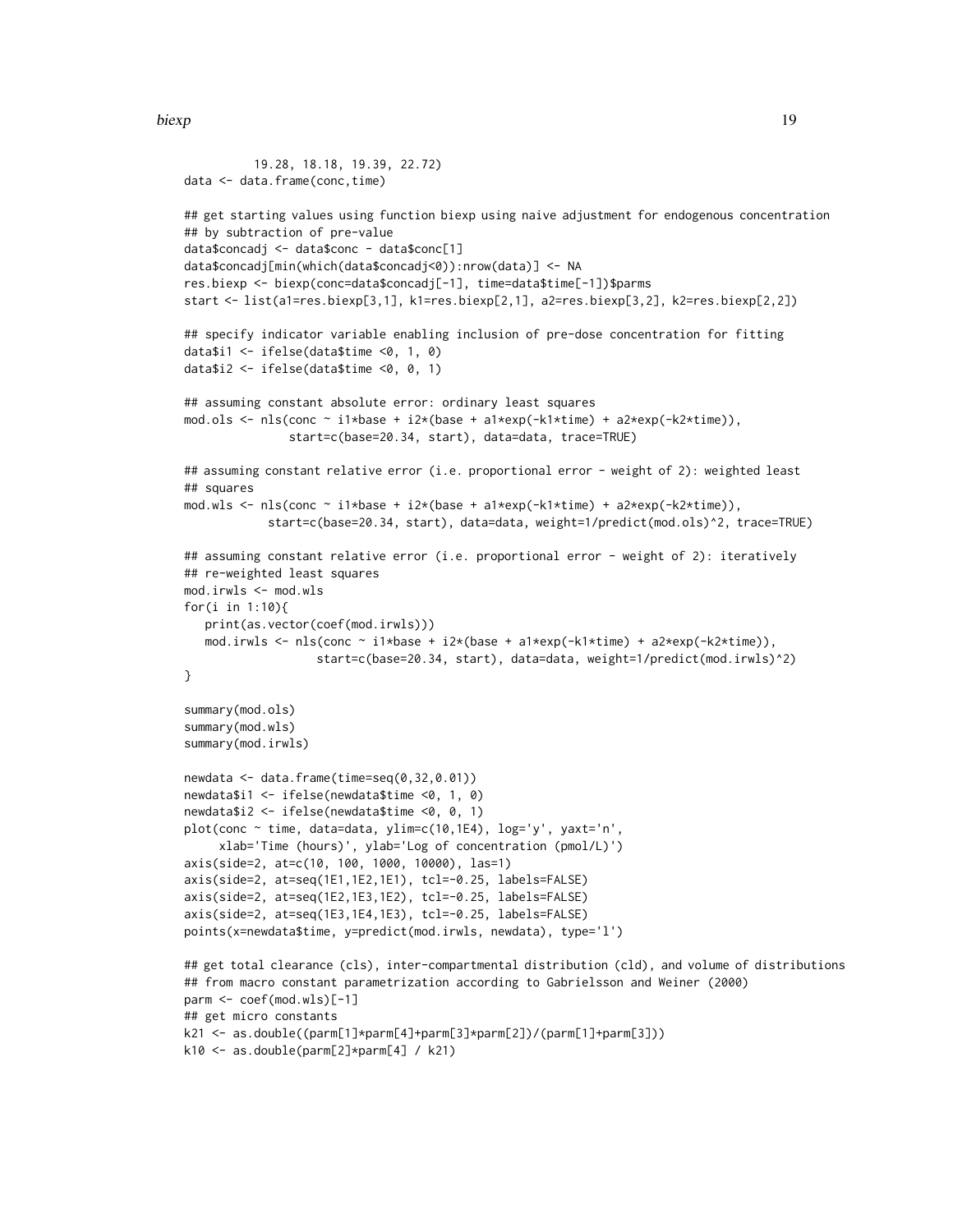```
k12 <- as.double(parm[2]+parm[4] - k21 - k10)
## get cls, cld, vc, and vt
cls <- as.double(dose / (parm[1]/parm[2] + parm[3]/parm[4]))
vc <- as.double(dose / (parm[1] + parm[2]))
cld <- k12*vc
vt <- cld / k21
print(c(cls, cld, vc, vt))
## turnover model to account for endogenous baseline according to Gabrielsson and Weiner
## using a biexponential (i.e. two-compartment) model parametrized in terms of clearance
## Not run: require(rgenoud)
require(deSolve)
k \leq 2 # assuming proportional error - weighting in function objfun
tinf <- 1/60 # duration of bolus in hours
data <- subset(data, time>0)
defun <- function(time, y, parms) {
rte1 <- ifelse(time <= tinf, dose/tinf, 0)
dCptdt1 <- (rte1 + parms["synt"] - parms["cls"]*y[1] - parms["cld"]*y[1] +
                    parms["cld"]*y[2]) / parms["vc"]
dCptdt2 <- (parms["cld"]*y[1] - parms["cld"]*y[2])/parms["vt"]
list(c(dCptdt1, dCptdt2))
}
modfun <- function(time, synt, cls, cld, vc, vt) {
out <- lsoda(y=c(synt/cls, synt/cls), times=c(0, data$time), defun,
             parms=c(synt=synt, cls=cls, cld=cld, vc=vc, vt=vt), rtol=1e-5, atol=1e-5)[-1,2]
}
objfun <- function(par) {
        out <- modfun(data$time, par[1], par[2], par[3], par[4], par[5])
        gift \leftarrow which(data$conc != 0)
        sum((data$conc[gift]-out[gift])^2 / data$conc[gift]^k)
}
## grid search to get starting values for Nelder-Mead
## increase values of pop.size and max.generation to get better starting values
## values of 10 are used for illustration purpose only
options(warn = -1) # omit warning when hard maximum limit is hit
gen <- genoud(objfun, nvars=5, max=FALSE, pop.size=10, max.generation=10,
             starting.value=c(1500, cls, cld, vc, vt), BFGS=FALSE,
             print.level=1, boundary.enforcement=2,
             Domains=matrix(c(0,0,0,0,0,1E4,1E3,1E3,1E3,1E3),5,2),
             MemoryMatrix=TRUE)
options(warn = 0) # set back to default
opt <- optim(gen$par, objfun, method="Nelder-Mead")
trn.wls <- nls(conc ~ modfun(time, synt, cls, cld, vc, vt), data=data,
              start=list(synt=opt$par[1], cls=opt$par[2], cld=opt$par[3], vc=opt$par[4],
                          vt=opt$par[5]),
```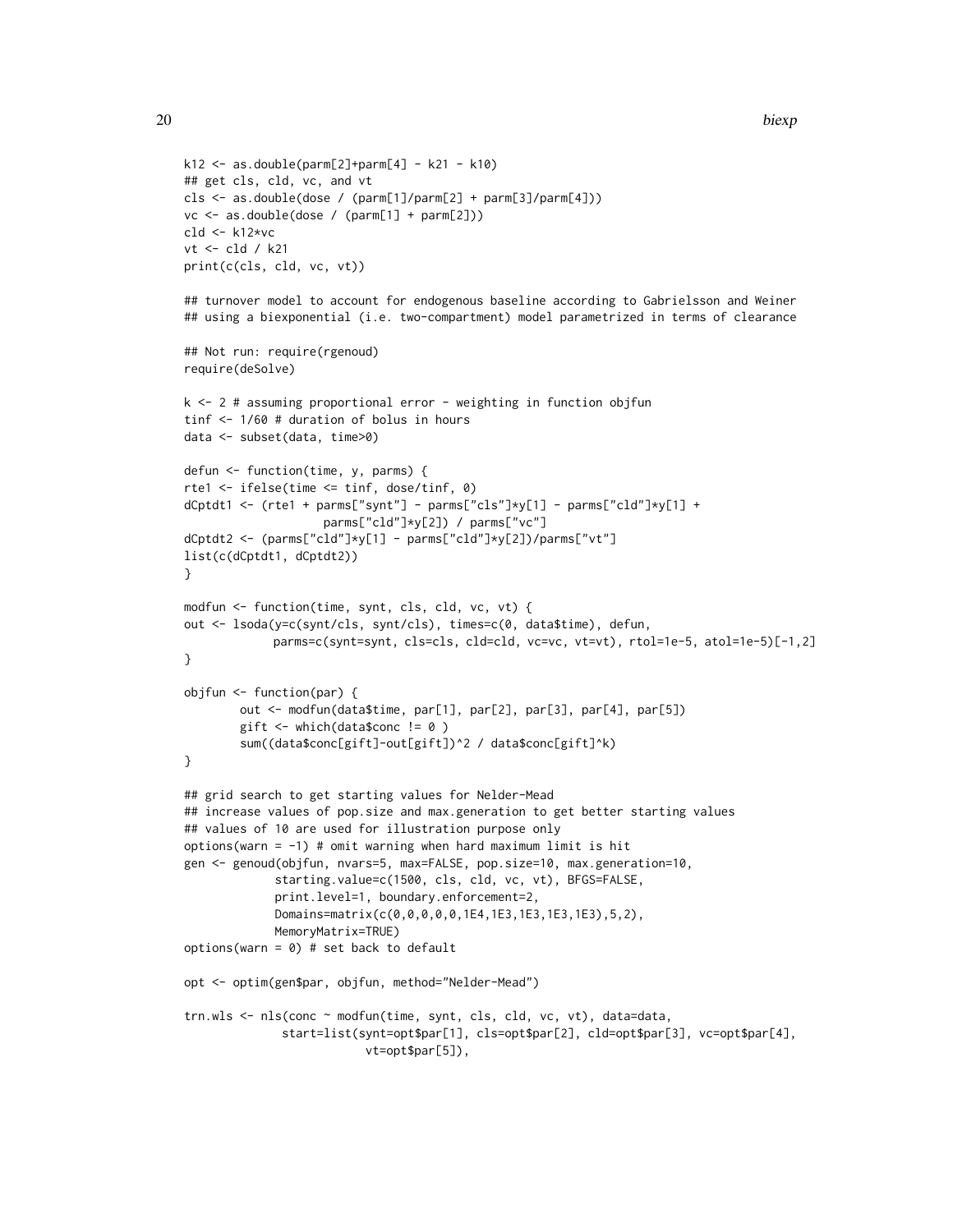#### trace=TRUE, nls.control(tol=Inf))

```
summary(trn.wls)
```
## End(Not run)

<span id="page-20-1"></span>

#### ci *Function to extract confidence interval(s)*

#### Description

Generic function that extracts the confidence interval(s) of an object of class PK.

#### Usage

ci(obj, method=NULL)

#### Arguments

| obi    | An output object of class PK.                                                |  |
|--------|------------------------------------------------------------------------------|--|
| method | A character string specifying the method of the confidence interval. If NULL |  |
|        | (default) all intervals are returned.                                        |  |

#### Details

Generic function to allow easy extraction of confidence intervals.

#### Value

A matrix containing confidence interval bounds.

#### Author(s)

Thomas Jaki

#### References

Nedelman J. R., Gibiansky E. and Lau D. T. W. (1995). Applying Bailer's method for AUC confidence intervals to sparse sampling. *Pharmaceutical Research*, 12(1):124-128.

#### See Also

[estimator](#page-26-1) and [test](#page-39-1)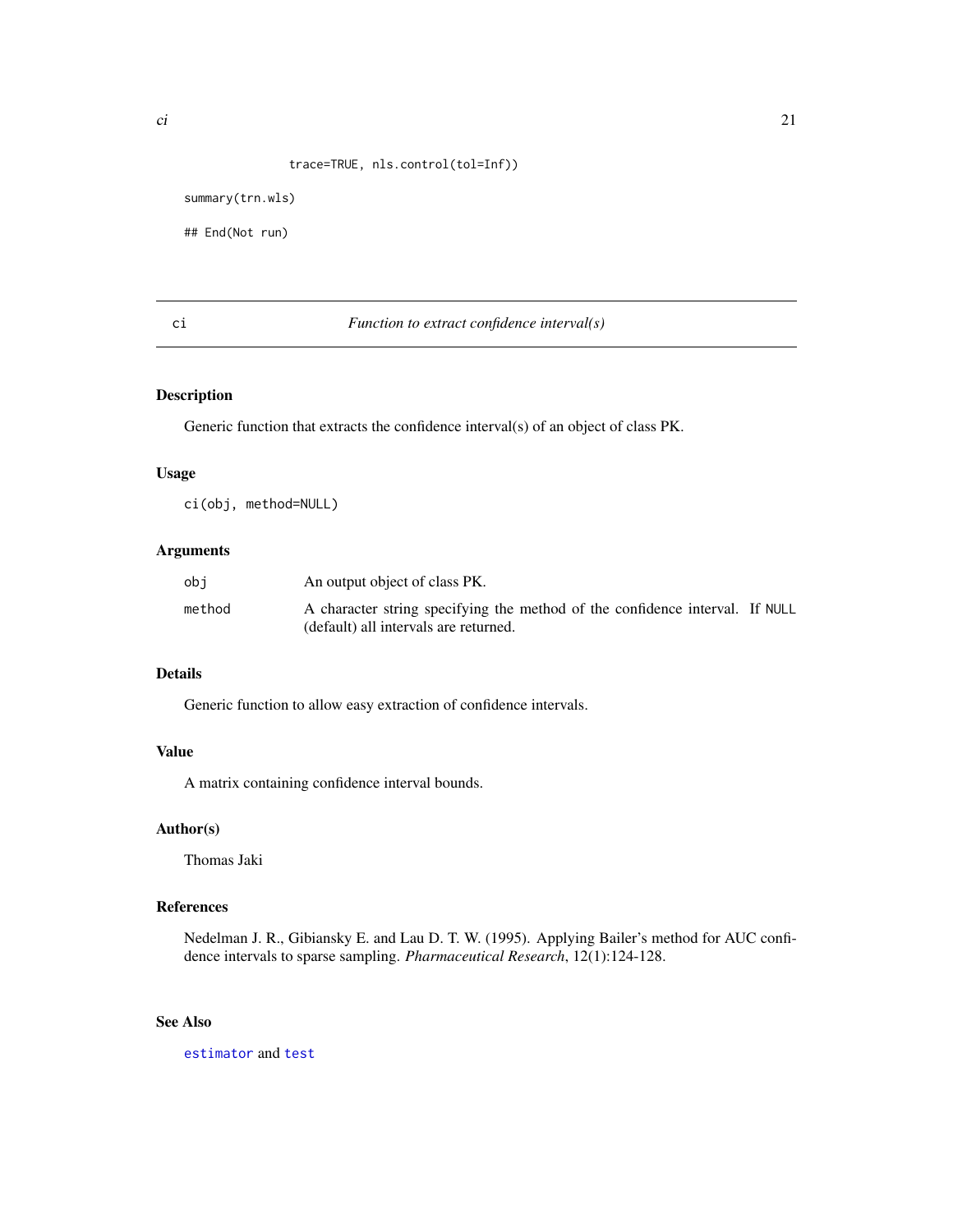#### <span id="page-21-0"></span>Examples

```
# Example from Nedelman et al. (1995)
conc <- c(2790, 3280, 4980, 7550, 5500, 6650, 2250, 3220, 213, 636)
time <- c(1, 1, 2, 2, 4, 4, 8, 8, 24, 24)
obj <- auc(conc=conc, time=time, method=c("z", "t"), design="ssd")
## all requested ci's
ci(obj)
## a specific ci
ci(obj, method="t")
```
CPI975 *Plasma levels of CPI975 in rats following a single oral dose*

#### Description

The CPI975 data frame has 60 rows and 4 columns.

#### Format

This data frame contains the following columns:

conc a numeric vector giving the measured plasma level (microgram/mL).

time a numeric vector giving the time since administration (hours).

sex a factor indicating the gender of the rat.

dose a numeric vector indicating the dose administred (mg/kg).

#### Details

Nedelman *et al.* (1995), Table 2 describes serial sampling design were the plasma levels are measured at 5 time points over 24 hours for 10 rats. The same experiment was repeated with different oral dosages and gender.

#### Source

Nedelman J. R., Gibiansky E. and Lau D. T. W. (1995). Applying Bailer's method for AUC confidence intervals to sparse sampling. *Pharmaceutical Research*, 12(1):124-128.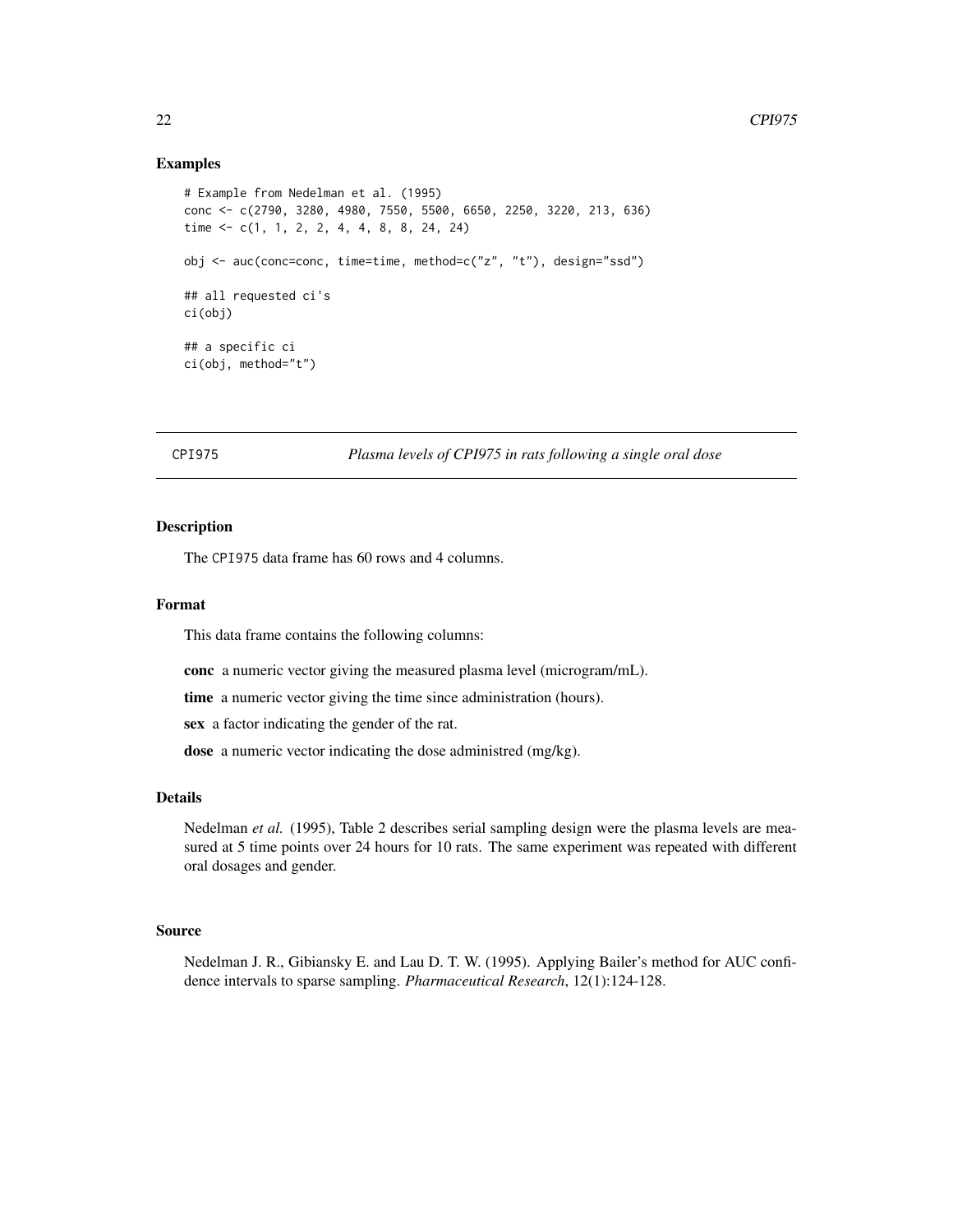#### <span id="page-22-2"></span>Description

Confidence intervals for the ratio of independent or dependent area under the concentration versus time curves (AUCs) to the last time point.

#### Usage

```
eqv(conc, time, group, dependent=FALSE, method=c("fieller", "z", "boott"),
     conf.level=0.90, strata=NULL, nsample=1000,
     design=c("ssd","batch","complete"), data)
eqv.ssd(conc, time, group, dependent=FALSE, method=c("fieller", "z", "boott"),
        conf.level=0.90, strata=NULL, nsample=1000, data)
eqv.batch(conc, time, group, dependent=FALSE,
           method=c("fieller", "z", "boott"),
           conf.level=0.90, nsample=1000, data)
eqv.complete(conc, time, group, dependent=FALSE,
              method=c("fieller", "z", "boott"),
              conf.level=0.90, nsample=1000, data)
```
#### Arguments

| conc       | Levels of concentrations. For batch designs a list is required, while a vector is<br>expected otherwise.                                                                                           |
|------------|----------------------------------------------------------------------------------------------------------------------------------------------------------------------------------------------------|
| time       | Time points of concentration assessment. For batch designs a list is required,<br>while a vector is expected otherwise. One time point for each concentration<br>measured needs to be specified.   |
| group      | A grouping variable. For batch designs a list is required, while a vector is ex-<br>pected otherwise.                                                                                              |
| dependent  | Logical variable indicating if concentrations are measured on the same subjects<br>for both AUCs (default=FALSE).                                                                                  |
| method     | A character string specifying the method for calculation of confidence intervals<br>$(default=c("fielder", "z", "boott"))$ .                                                                       |
| conf.level | Confidence level (default=0.90).                                                                                                                                                                   |
| strata     | A vector of one strata variable (default=NULL). Only available for method boott<br>in a serial sampling design.                                                                                    |
| nsample    | Number of bootstrap iterations for method boott (default=1000).                                                                                                                                    |
| design     | A character string indicating the type of design used. Possible values are ssd<br>(the default) for a serial sampling design, batch for a batch design and complete<br>for a complete data design. |
| data       | Optional data frame containing variables named as id, conc, time and group.                                                                                                                        |

<span id="page-22-1"></span><span id="page-22-0"></span>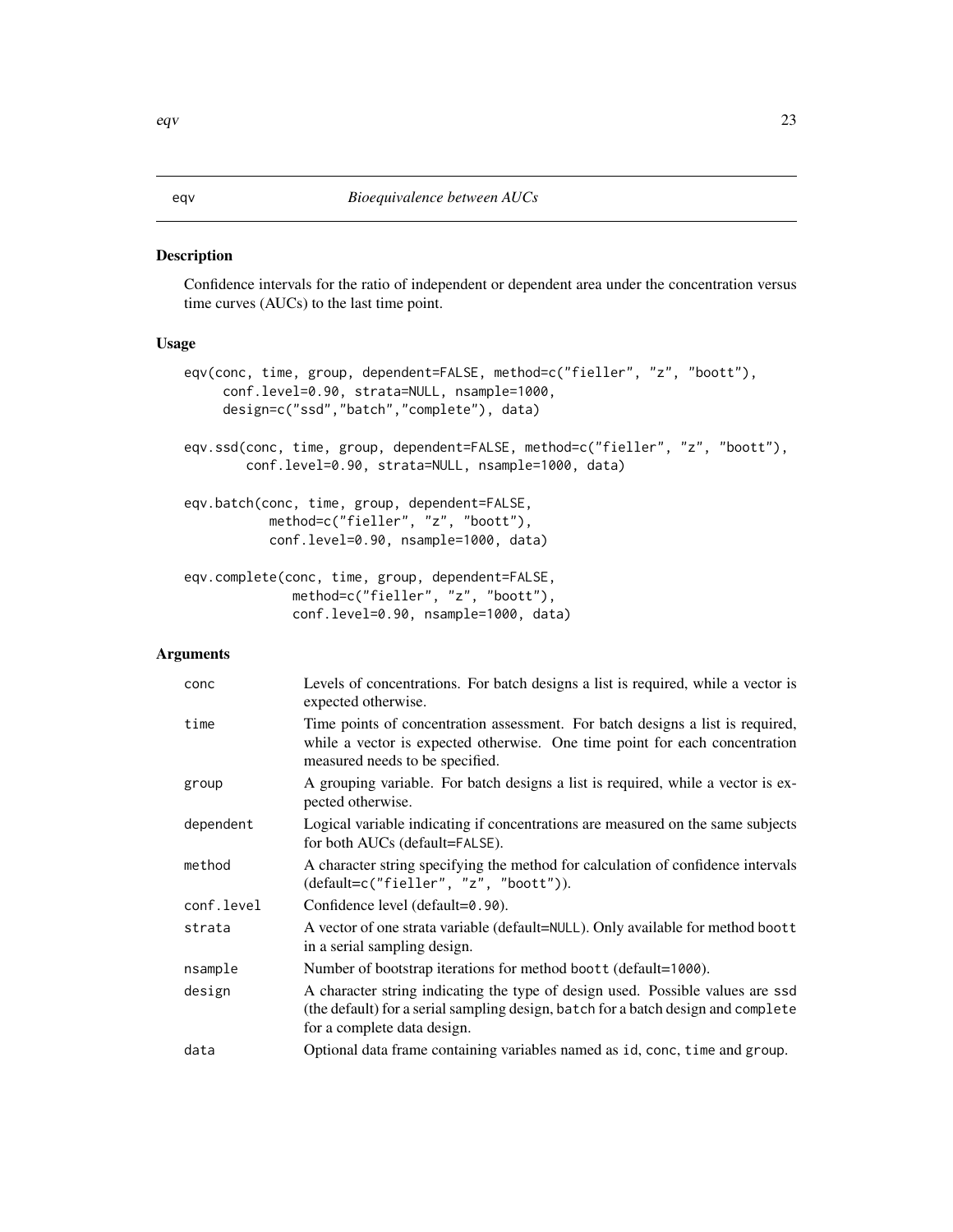#### Details

Calculation of confidence intervals for the ratio of (independent or dependent) AUCs (from 0 to the last time point) for serial sampling, batch and complete data designs. In a serial sampling design only one measurement is available per subject, while in a batch design multiple time points are measured for each subject. In a complete data design measurements are taken for all subjects at all time points. The AUC (from 0 to the last time point) is calculated using the linear trapezoidal rule on the arithmetic means at the different time points.

The estimation for the complete data design is done by treating the complete data design as a batch design with a single batch. This approach, though correct, is often inefficient. A general implementation is not provided as the most efficient analysis strongly depends on the context. The interested reader is refered to chapter 8 of Cawello (2003) while some examples can be found under [auc.complete](#page-10-1).

dependent specifies if the AUCs are dependent, that is measured on the same subjects. If FALSE, the intervals are based on the method of Jaki *et al.* (2009) for the serial sampling design and on Jaki *et al.* (in press) for the batch design. For dependent AUCs the method of Wolfsegger and Jaki (in press), which assumes that animals, batches and time points are equal for both AUCs, is used. Note that the option dependent is not used in serial sampling designs as by definition only one sample is obtained per subject then.

The fieller method is based on Fieller's theorem (1954) which uses the asymptotic standard errors of the individual AUCs and a critical value from a t-distribution with Satterthwaite's approximation (1946) to the degrees of freedom for calculation of confidence intervals. The z method is based on the limit distribution for the ratio using the critical value from a normal distribution for calculation of confidence intervals.

The boott method uses the asymptotic standard errors of the ratio of two AUCs while the critical value is obtained by the bootstrap-*t* approach and follows the idea discussed in the context of serial sampling designs in Jaki T. *et al.* (2009). An equivalent approach is used in batch designs as well. Using boott an additional strata variable for bootstrapping can be specified in serial sampling designs.

If data is specified the variable names conc, time and group are required and represent the corresponding variables. If design is batch an additional variable id is required to identify the subject.

#### Value

An object of the class PK containing the following components:

est Point estimates.

<span id="page-23-0"></span>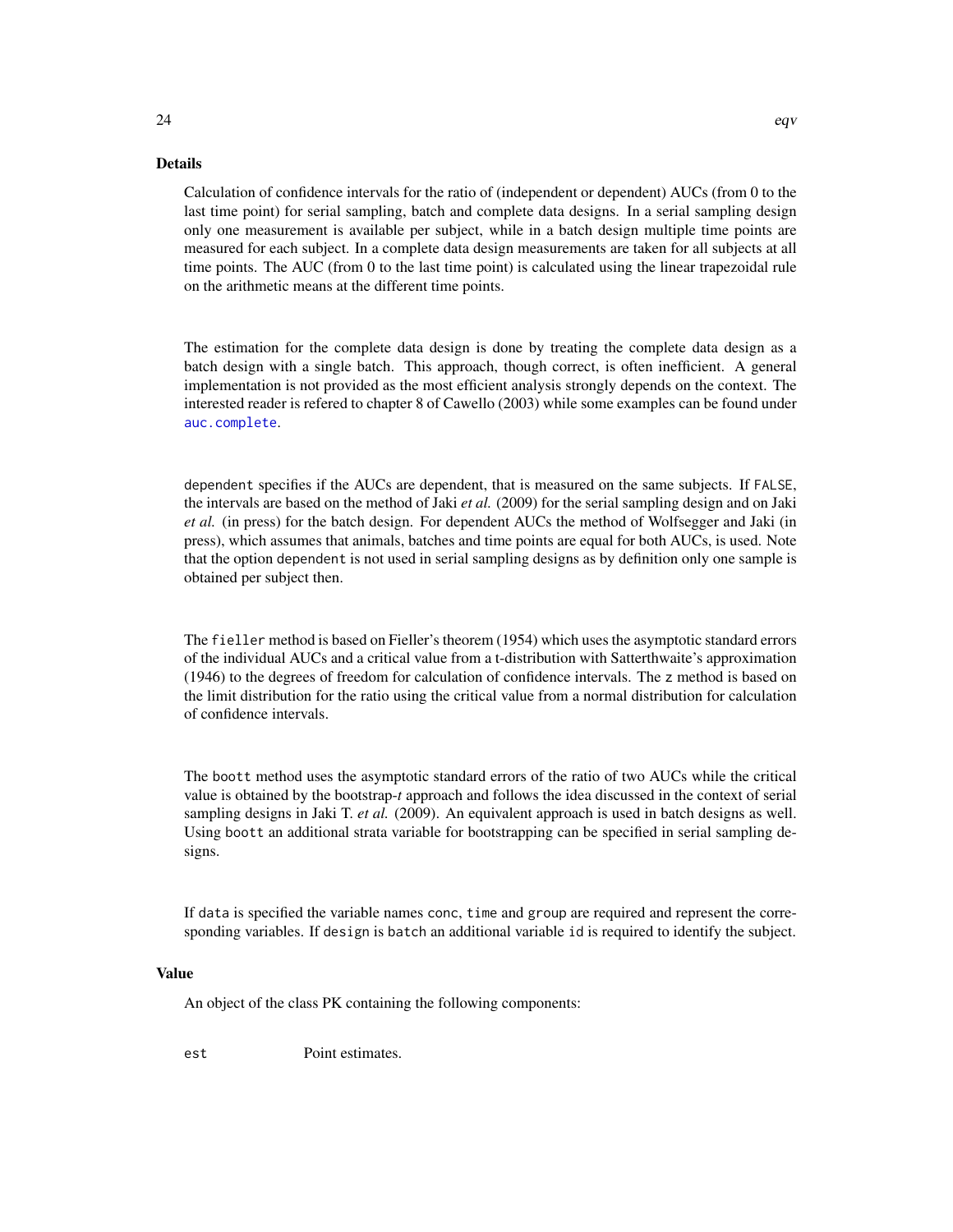<span id="page-24-0"></span>eqv<sup>25</sup>

| CIs        | Point estimates, standard errors and confidence intervals. |
|------------|------------------------------------------------------------|
| conc       | Levels of concentrations.                                  |
| conf.level | Confidence level.                                          |
| design     | Sampling design used.                                      |
| group      | Grouping variable.                                         |
| time       | Time points measured.                                      |

#### Note

This is a wrapper function for [eqv.complete,](#page-22-2) [eqv.batch](#page-22-2) and [eqv.ssd](#page-22-2). The function calculates point and interval estimates for the ratio of AUCs (from 0 to the last time point).

#### Author(s)

Thomas Jaki

#### References

Cawello W. (2003). *Parameters for Compartment-free Pharmacokinetics. Standardisation of Study Design, Data Analysis and Reporting*. Shaker Verlag, Aachen.

Fieller E. C. (1954). Some problems in interval estimation. *Journal of the Royal Statistical Society, Series B*, 16:175-185.

Hand D. and Crowder M. (1996). *Practical Longitudinal Data Analysis*, Chapman and Hall, London.

Jaki T., Wolfsegger M. J. and Ploner M. (2009). Confidence intervals for ratios of AUCs in the case of serial sampling: A comparison of seven methods. *Pharmaceutical Statistics*, 8(1):12-24.

Jaki T., Wolfsegger M. J. and Lawo J-P. (2010). Establishing bioequivalence in complete and incomplete data designs using AUCs. *Journal of Biopharmaceutical Statistics*, 20(4):803-820.

Jaki T. and Wolfsegger M. J. (2012). Non-compartmental estimation of pharmacokinetic parameters for flexible sampling designs. *Statistics in Medicine*, 31(11-12):1059-1073.

Nedelman J. R., Gibiansky E. and Lau D. T. W. (1995). Applying Bailer's method for AUC confidence intervals to sparse sampling. *Pharmaceutical Research*, 12(1):124-128.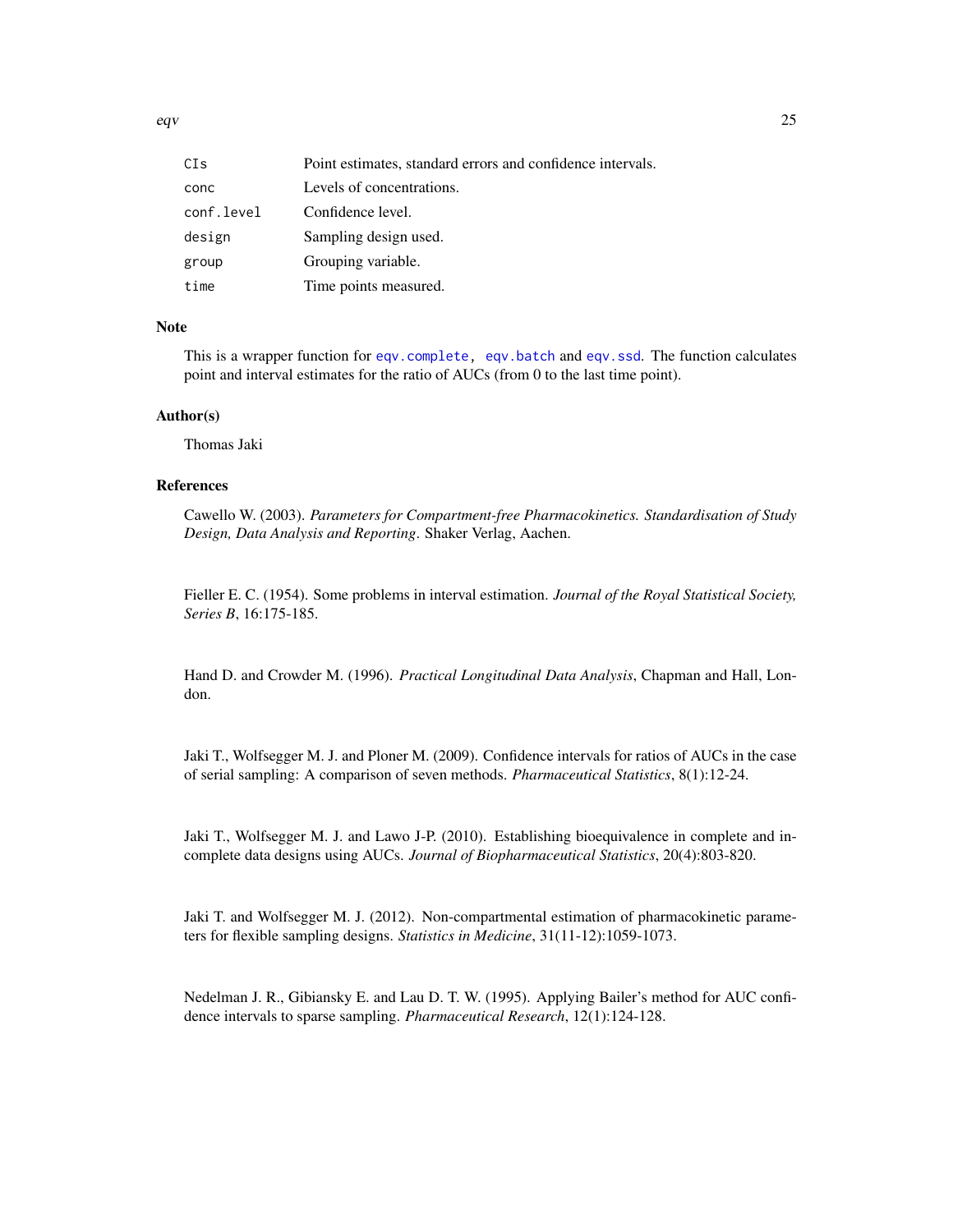<span id="page-25-0"></span>Satterthwaite F. E. (1946). An approximate distribution of estimates of variance components. *Biometrics Bulletin*, 2:110-114.

Wolfsegger M. J. and Jaki T. (2009) Assessing systemic drug exposure in repeated dose toxicity studies in the case of complete and incomplete sampling. *Biometrical Journal*, 51(6):1017:1029.

Yeh, C. (1990). Estimation and significant tests of area under the curve derived from incomplete blood sampling. *ASA Proceedings of the Biopharmaceutical Section*, 74-81.

#### See Also

[auc](#page-4-2), [estimator](#page-26-1), [ci](#page-20-1) and [test](#page-39-1).

#### Examples

```
## example of a serial sampling design from Nedelman et al. (1995)
data(CPI975)
data <- subset(CPI975,dose>=30)
data$concadj <- data$conc / data$dose
# fieller and z-interval for ratio of dose-normalized AUCs
eqv(conc=data$concadj, time=data$time, group=data$dose, method=c("z","fieller"),
     design="ssd")
# bootstrap-t interval for ratio of dose-normalized AUCs stratified for sex
set.seed(310578)
eqv(conc=data$concadj, time=data$time, group=data$dose, method="boott",
        strata=data$sex, nsample=500, design="ssd")
## Example of an independent batch design from Yeh (1990)
conc <- list(batch1=c(0,0,0,0,0,0, 4.690,2.070,6.450,0.1,0.852,0.136,
                      4.690,4.060,6.450,0.531,1.2,0.607),
           batch2=c(4,1.3,3.2,0.074,0.164,0.267, 6.68,3.83,6.08,0.669,1.21,0.878,
                    8.13,9.54,6.29,0.923,1.65,1.04),
           batch3=c(9.360,13,5.48,1.090,1.370,1.430, 5.180,5.180,2.79,0.804,1.47,1.26,
                    1.060,2.15,0.827,0.217,0.42,0.35))
time \leq list(batch1=c(rep(0,6),rep(1,6),rep(4,6)),
             batch2=c(rep(0.5,6),rep(2,6),rep(6,6)),
             batch3=c(rep(8,6),rep(12,6),rep(24,6)))
group \leq list(batch1=rep(rep(c(1,2),each=3),3), batch2=rep(rep(c(1,2),each=3),3),
              batch3=rep(rep(c(1,2),each=3),3))
eqv(conc=conc, time=time, group=group, dependent=FALSE, method=c("fieller"),
   conf.level=0.90, design="batch")
```
## example of independent batch data with overlapping batches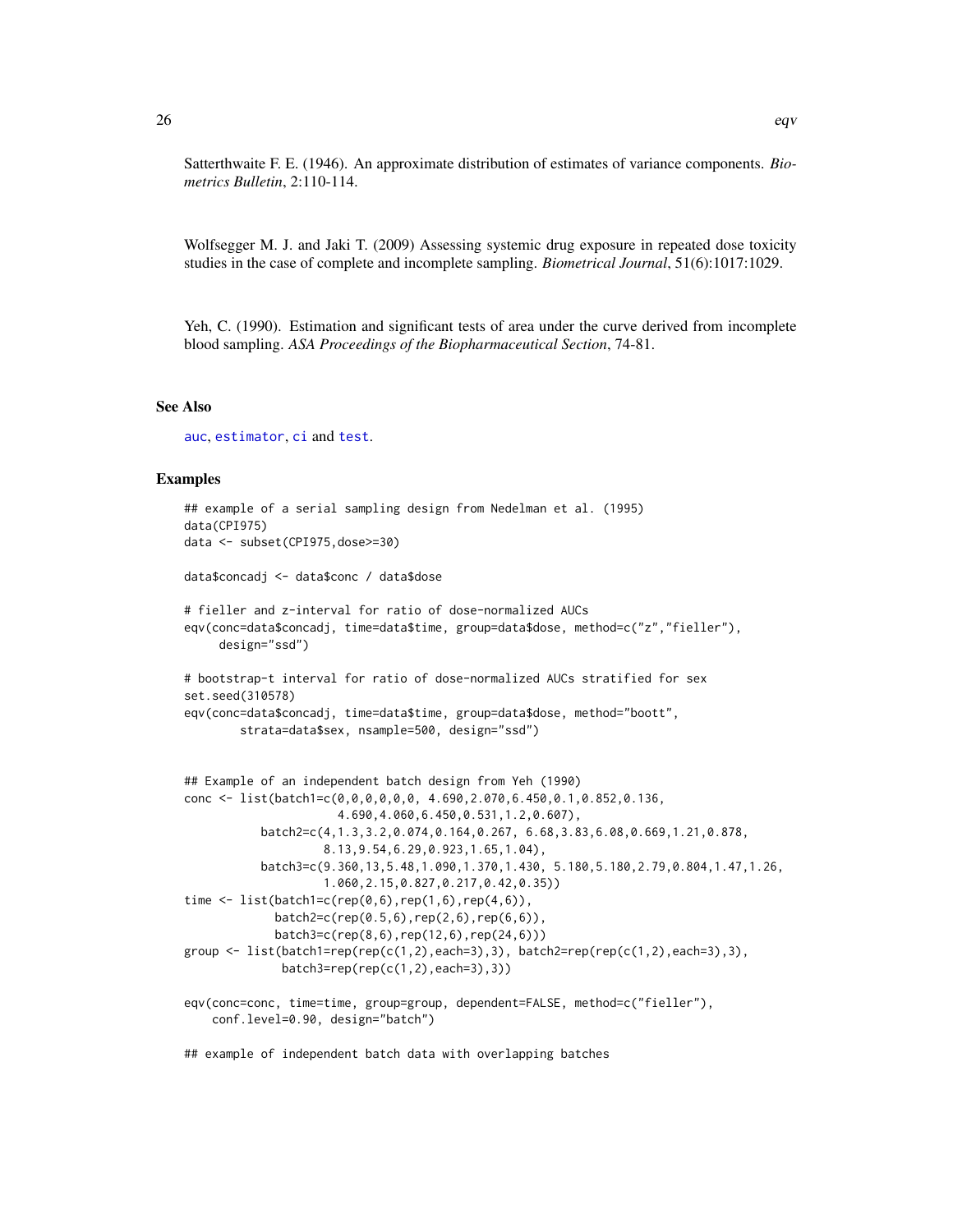#### <span id="page-26-0"></span>estimator 27

```
## (Example 2.3.1 in Jaki and Wolfsegger, 2012)
conc <-list(batch1=c(0,0,0,0,0,0,0, 29.2,55.9,112.2,84.5,32.8,25.8,42.8,
                     145,153,169,192,181,151,136, 282,420,532,629,271,523,442,
                     727,1033,759,873,402,1031,751, 1360,1388,1425,1246,783,1294,1227,
                 1939,1279,1318,1633,2073,1385,1682, 1614,1205,1542,1375,1842,1291,1517,
                     1238,1113,1386,1006,1610,1143,1379, 648,770,786,616,883,571,791,
                     392,438,511,379,389,334,548, 77.3,90.1,97.9,84.4,75.8,83.3,91.1),
         batch2=c(0,0,0,0,0,0,0, 69.7,37.2,213,64.1,151,57,50, 167,306,799,406,510,544,216,
                     602,758,987,627,1023,975,762, 1023,1124,1301,880,1477,1217,1144,
                 1388,1374,1756,1120,1643,1126,1238, 1481,1129,1665,1598,1524,1759,1605,
                     1346,1043,1529,1481,1126,1564,1472, 658,576,772,851,577,867,880,
                     336,325,461,492,339,510,511, 84,75.9,82.6,116,77.3,101.9,112.6))
time <- list(batch1=rep(c(0,0.25,0.5,0.75,1,1.5,2,3,4,8,12,24),each=7),
             batch2=rep(c(0,0.5,0.75,1,1.5,2,3,4,8,12,24),each=7))
group <- list(batch1=rep(c(rep(1,3),rep(2,4)),12),
              batch2=rep(c(rep(1,4),rep(2,3)),11))
eqv(conc=conc, time=time, group=group, dependent=FALSE, method=c("fieller"),
    conf.level=0.90, design="batch")
## example for a dependent batch data design from Wolfsegger and Jaki (2009)
conc <- list(batch1=c(0.46,0.2,0.1,0.1, 1.49,1.22,1.27,0.53, 0.51,0.36,0.44,0.28),
             batch2=c(1.51,1.80,2.52,1.91, 0.88,0.66,0.96,0.48),
             batch3=c(1.52,1.46,2.55,1.04, 0.54,0.61,0.55,0.27))
time <- list(batch1=c(0,0,0,0,1.5,1.5,1.5,1.5,10.5,10.5,10.5,10.5),
             batch2=c(5/60,5/60,5/60,5/60,4,4,4,4),
             batch3=c(0.5,0.5,0.5,0.5,7,7,7,7))
group <- list(batch1=c(1,1,2,2,1,1,2,2,1,1,2,2), batch2=c(1,1,2,2,1,1,2,2),
              batch3=c(1,1,2,2,1,1,2,2))
eqv(conc=conc, time=time, group=group, dependent=TRUE, method=c("fieller"),
     conf.level=0.90, design="batch")
## example of a complete data design from Hand and Crowder (1996)
data(Glucose)
set.seed(271184)
eqv(conc=Glucose$conc, time=Glucose$time, group=Glucose$date,
     dependent=TRUE, method=c("fieller", "z"), conf.level=0.90,
     design="complete")
```
<span id="page-26-1"></span>estimator *Function to extract point estimate(s)*

#### Description

Generic function that extracts the point estimate(s) of an object of class PK.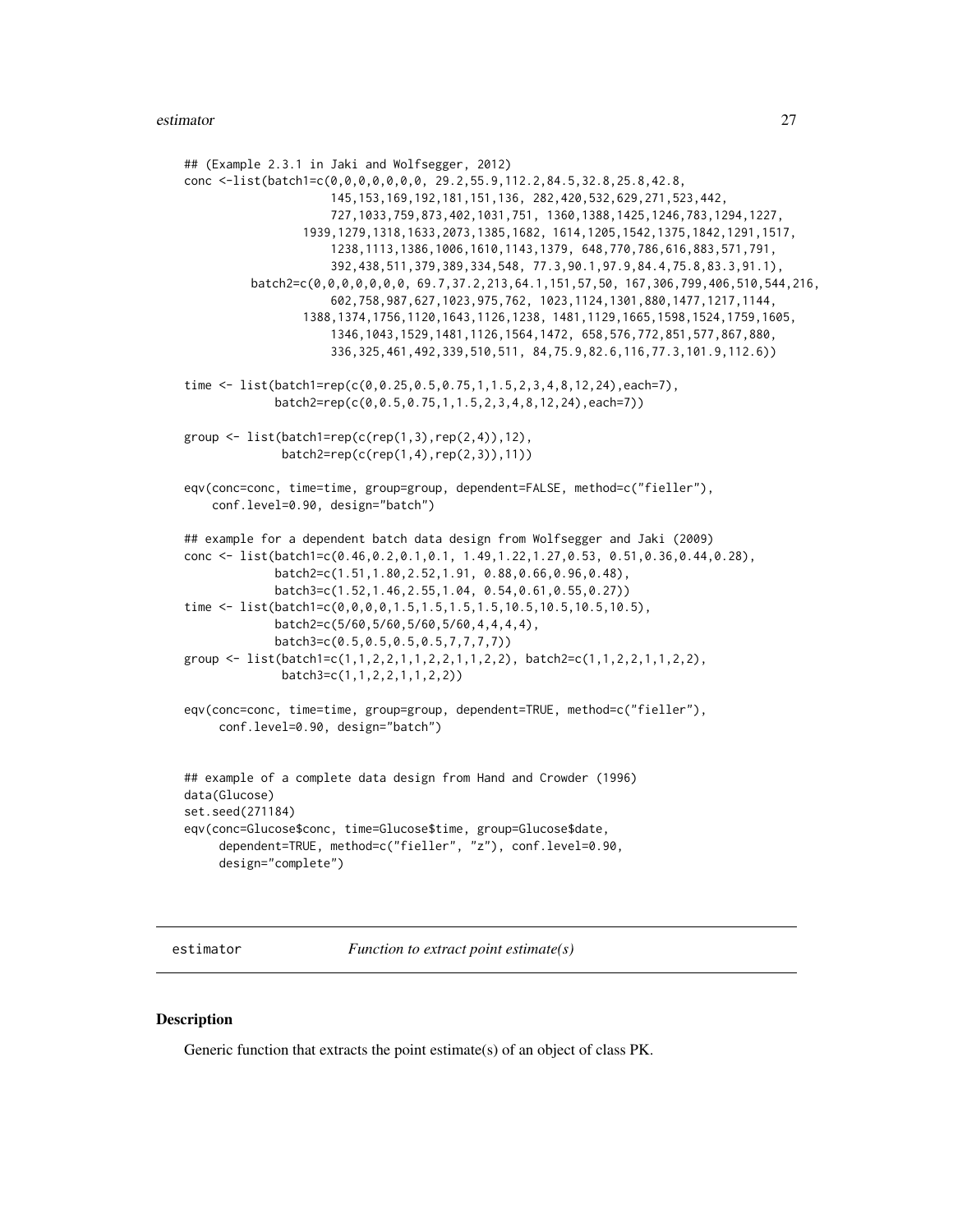#### Usage

estimator(obj,se=FALSE)

#### Arguments

| obi | An output object of class PK.                                                                      |
|-----|----------------------------------------------------------------------------------------------------|
| se  | Logical variable indicating if the standard error should be provided as well (de-<br>fault=FALSE). |

#### Details

Generic function to allow easy extraction of point estimates.

#### Value

A matrix containing the point estimate(s) and optionally the standard error(s).

#### Author(s)

Thomas Jaki

#### References

Nedelman J. R., Gibiansky E. and Lau D. T. W. (1995). Applying Bailer's method for AUC confidence intervals to sparse sampling. *Pharmaceutical Research*, 12(1):124-128.

#### See Also

[ci](#page-20-1) and [test](#page-39-1)

#### Examples

```
# Example from Nedelman et al. (1995)
conc <- c(2790, 3280, 4980, 7550, 5500, 6650, 2250, 3220, 213, 636)
time <- c(1, 1, 2, 2, 4, 4, 8, 8, 24, 24)
obj <- auc(conc=conc, time=time, method=c('z', 't'), design='ssd')
estimator(obj,TRUE)
```
<span id="page-27-0"></span>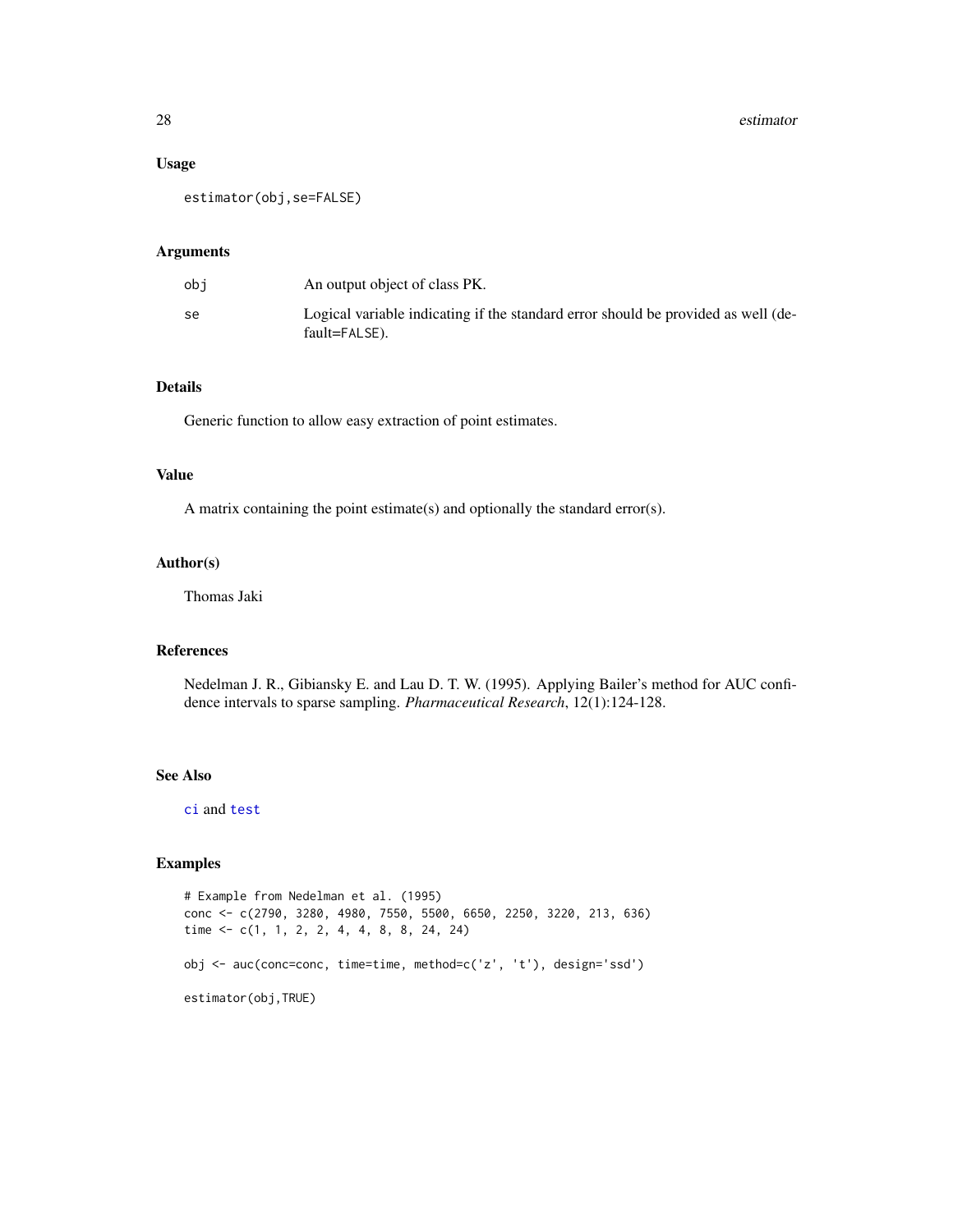<span id="page-28-0"></span>

#### **Description**

The Glucose data frame has 196 rows and 4 columns. The dataset is originally in package nlme as Glucose2.

#### Format

This data frame contains the following columns:

id a factor with levels 1 to 7 identifying the subject whose glucose level is measured.

date a factor with levels 1 2 indicating the occasion in which the experiment was conducted.

time a numeric vector giving the time since alcohol ingestion (in min/10).

conc a numeric vector giving the blood glucose level (in mg/dl) adjusted for baseline.

#### Details

Hand and Crowder (Table A.14, pp. 180-181, 1996) describe data on the blood glucose levels measured at 14 time points over 5 hours for 7 volunteers who took alcohol at time 0. The same experiment was repeated on a second date with the same subjects but with a dietary additive used for all subjects.

Dataset was corrected for baseline using the following code:

```
## dataset Glucose2 of package nlme
require(nlme)
Glucose2 <- Glucose2[order(Glucose2$Subject, Glucose2$Date, Glucose2$Time),]
## adjust for pre-infusion levels measured at time points -1 and 0
data <- NULL
for(i in unique(Glucose2$Subject)){
  for(j in unique(Glucose2$Date)){
     temp <- subset(Glucose2, Subject==i & Date==j)
     temp$Conc <- temp$glucose - mean(c(temp$glucose[1], temp$glucose[2]))
     temp$Conc <- ifelse(temp$Conc < 0 | temp$Time <= 0, 0, temp$Conc)
     ## handle intermediate values > 0
     index1 <- which.max(temp$Conc)
     index2 <- which.min(temp$Conc[-c(1:index1)]) + index1
     if(temp$Conc[index2]==0){temp$Conc[c(index2:nrow(temp))] <- 0}
     data <- rbind(data,temp)
   }
}
Glucose \leq subset(data, Time \geq 0,
                  select=c('Subject', 'Date', 'Time', 'Conc'))
names(Glucose) <- c("id","date","time","conc")
```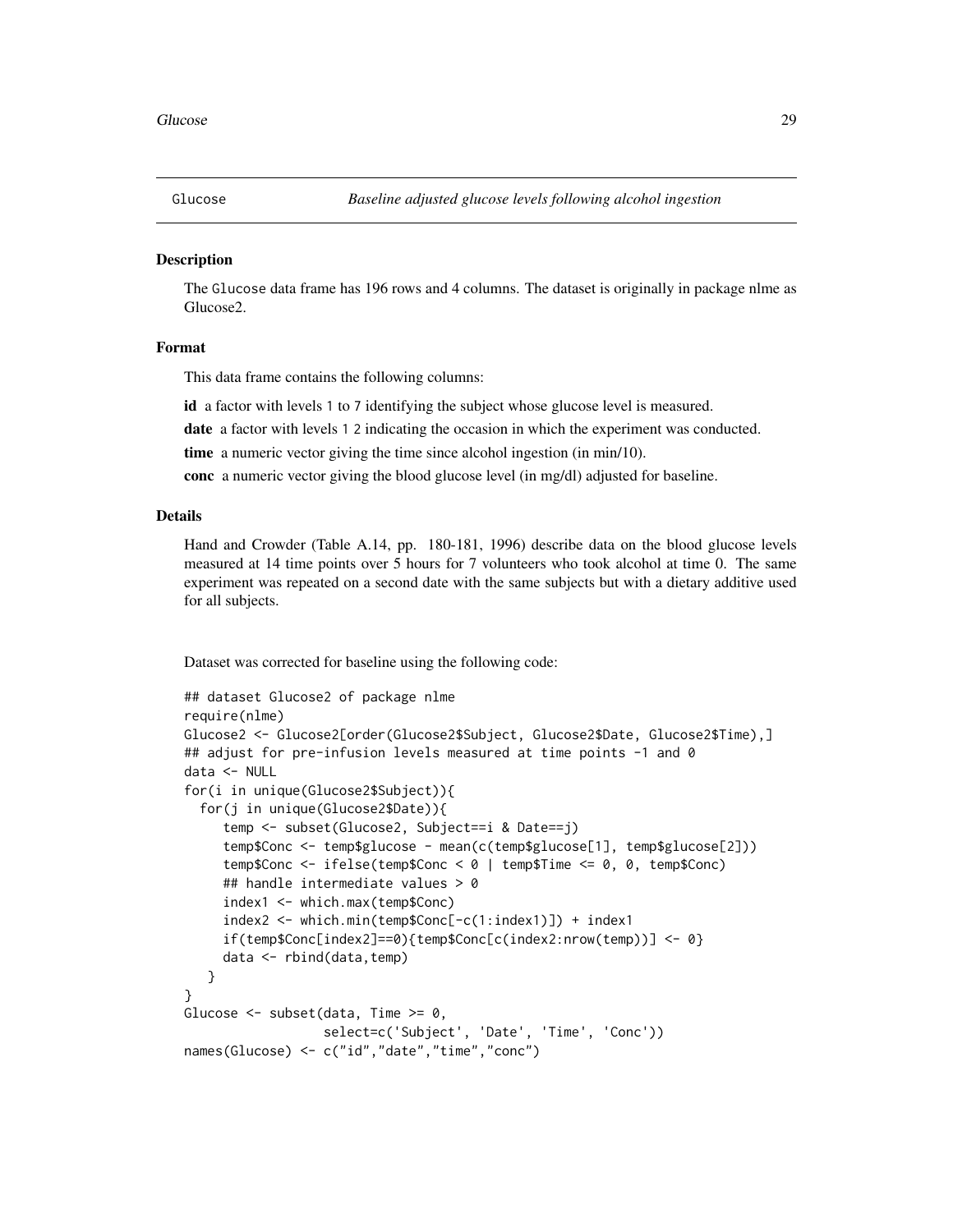#### <span id="page-29-0"></span>Source

Pinheiro, J. C. and Bates, D. M. (2000), *Mixed-Effects Models in S and S-PLUS*, Springer, New York. (Appendix A.10)

Hand, D. and Crowder, M. (1996), *Practical Longitudinal Data Analysis*, Chapman and Hall, London.

<span id="page-29-1"></span>lee *Two-phase half-life estimation by linear fitting*

#### **Description**

Estimation of initial and terminal half-life by two-phase linear regression fitting.

#### Usage

```
lee(conc, time, points=3, method=c("ols", "lad", "hub", "npr"), lt=TRUE)
```
#### Arguments

| conc   | Levels of concentrations.                                                                                |
|--------|----------------------------------------------------------------------------------------------------------|
| time   | Time points of concentration assessment.                                                                 |
| points | Minimum number of data points in the terminal phase (default=3).                                         |
| method | Method of model fitting (default=ols).                                                                   |
| 1t     | Logical value indicating whether requesting a longer terminal than initial half-<br>life (default=TRUE). |

#### Details

Estimation of initial and terminal half-life based on the method of Lee *et al.* (1990). This method uses a two-phase linear regression approach separate the model into two straight lines based on the selection of the log10 transformed concentration values. For two-phase models the initial and terminal half-lives were determined from the slopes of the regression lines. If a single-phase model is selected by this method, the corresponding half-life is utilized as both initial and terminal phase half-life. Half-life is determined only for decreasing initial and terminal phases.

The method ols uses the ordinary least squares regression (OLS) to fit regression lines.

The method lad uses the absolute deviation regression (LAD) to fit regression lines by using the algorithm as described in Birkes and Dodge (chapter 4, 1993) for calculation of regression estimates.

The method hub uses the Huber M regression to fit regression lines. Huber M-estimates are calculated by non-linear estimation using the function optim, where OLS regression parameters are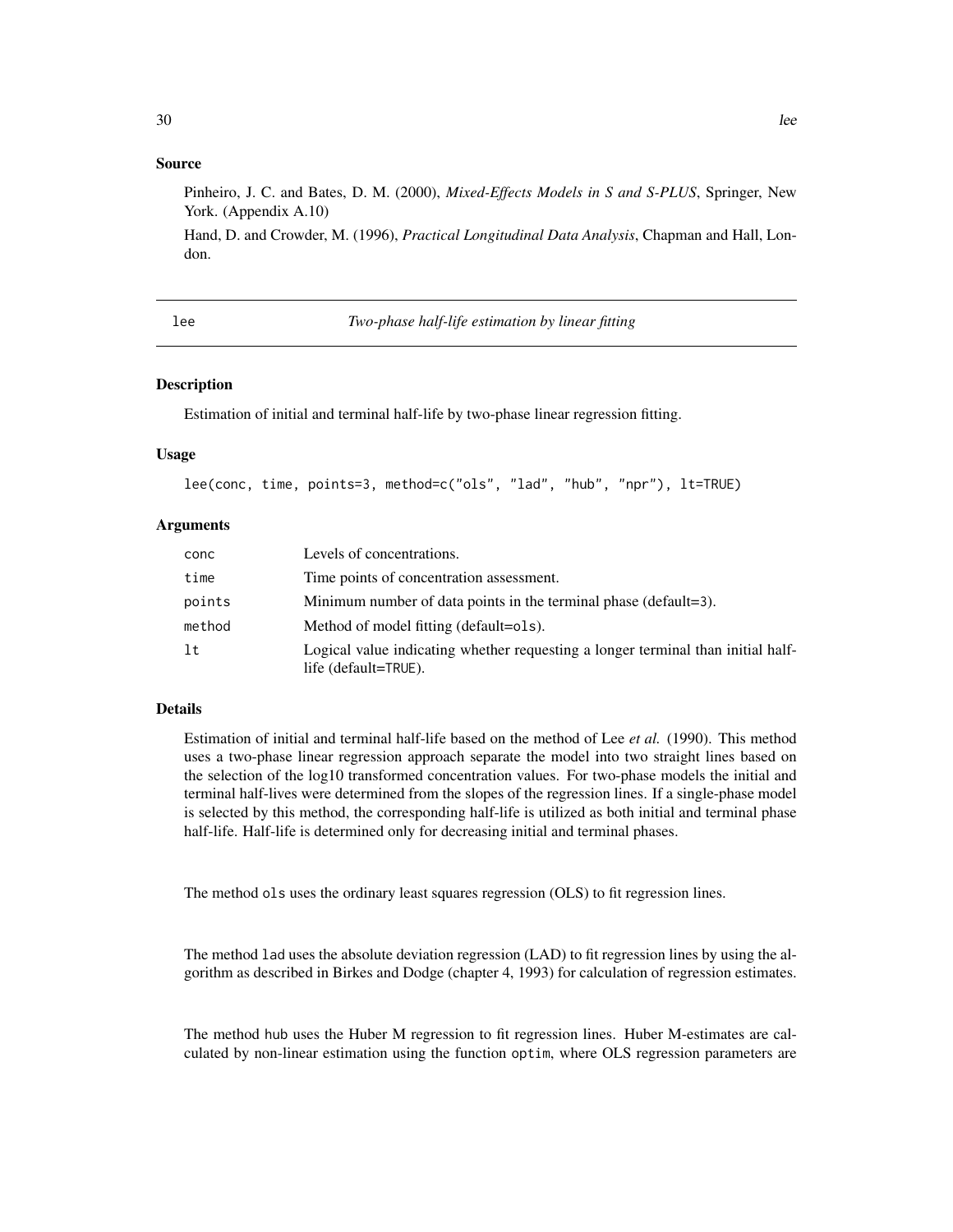$l$ ee  $31$ 

used as starting values. The function that is minimized involved  $k = 1.5*1.483*MAD$ , where MAD is defined as the median of absolute deviation of residuals obtained by a least absolute deviation (LAD) regression based on the observed data. The initial value of MAD is used and not updated during iterations (Holland and Welsch, 1977).

The method npr uses the nonparametric regression to fit regression lines by using the algorithm as described in Birkes and Dodge (chapter 6, 1993) for calculation of regression estimates.

The selection criteria for the best tuple of regression lines is the sum of squared residuals for the ols method, the sum of Huber M residuals for the hub method, the sum of absolute residuals for the lad method and the sum of a function on ranked residuals for the npr method (see Birkes and Dodge (page 115, 1993)). Calculation details can be found in Wolfsegger (2006).

When  $lt = TRUE$ , the best two-phase model where terminal half-life  $>=$  initial half-life  $>= 0$  is selected. When lt=FALSE, the best two-phase model among all possible tuples of regression is selected which can result in longer initial half-life than terminal half-life and/or in half-lifes < 0.

#### Value

A list of S3 class "halflife" containing the following components:

| parms  | half-life and model estimates.                   |
|--------|--------------------------------------------------|
| chgpt  | change point between initial and terminal phase. |
| time   | time points of concentration assessments.        |
| conc   | levels of concentrations.                        |
| method | "lee".                                           |

#### Note

Records including missing values and concentration values below or equal to zero are omitted.

#### Author(s)

Martin J. Wolfsegger

#### References

Birkes D. and Dodge Y. (1993). *Alternative Methods of Regression*. Wiley, New York, Chichester, Brisbane, Toronto, Singapore.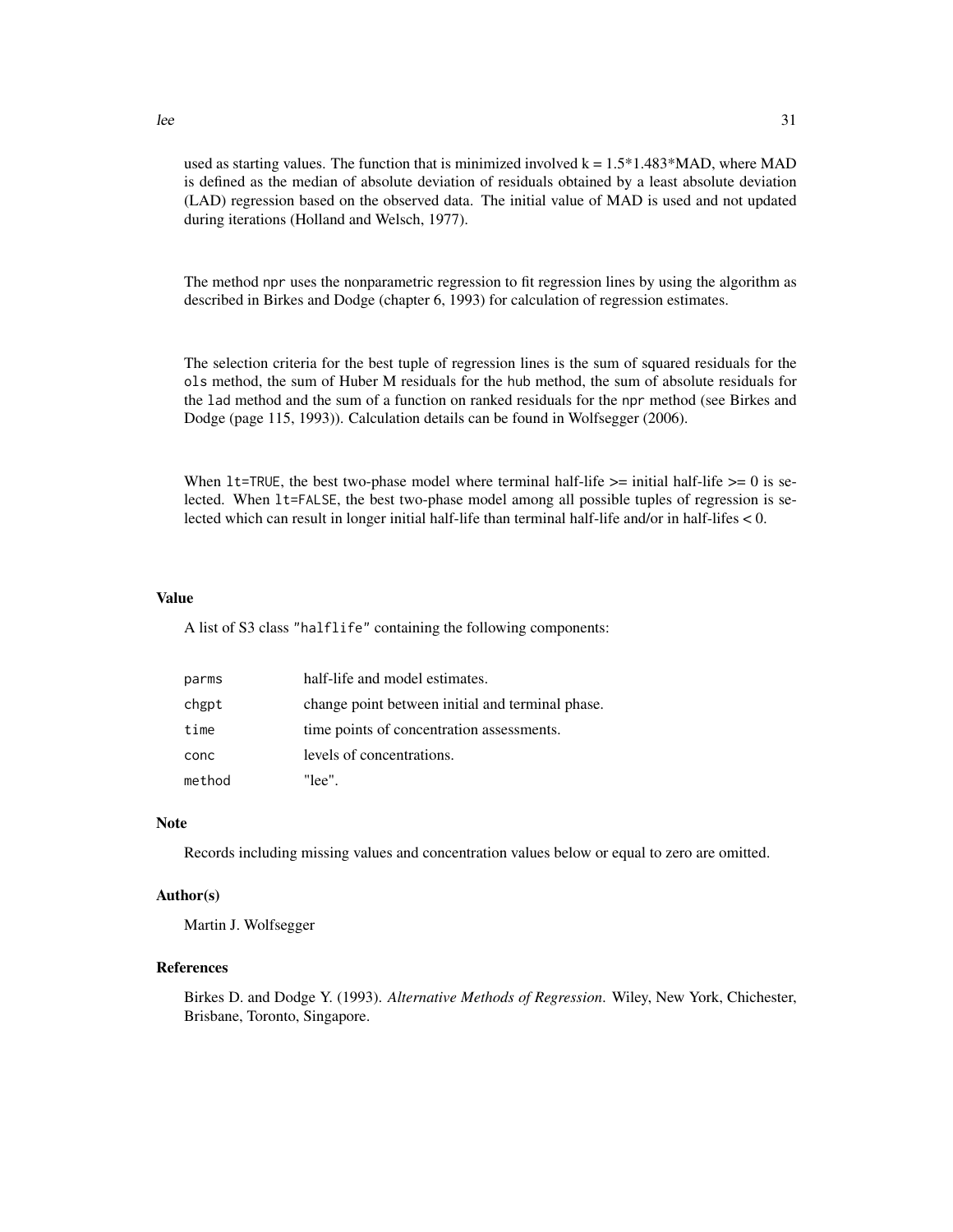Gabrielsson J. and Weiner D. (2000). *Pharmacokinetic and Pharmacodynamic Data Analysis: Concepts and Applications*. 4th Edition. Swedish Pharmaceutical Press, Stockholm.

Holland P. W. and Welsch R. E. (1977). Robust regression using iteratively reweighted leastsquares. *Commun. Statist.-Theor. Meth.* A6(9):813-827.

Lee M. L., Poon Wai-Yin, Kingdon H. S. (1990). A two-phase linear regression model for biologic half-life data. *Journal of Laboratory and Clinical Medicine.* 115(6):745-748.

Wolfsegger M. J. (2006). The R Package PK for Basic Pharmacokinetics. *Biometrie und Medizin*, 5:61-68.

#### Examples

```
#### example for preparation 1 from Lee et al. (1990)
time <- c(0.5, 1.0, 4.0, 8.0, 12.0, 24.0)
conc <- c(75, 72, 61, 54, 36, 6)
res1 <- lee(conc=conc, time=time, method='ols', points=2, lt=TRUE)
res2 <- lee(conc=conc, time=time, method='ols', points=2, lt=FALSE)
plot(res1, log='y', ylim=c(1,100))
plot(res2, add=TRUE, lty=2)
#### example for preparation 2 from Lee et al. (1990)
time <- c(0.5, 1.0, 2.0, 6.5, 8.0, 12.5, 24.0)
conc <- c(75, 55, 48, 51, 39, 9, 5)
res3 <- lee(conc=conc, time=time, method='ols', points=2, lt=FALSE)
print(res3$parms)
plot(res2, log='y', ylim=c(1,100), lty=1, pch=20)
plot(res3, add=TRUE, lty=2, pch=21)
legend(x=0, y=10, pch=c(20,21), lty=c(1,2), legend=c('Preperation 1','Preperation 2'))
#### artificial example
time \leq seq(1:10)
conc \leq c(1,2,3,4,5,5,4,3,2,1)
res4 <- lee(conc=conc, time=time, method='lad', points=2, lt=FALSE)
plot(res4, log='y', ylim=c(1,7), main='', xlab='', ylab='', pch=19)
#### dataset Indometh of package datasets
require(datasets)
res5 <- data.frame(matrix(ncol=3, nrow=length(unique(Indometh$Subject))))
colnames(res5) <- c('ID', 'initial', 'terminal')
row < -1for(i in unique(Indometh$Subject)){
   temp <- subset(Indometh, Subject==i)
   res5[row, 1] <- unique(temp$Subject)
   res5[row, c(2:3)] <- lee(conc=temp$conc, time=temp$time, method='lad')$parms[1,]
   row <- row +1
```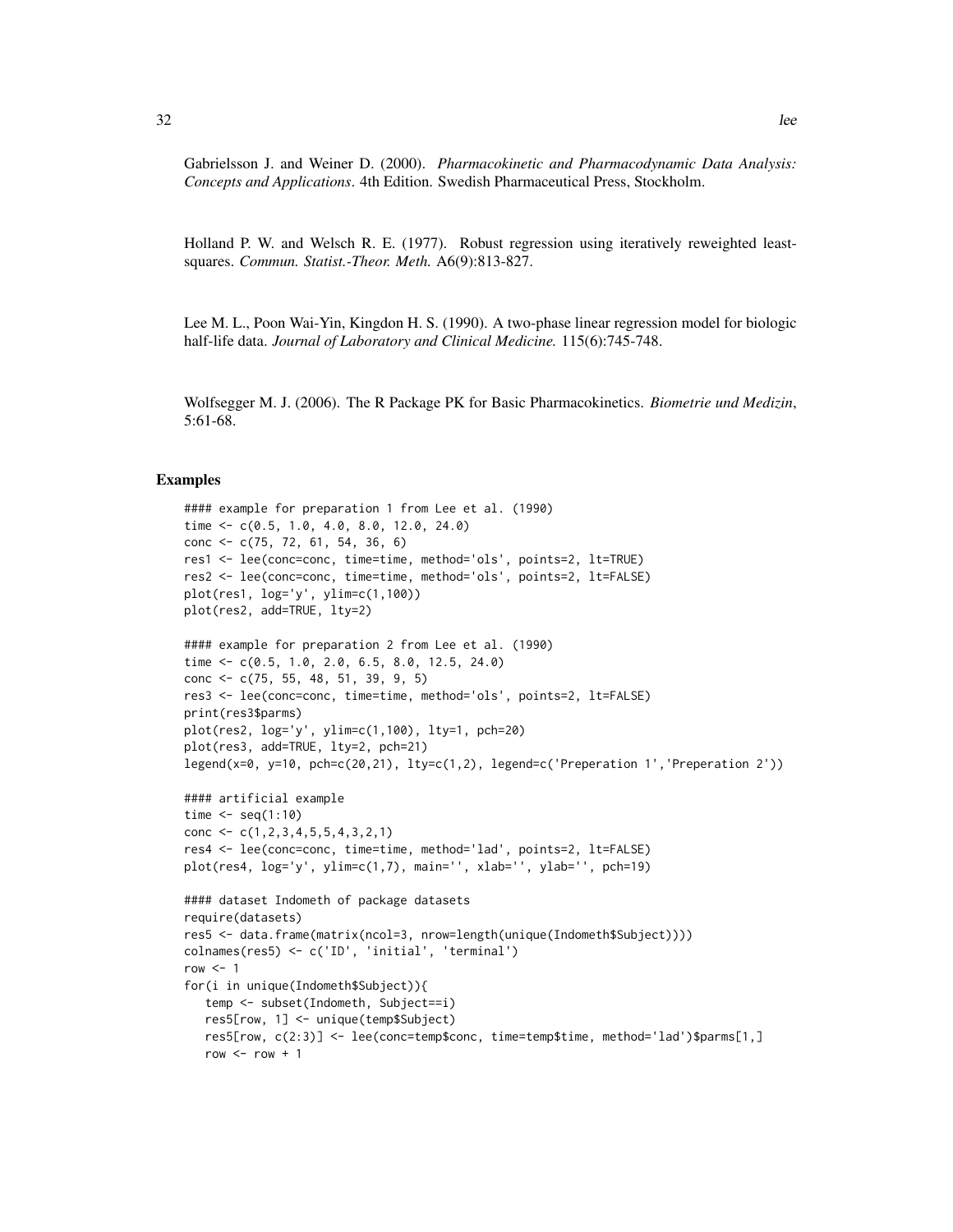<span id="page-32-0"></span> $nca$  33

```
}
print(res5)
## geometric means and corresponding two-sided CIs
exp(mean(log(res5$initial)))
exp(t.test(log(res5$initial), conf.level=0.95)$conf.int)
exp(mean(log(res5$terminal)))
exp(t.test(log(res5$terminal), conf.level=0.95)$conf.int)
#### example from Gabrielsson and Weiner (2000, page 743)
#### endogenous concentration is assumed to be constant over time
time <- c(-1, 0.167E-01, 0.1167, 0.1670, 0.25, 0.583, 0.8330, 1.083, 1.583, 2.083, 4.083, 8.083,
          12, 23.5, 24.25, 26.75, 32)
conc <- c(20.34, 3683, 884.7, 481.1, 215.6, 114, 95.8, 87.89, 60.19, 60.17, 34.89, 20.99, 20.54,
          19.28, 18.18, 19.39, 22.72)
data <- data.frame(conc,time)
## naive adjustment for endogenous concentration by subtraction of pre-value
## see also help for function biexp for modelling approaches
data$concadj <- data$conc - data$conc[1]
data$concadj[min(which(data$concadj<0)):nrow(data)] <- NA
res6 <- lee(conc=data$concadj[-1], time=data$time[-1])
## plot results
split.screen(c(1,2))
screen(1)
plot(res6, xlab='Time (hours)', ylab='Baseline-adjusted concentration (pmol/L)')
screen(2)
plot(res6, log='y', ylim=c(0.1, 1E4), xlab='Time (hours)',
     ylab='Log of baseline-adjusted concentration (pmol/L)')
close.screen(all.screens=TRUE)
```
<span id="page-32-1"></span>nca *Estimation of various PK parameters*

#### **Description**

Non-compartmental estimation of the area under the concentration versus time curve (AUC) to the last time point, AUC to infinity, area under the first moment curve (AUMC) to infinity, mean residence time (MRT), non-compartmental half-life, total clearance and volume of distribution at steady state.

#### Usage

```
nca(conc, time, n.tail=3, dose=0, method=c("z", "boott"), conf.level=0.95,
     nsample=1000, design=c("ssd","batch","complete"), data)
```
nca.ssd(conc, time, n.tail=3, dose=0, method=c("z", "boott"),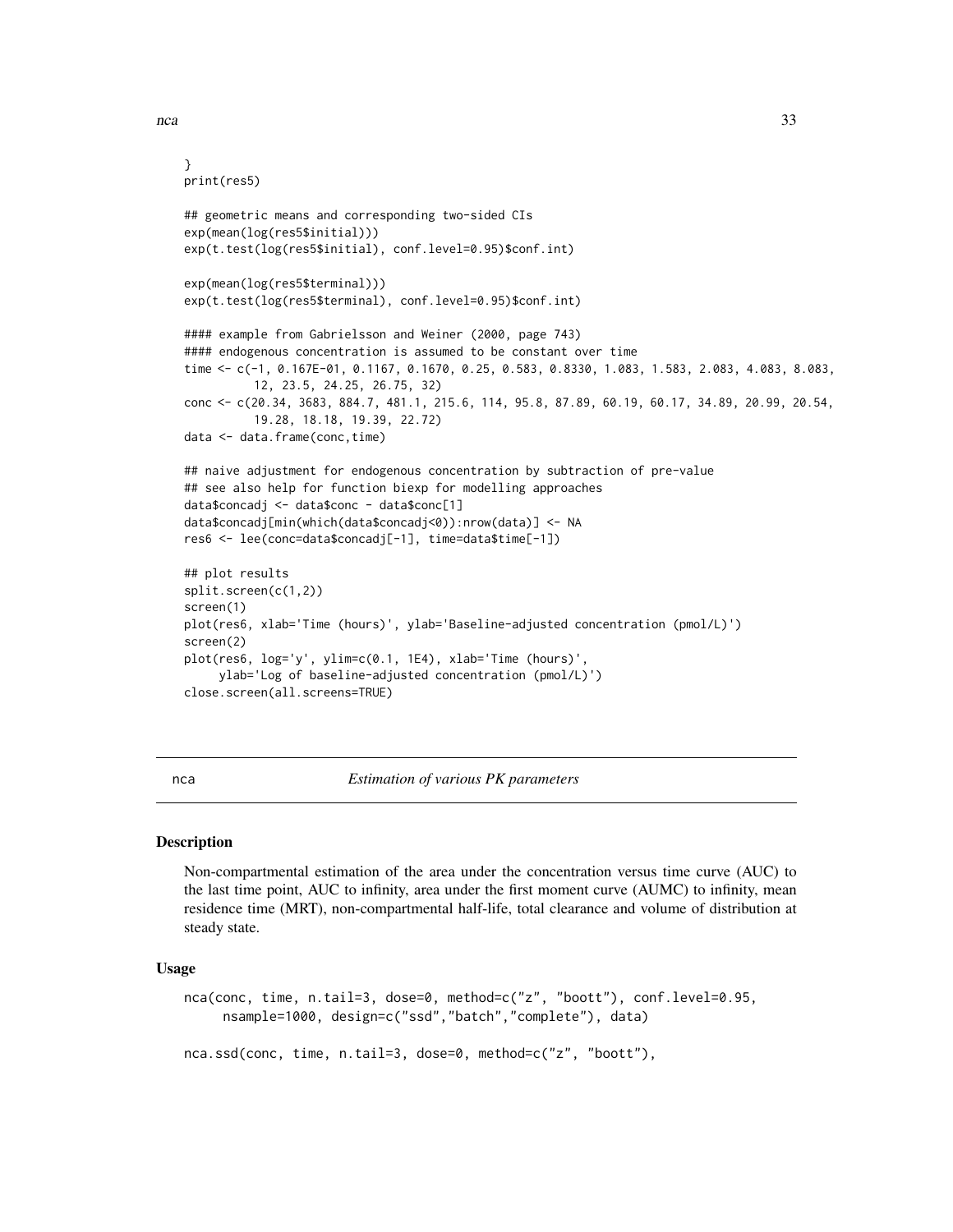```
conf.level=0.95, nsample=1000, data)
```

```
nca.batch(conc, time, n.tail=3, dose=0, method=c("z", "boott"),
         conf.level=0.95, nsample=1000, data)
```

```
nca.complete(conc, time, n.tail=3, dose=0, method=c("z", "boott"),
         conf.level=0.95, nsample=1000, data)
```
#### Arguments

| conc       | Levels of concentrations. For batch designs a list is required, while a vector is<br>expected otherwise.                                                                                           |
|------------|----------------------------------------------------------------------------------------------------------------------------------------------------------------------------------------------------|
| time       | Time points of concentration assessment. For batch designs a list is required,<br>while a vector is expected otherwise. One time point for each concentration<br>measured needs to be specified.   |
| n.tail     | Number of last data points used for tail area correction (default=3).                                                                                                                              |
| dose       | Dose administered as an IV bolus (default= $\theta$ ).                                                                                                                                             |
| method     | A character string specifying the method for calculation of confidence intervals<br>$(detault=c("z", "boot't").$                                                                                   |
| conf.level | Confidence level (default=0.95).                                                                                                                                                                   |
| nsample    | Number of bootstrap iterations for bootstrap- <i>t</i> interval (default=1000).                                                                                                                    |
| design     | A character string indicating the type of design used. Possible values are ssd<br>(the default) for a serial sampling design, batch for a batch design and complete<br>for a complete data design. |
| data       | Optional data frame containing variables named as id, conc and time.                                                                                                                               |
|            |                                                                                                                                                                                                    |

#### Details

Estimation of the area under the concentration versus time curve from zero to the last time point (AUC 0-tlast), total area under the concentration versus time curve from zero to infinity (AUC 0-Inf), area under the first moment curve for zero to infinity (AUMC 0-Inf), mean residence time (MRT), non-compartmental half-life (HL), total clearance (CL) and volume of distribution at steady state (Vss). In a serial sampling design only one measurement is available per subject at a specific time point, while in a batch design multiple time points are measured for each subject. In a complete data design measurements are taken for all subjects at all time points.

A constant coefficient of variation at the last n.tail time points is assumed.

The use of the standard errors and confidence intervals for the MRT and Vss from batch designs is depreciated due to very slow asymptotic that usually lead to severe undercoverage. For complete data designs only point estimates are provided. The parameters method, conf.level and nsample=1000 are therefore not used. If data for only one subject is provided, the parameters are estimated for this subject while the geometric mean of the estimated parameters is found for multiple subjects (see Cawello, 2003, p. 114).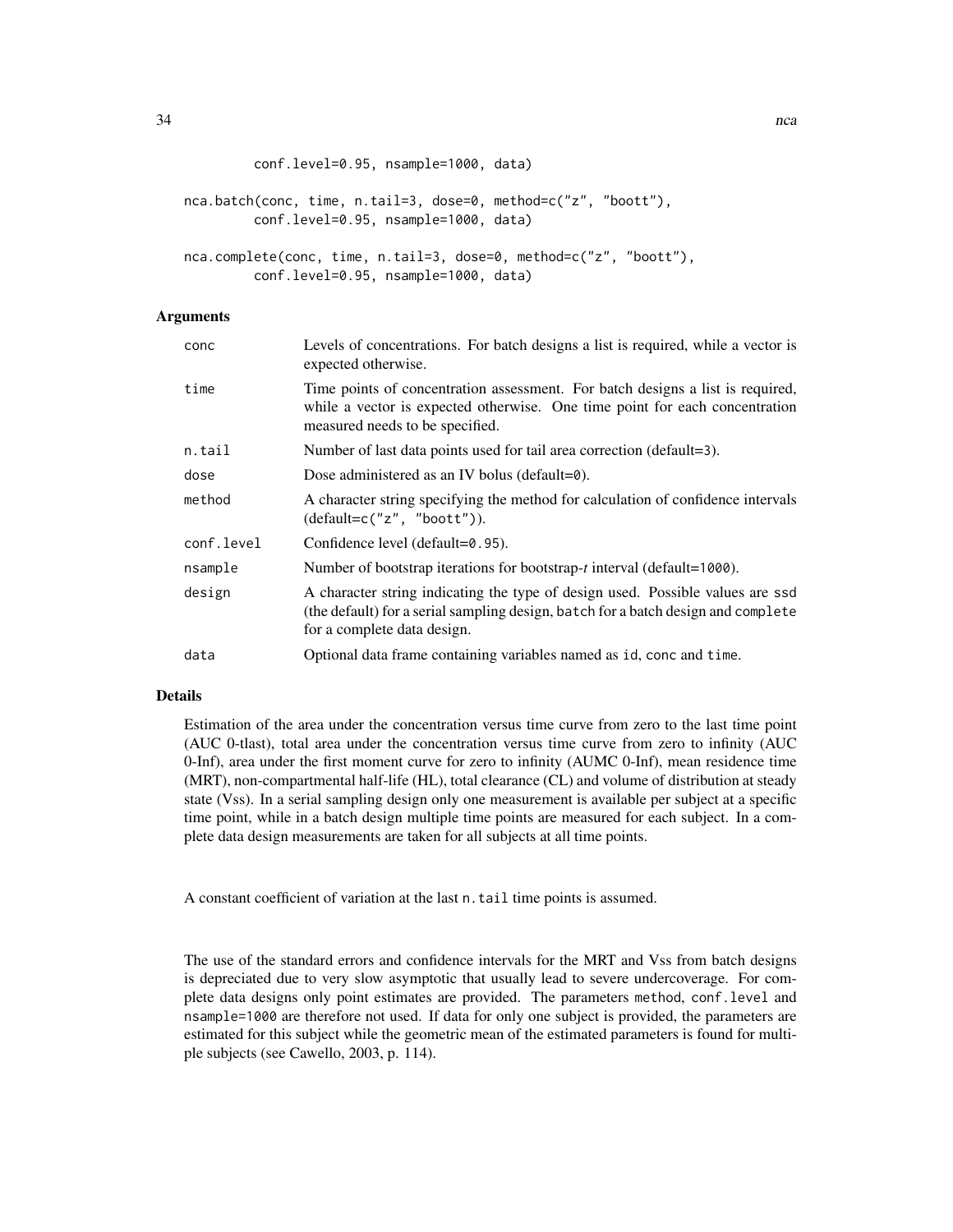The AUC 0-tlast is calculated using the linear trapezoidal rule on the arithmetic means at the different time points while the extrapolation necessary for the AUC 0-Inf and AUMC 0-Inf is achieved assuming an exponential decay on the last n.tail time points. The other parameters are functions of these PK parameters and of the dosage and are defined as in Wolfsegger and Jaki (2009).

Two different confidence intervals are computed: an asymptotic confidence interval and a bootstrap*t* interval. The z method is based on the limit distribution of the parameter using the critical value from a normal distribution for calculation of confidence intervals together with asymptotic variances. The bootstrap-*t* interval uses the same asymptotic variances, but while the critical value is obtained by the bootstrap-*t* approach. If nsample=0 only the asymptotic interval will be computed.

If data is specified the variable names conc and time are required and represent the corresponding variables.

Note that some estimators as provided assume IV bolus administration. If an oral administration is used

- The clearance needs to be adjusted by the bioavailability, f. This can be achieved by either multiplying the obtained estimator by f or adjusting the dose parameter accordingly.

- The MRT estimate produced corresponds to the mean transit time (MTT) which is the sum of MRT and mean absorption time (MAT).

- HL and Vss are functions of the MRT and hence they will not be valid under oral administration.

#### Value

An object of the class PK containing the following components:

| est        | Point estimates.                                           |
|------------|------------------------------------------------------------|
| CIs        | Point estimates, standard errors and confidence intervals. |
| conc       | Levels of concentrations.                                  |
| conf.level | Confidence level.                                          |
| design     | Sampling design used.                                      |
| time       | Time points measured.                                      |

#### **Note**

At present only the option serial sampling design is available.

#### Author(s)

Thomas Jaki and Martin J. Wolfsegger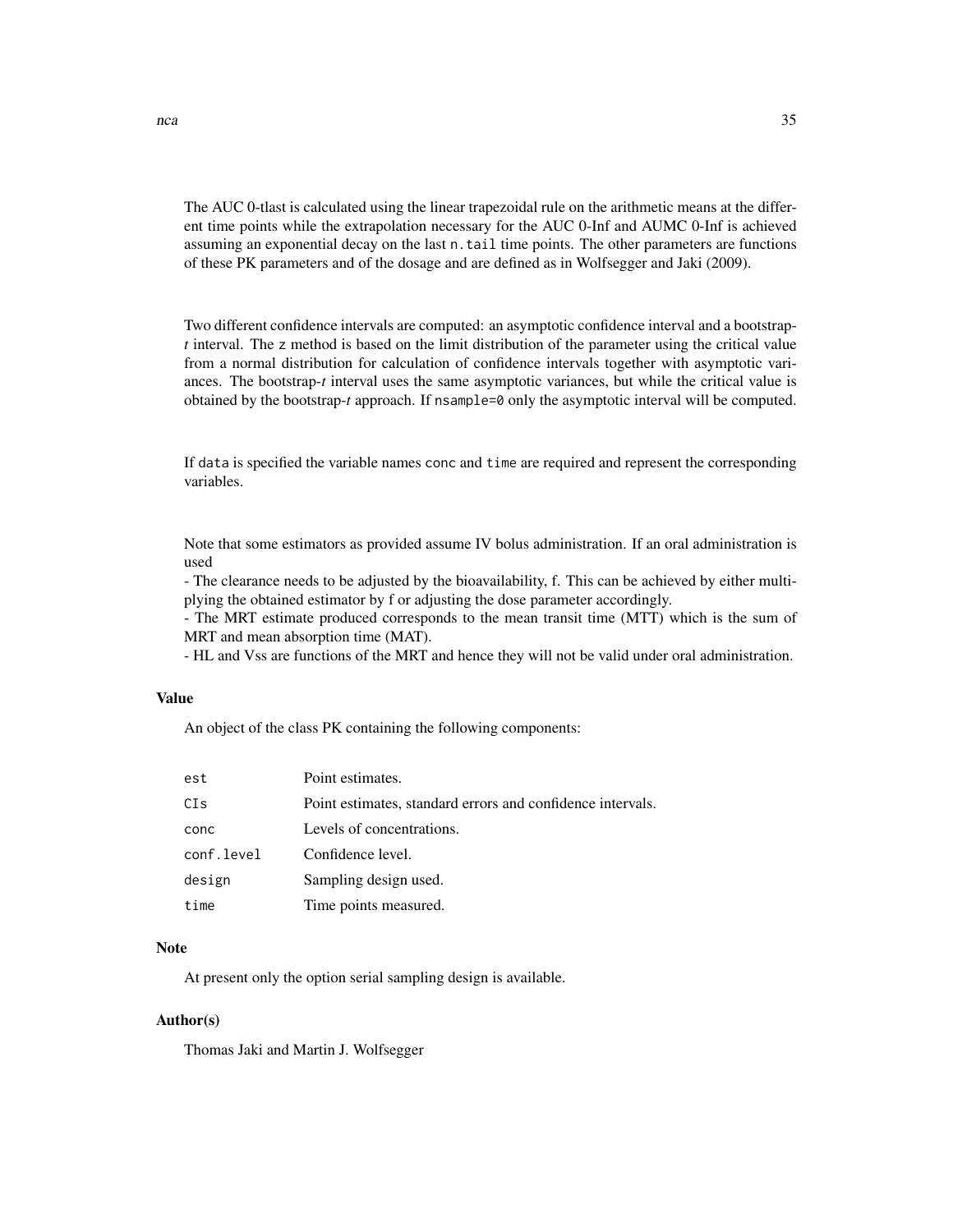#### <span id="page-35-0"></span>References

Cawello W. (2003). *Parameters for compartment-free pharmacokinetics. Standardisation of study design, data analysis and reporting*. Shaker Verlag, Aachen.

Gibaldi M. and Perrier D. (1982). *Pharmacokinetics*. Marcel Dekker, New York and Basel.

Jaki T. and Wolfsegger M. J. (2012). Non-compartmental estimation of pharmacokinetic parameters for flexible sampling designs. *Statistics in Medicine*, 31(11-12):1059-1073.

Wolfsegger M. J. and Jaki T. (2009). Non-compartmental Estimation of Pharmacokinetic Parameters in Serial Sampling Designs. *Journal of Pharmacokinetics and Pharmacodynamics*, 36(5):479- 494.

#### See Also

[auc](#page-4-2), [estimator](#page-26-1), [ci](#page-20-1) and [test](#page-39-1).

#### Examples

```
#### serial sampling designs
## example for a serial sampling data design from Wolfsegger and Jaki (2009)
conc <- c(0, 0, 0, 2.01, 2.85, 2.43, 0.85, 1.00, 0.91, 0.46, 0.35, 0.63, 0.39, 0.32,
          0.45, 0.11, 0.18, 0.19, 0.08, 0.09, 0.06)
time <- c(rep(0,3), rep(5/60,3), rep(3,3), rep(6,3), rep(9,3), rep(16,3), rep(24,3))
# Direct call of the function
# CAUTION: this might take a few minutes
# Note: 1E4 bootstrap replications were used in the example given
# in Wolfsegger and Jaki (2009)
set.seed(34534)
nca.ssd(conc=conc, time=time, n.tail=4, dose=200, method=c("z","boott"),
         conf.level=0.95, nsample=500)
# Call through the wrapper function using data
data <- data.frame(conc=conc, time=time)
nca(data=data, n.tail=4, dose=200, method="z",
     conf.level=0.95, design="ssd")
#### batch design:
## a batch design example from Holder et al. (1999).
data(Rats)
data <- subset(Rats,Rats$dose==100)
# using the wrapper function
```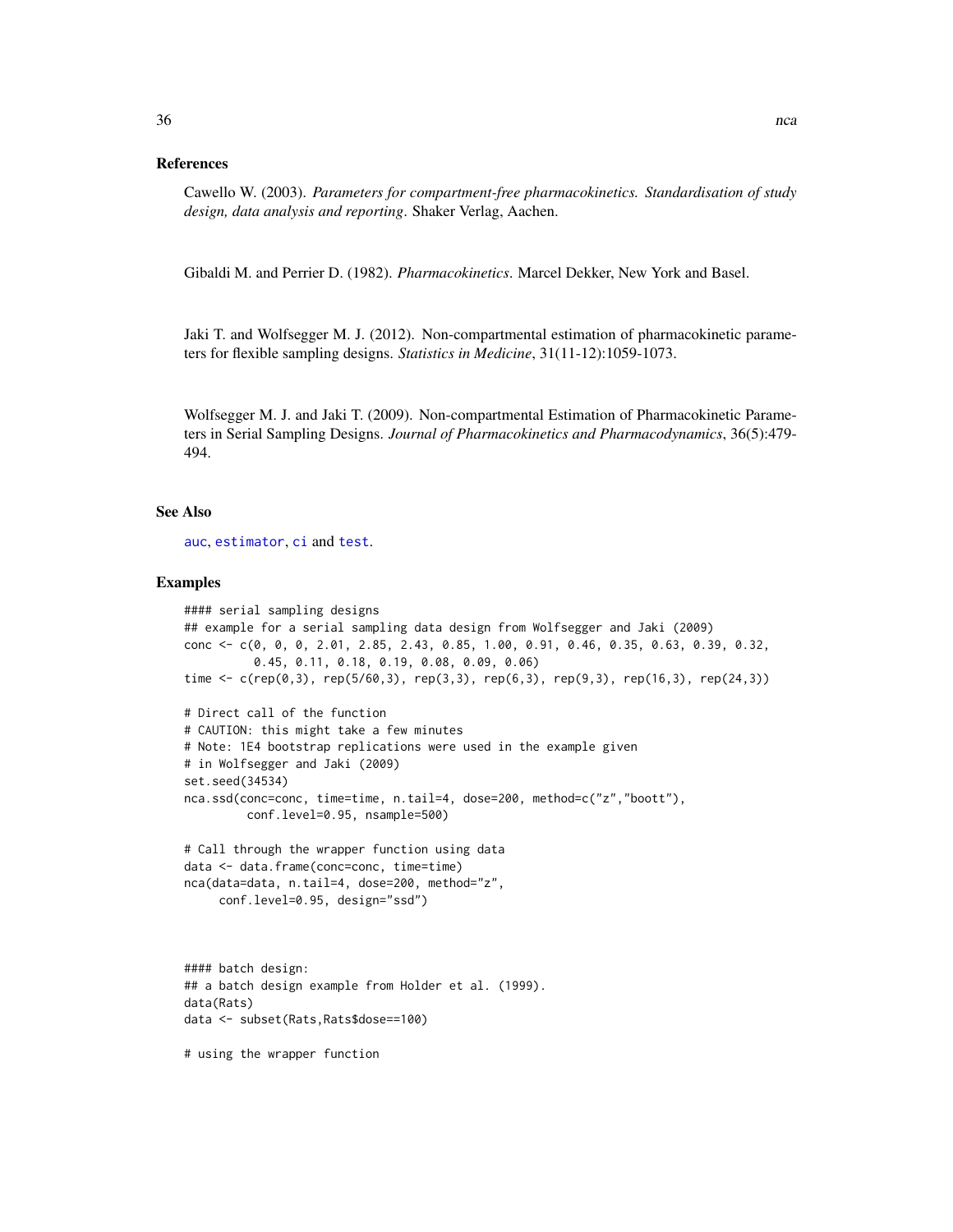#### <span id="page-36-0"></span>PKNews 37

```
nca(data=data, n.tail=4, dose=100, method="z",
     conf.level=0.95, design="batch")
# direct call
nca.batch(data=data, n.tail=4, dose=100, method="z",
     conf.level=0.95)
## example with overlapping batches (Treatment A in Example of Jaki & Wolfsegger 2012)
conc <- list(batch1=c(0,0,0,0, 69.7,37.2,213,64.1, 167,306,799,406, 602,758,987,627,
                      1023,1124,1301,880, 1388,1374,1756,1120, 1481,1129,1665,1598,
                      1346,1043,1529,1481, 658,576,772,851, 336,325,461,492,
                      84,75.9,82.6,116),
             batch2=c(0,0,0, 29.2,55.9,112.2, 145,153,169, 282,420,532, 727,1033,759,
                      1360,1388,1425, 1939,1279,1318, 1614,1205,1542, 1238,1113,1386,
                      648,770,786, 392,438,511, 77.3,90.1,97.9))
time <- list(batch1=rep(c(0,0.5,0.75,1,1.5,2,3,4,8,12,24),each=4),
             batch2=rep(c(0,0.25,0.5,0.75,1,1.5,2,3,4,8,12,24),each=3))
nca.batch(conc,time,method="z",n.tail=4,dose=80)
#### complete data design
## example from Gibaldi and Perrier (1982, page 436) for individual PK parameters
time <- c(0, 0.165, 0.5, 1, 1.5, 3, 5, 7.5, 10)
conc <- c(0, 65.03, 28.69, 10.04, 4.93, 2.29, 1.36, 0.71, 0.38)
# using the wrapper function
nca(conc=conc, time=time, n.tail=3, dose=1E6, design="complete")
# direct call
```

```
nca.complete(conc=conc, time=time, n.tail=3, dose=1E6)
```

| PKNews |  |
|--------|--|
|--------|--|

**Shows changes and news** 

#### Description

Functions showing changes since previous versions.

#### Usage

PKNews()

#### Details

Displays the changes and news given in the NEWS file of the package.

#### Value

Screen output.

#### Author(s)

Thomas Jaki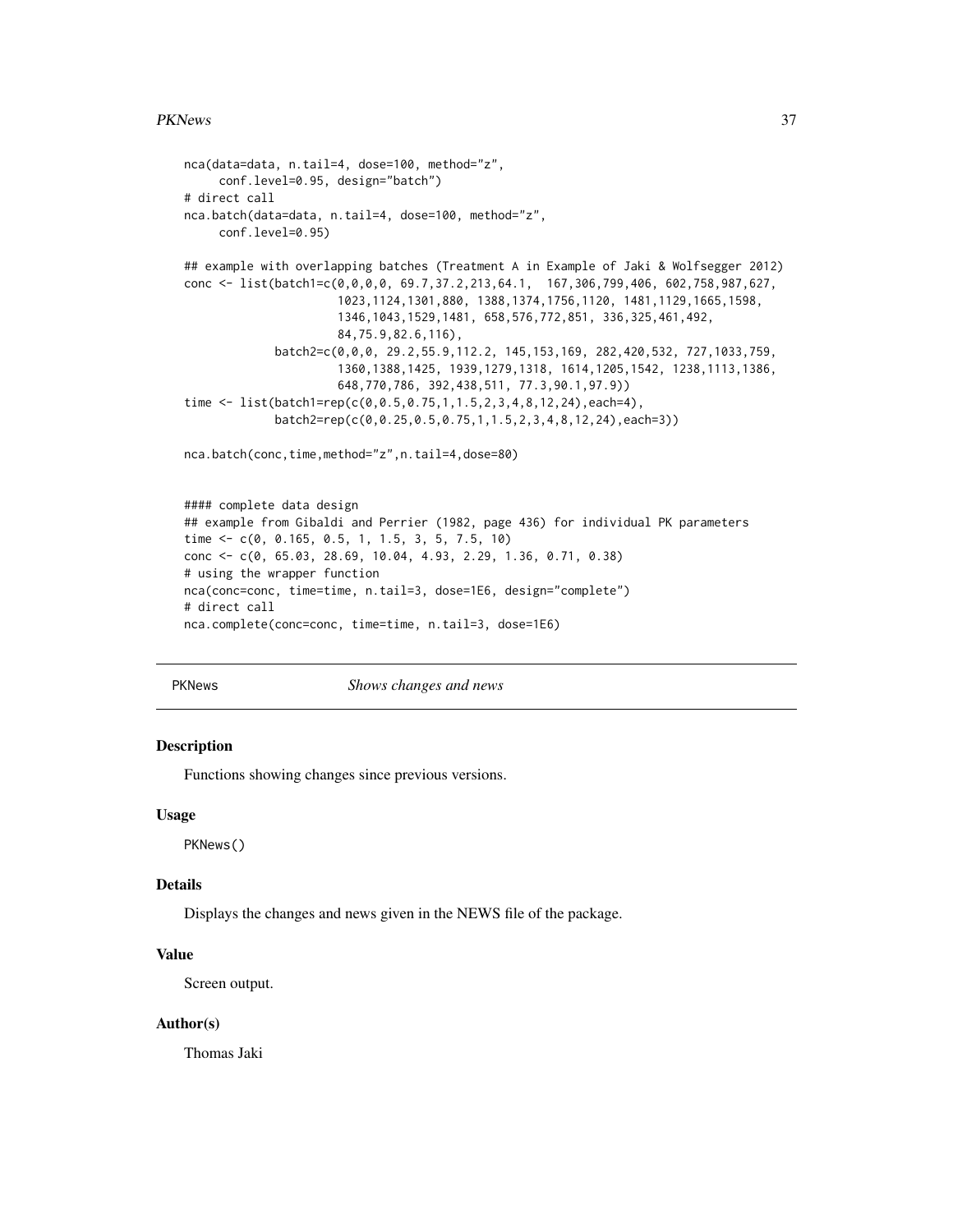#### <span id="page-37-0"></span>Examples

PKNews()

### plot.halflife *Plot regression lines used for half-life estimation*

#### Description

This method plots objects of S3 class "halflife" [\(biexp](#page-14-1) and [lee\)](#page-29-1).

#### Usage

```
## S3 method for class 'halflife'
plot(x, xlab='Time', ylab='Concentration',
        main='Half-life Estimation', xlim=NULL, ylim=NULL, add=FALSE, ...)
```
#### Arguments

| x        | An object of S3 class "halflife" (biexp and lee).                               |
|----------|---------------------------------------------------------------------------------|
| xlab     | A label for the x axis.                                                         |
| ylab     | A label for the y axis.                                                         |
| main     | A main title for the plot.                                                      |
| xlim     | The x limits (min, max) of the plot.                                            |
| ylim     | The y limits (min, max) of the plot.                                            |
| add      | A logical value indicating whether to add plot to current plot (default=FALSE). |
| $\cdots$ | Other parameters to be passed through to plotting functions.                    |

#### Value

none

#### Author(s)

Martin J. Wolfsegger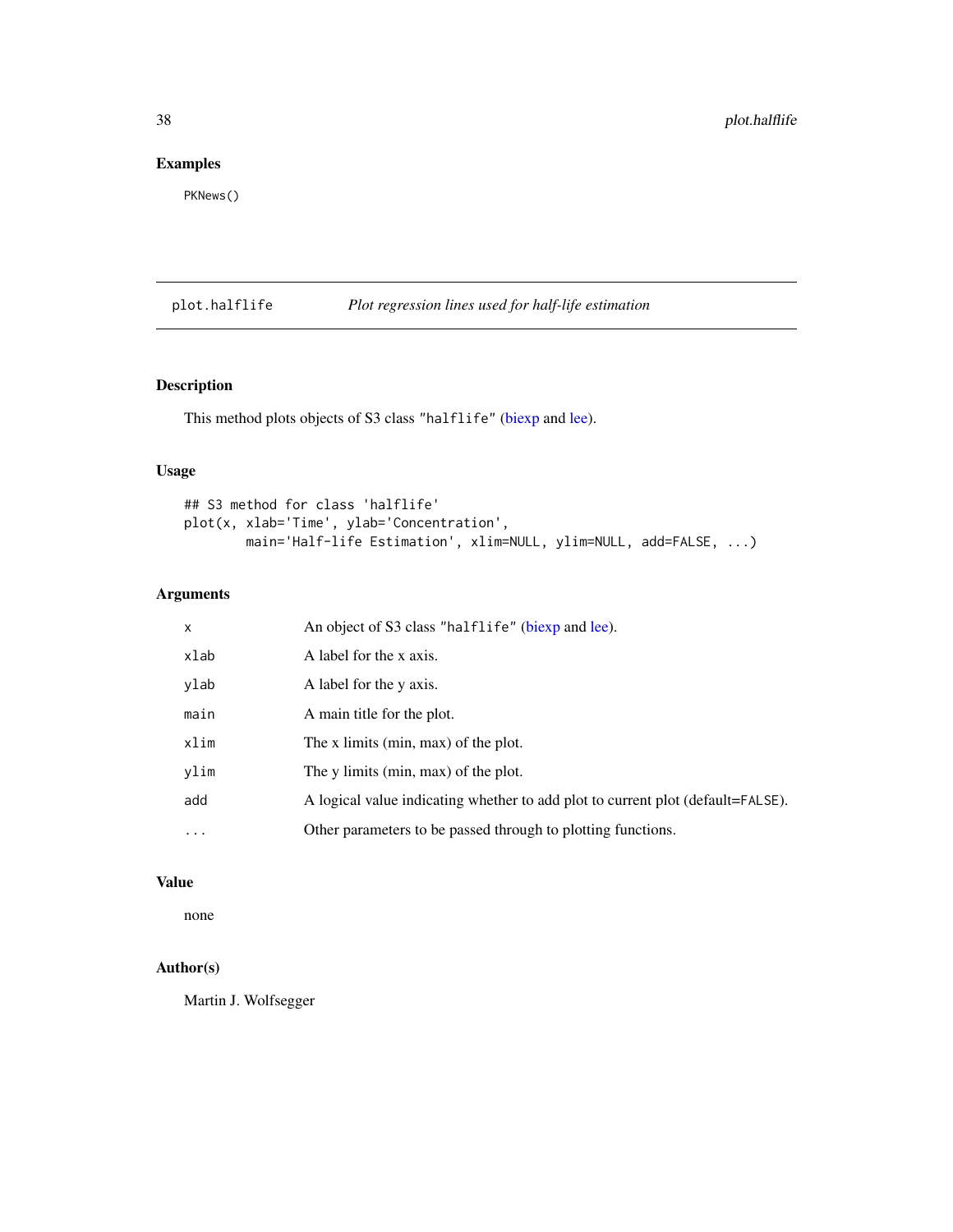#### <span id="page-38-0"></span>**Description**

The Rats data frame has 126 rows and 4 columns.

#### Format

This data frame contains the following columns:

id a numeric vector identifying the animal whose plasma level is measured.

conc a numeric vector giving the measured plasma level (microgram/mL).

time a numeric vector giving the time since administration (hours).

dose a numeric vector indicating the dose administred (mg/kg).

#### Details

Holder *et al.* (1999), Table 4 describes data on the plasma levels measured at 6 time points over 24 hours for 9 female rats. The same experiment was repeated with different oral dosages.

#### Source

Holder D. J., Hsuan F., Dixit R. and Soper K. (1999). A method for estimating and testing area under the curve in serial sacrifice, batch, and complete data designs. *Journal of Biopharmaceutical Statistics*, 9(3):451-464.

Rep.tox *Plasma levels in rats following daily intravenous administration in a repeated dose toxicity study*

#### Description

The Rep.tox data frame has 28 rows and 4 columns and gives the plasma levels of 6 rats in a repeated dose toxicity study.

#### Format

This data frame contains the following columns:

id a numeric vector identifying the animal whose plasma level is measured.

conc a numeric vector giving the measured plasma level (IU/mL).

time a numeric vector giving the time since administration (hours).

day a numeric vector indicating the day the data were collected.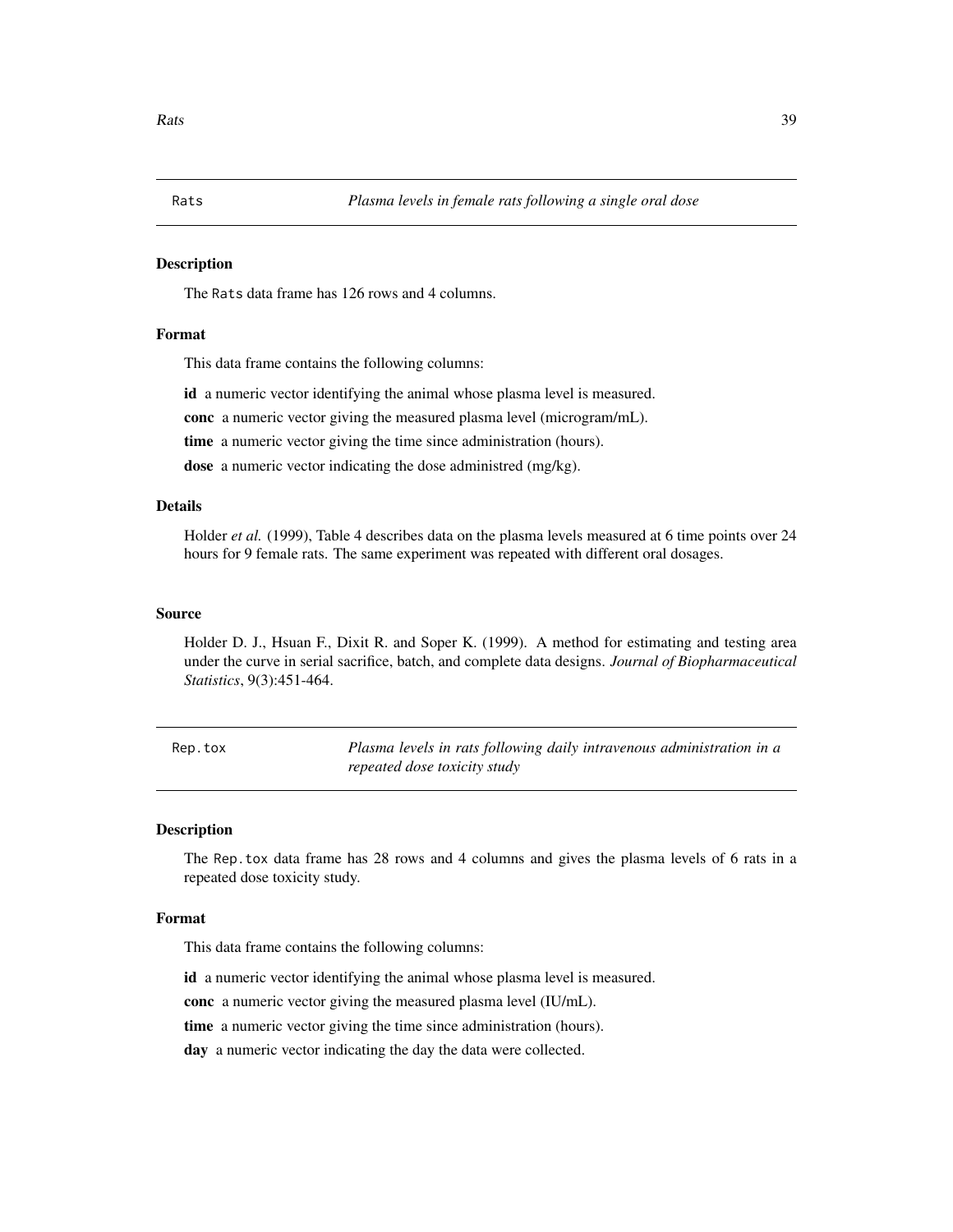#### <span id="page-39-0"></span>Details

In this study the compound is administered daily to 6 Rats over 14 days. Plasma levels are measured at 7 time points over 12 hours after the first administration and after the 14th administration.

#### Source

Wolfsegger M. J. and Jaki T. (2009) Assessing systemic drug exposure in repeated dose toxicity studies in the case of complete and incomplete sampling. *Biometrical Journal*, 51(6):1017:1029.

<span id="page-39-1"></span>test *Function for hypothesis testing for objects of class PK*

#### Description

Generic function for hypothesis testing based on an object of class PK.

#### Usage

```
test(obj, theta=0, method = c("t", "fielder", "z", "resample"), nsample = 1000)## S3 method for class 'PKtest'
print(x,hyp=FALSE,...)
```
## S3 method for class 'PKtest' summary(object,...)

#### Arguments

| obj          | An output object of class PK.                                                                                                                                                                                                                |
|--------------|----------------------------------------------------------------------------------------------------------------------------------------------------------------------------------------------------------------------------------------------|
| $\mathsf{x}$ | An output object of class PK test.                                                                                                                                                                                                           |
| object       | An output object of class PK test.                                                                                                                                                                                                           |
| theta        | The reference value to be tested against. If multiple parameters are to be tested<br>a vector can be supplied.                                                                                                                               |
| method       | A character string specifying the method for calculation of the test statistic. Pos-<br>sible values are t (the default) and fieller for a t-test based method, z for a<br>z-test and resample for either a bootstrap or a permutation test. |
| nsample      | Number of resamples for the permutation/bootstrap test (default=1000).                                                                                                                                                                       |
| hyp          | Logical variable indicating if hypothesis tests should be printed explicitly (de-<br>fault=FALSE).                                                                                                                                           |
| $\cdots$     | Arguments to be passed to methods, such as graphical.                                                                                                                                                                                        |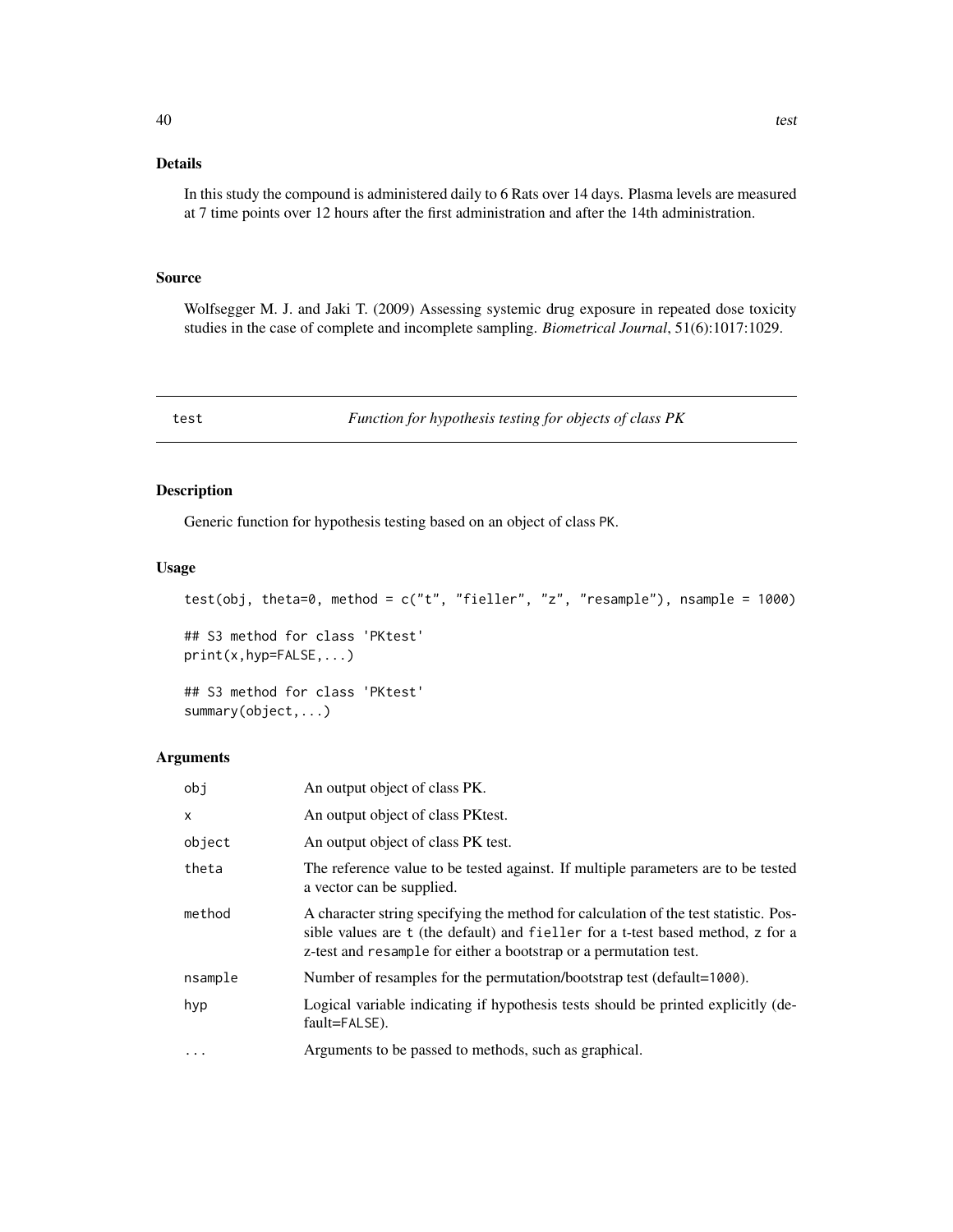#### Details

Generic function to perform hypothesis test(s).

The reference value for the test is to be specified in theta. If multiple tests are performed theta can be a vector.

For method "resample" a permutation test is used for the difference of AUCs while a one-sample bootstrap test based on inverting a bootstrap-t statistic is implemented.

#### Value

An object of the class PKtest containing the following components:

| stat        | Test statistics.                   |
|-------------|------------------------------------|
| p.value     | p-values.                          |
| theta       | Reference value(s) tested against. |
| conf.level  | Confidence level.                  |
| alternative | Type of alternative used.          |
| df          | Degrees of freedom of method "t".  |
| design      | Sampling design used.              |
| method      | Type of test used.                 |

#### Author(s)

Thomas Jaki

#### References

Efron B and Tibshirani R. J. (1993). *An introduction to the bootstrap*, Chapman and Hall, New York.

Holder D. J., Hsuan F., Dixit R. and Soper K. (1999). A method for estimating and testing area under the curve in serial sacrifice, batch, and complete data designs. *Journal of Biopharmaceutical Statistics*, 9(3):451-464.

Wolfsegger M. J. and Jaki T. (2009) Assessing systemic drug exposure in repeated dose toxicity studies in the case of complete and incomplete sampling. *Biometrical Journal*, 51(6):1017:1029.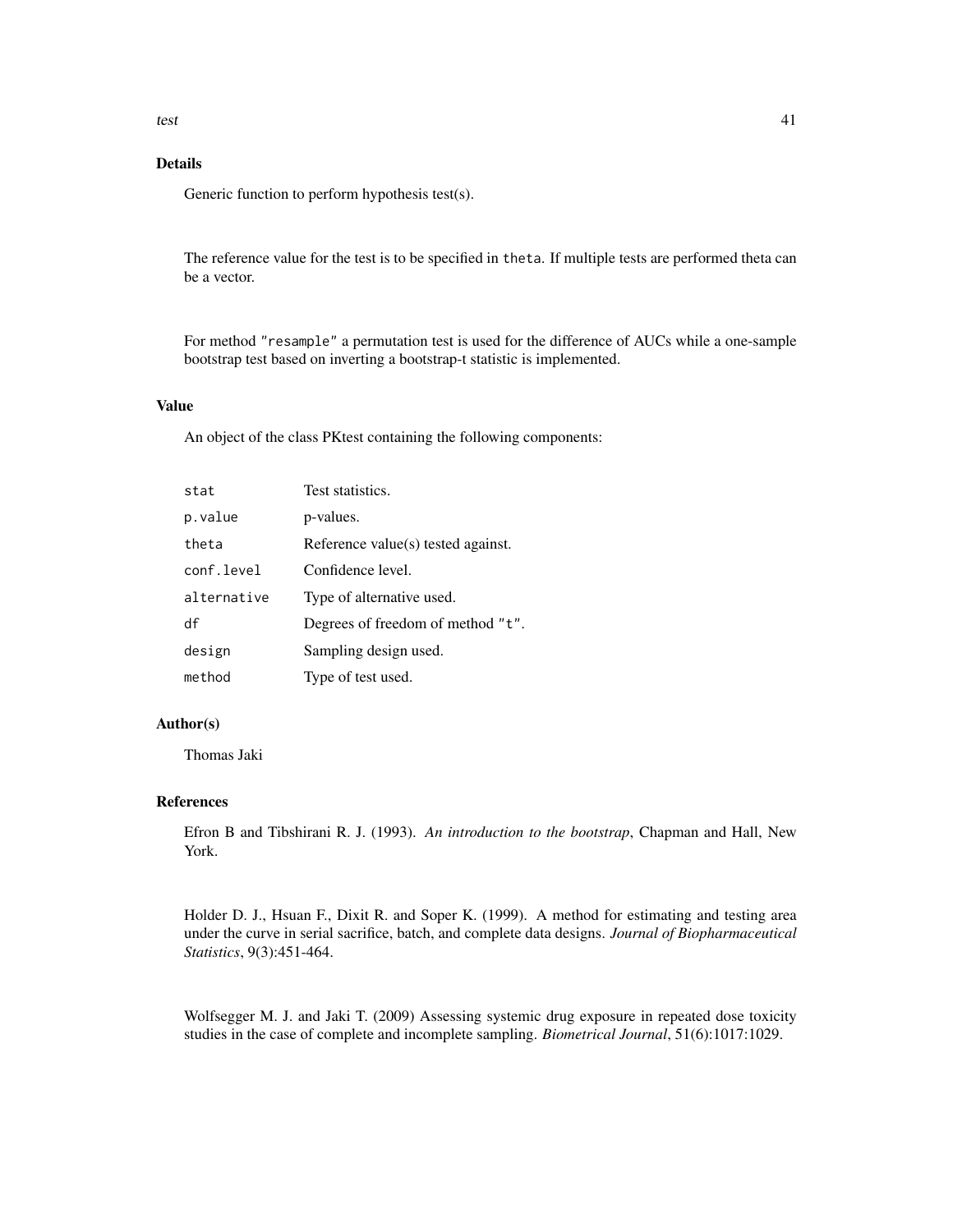#### <span id="page-41-0"></span>See Also

[auc](#page-4-2), [eqv](#page-22-1) and [nca](#page-32-1).

#### Examples

```
## example for a serial sampling data design from Wolfsegger and Jaki (2009)
conc <- c(0, 0, 0, 2.01, 2.85, 2.43, 0.85, 1.00, 0.91, 0.46, 0.35, 0.63, 0.39, 0.32,
          0.45, 0.11, 0.18, 0.19, 0.08, 0.09, 0.06)
time <- c(rep(0,3), rep(5/60,3), rep(3,3), rep(6,3), rep(9,3), rep(16,3), rep(24,3))
obj <- nca(conc=conc, time=time, n.tail=4, dose=200, method="z",
            conf.level=0.95, design="ssd")
## testing all parameters against different values using a z-test
res <- test(obj, theta=c(11, 12, 90, 7, 5, 16, 120), method="z")
print(res)
## a batch design example from Holder et al. (1999).
data(Rats)
data <- subset(Rats,Rats$dose==100)
obj <- auc(data=data,method=c('z','t'), design='batch')
## t-test
res <- test(obj, theta=100, method="t")
## making the hypothesis explicit
summary(res)
## bootstrap test for bioequivalence
# Note: This can take a few seconds
data(Glucose)
## one-sided permutation test
obj <- auc(conc=Glucose$conc, time=Glucose$time, group=Glucose$date,
     method=c("t"), conf.level=0.90, alternative='less',
     nsample=100, design="complete")
```
test(obj, theta=1, method="resample", nsample=100)